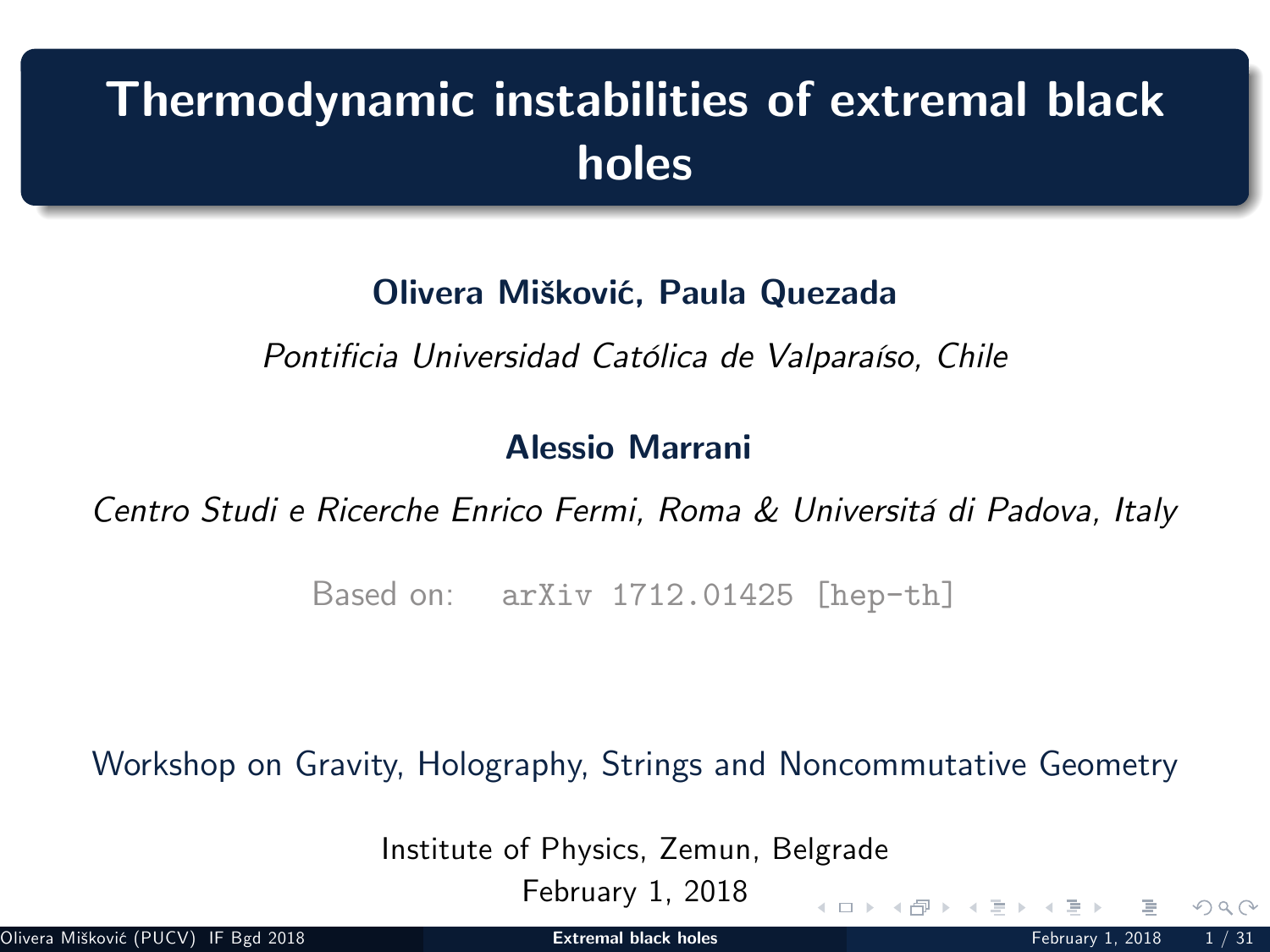- Motivation phase transitions of the extremal black hole
- Method entropy function formalism
- System charged black hole coupled to the scalar field in 4D
- Results critical behavior of the extremal black hole
- Conclusions

 $OQ$ 

 $4$  ロ }  $4$   $\sqrt{2}$  }  $4$   $\sqrt{2}$  }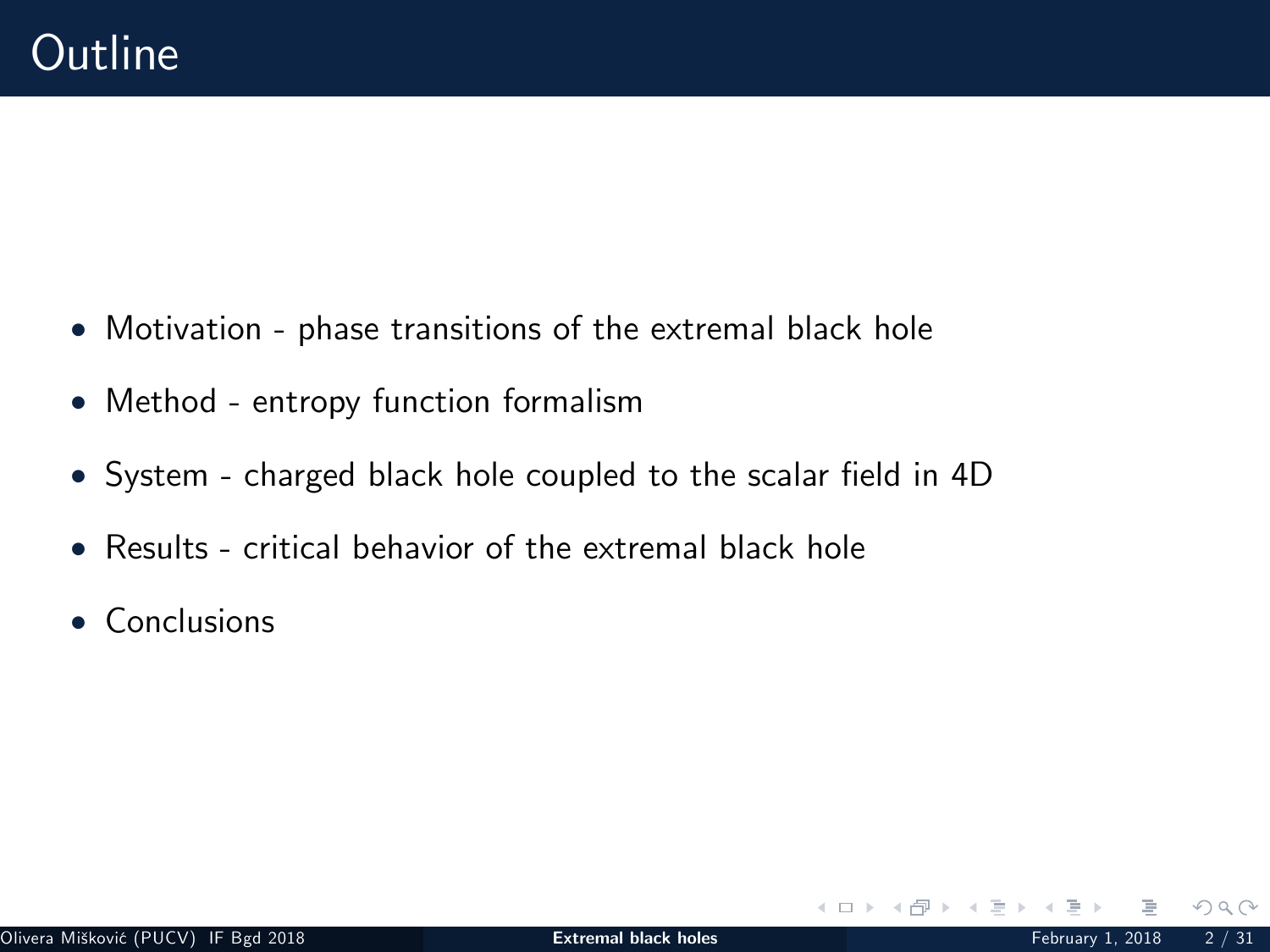- Free energy of the black hole carries an important information about its thermodynamic stability.
- Thermal phase transitions arise due to fluctuations of the temperature of black hole, when a new phase has smaller free energy. For example, BH can develop hair below some  $T_c$ .
- Using the AdS/CFT correspondence, a dual theory can describe a phase transition in condensed matter physics, such as holographic superconductors [e.g., Hartnoll, Herzog Horowitz 2008]
- An equilibrium state of a thermodynamic system corresponds to a minimum of the internal energy in the energy representation of states, or a maximum of the entropy in the entropy representation of states.

 $\Omega$ 

イロト イ御 トイミトス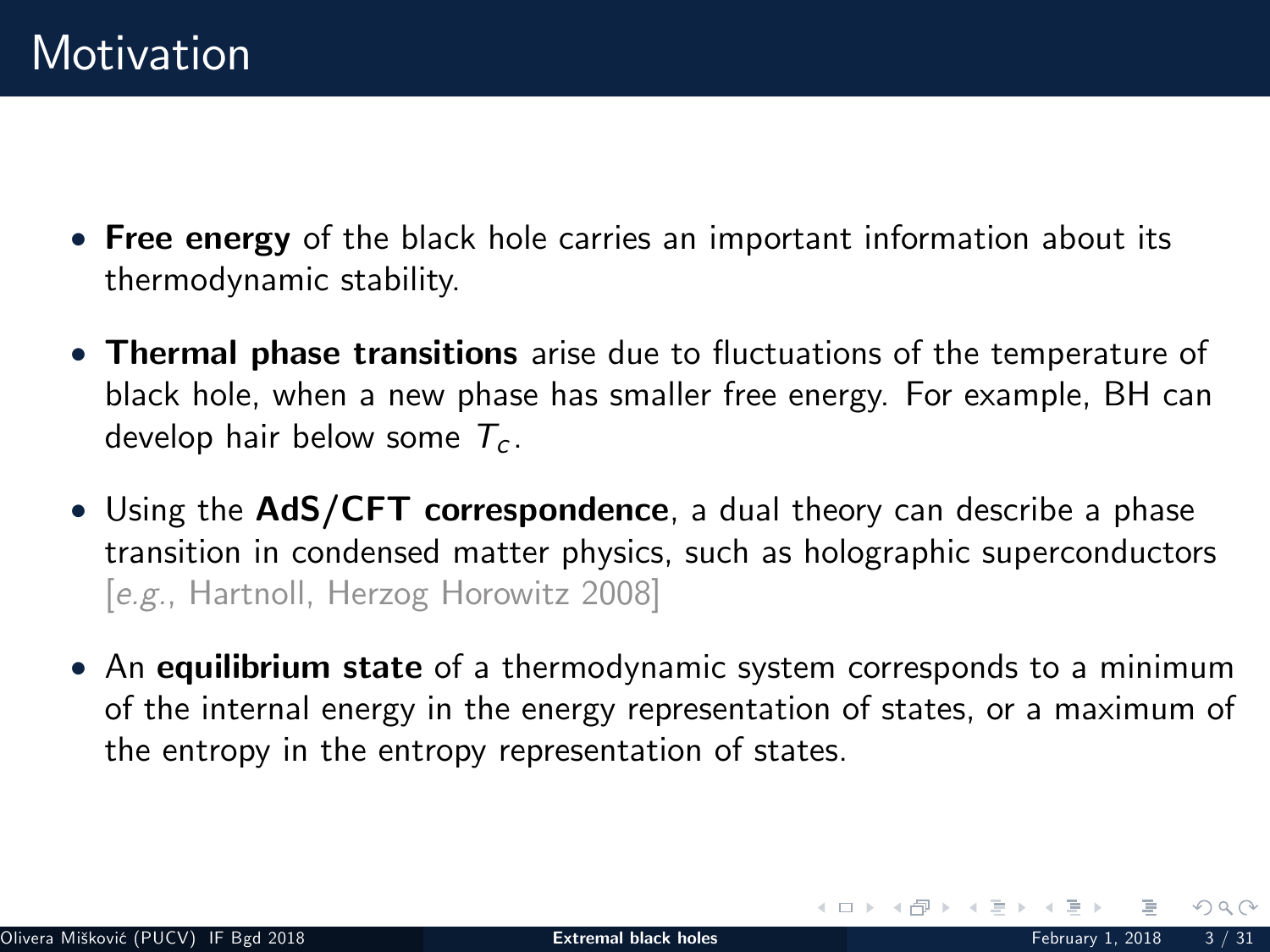The extremal black hole has the horizons that coincide and, as a consequence, its temperature is  $T = 0$ 

 $2Q$ 

イロト イ団ト イミト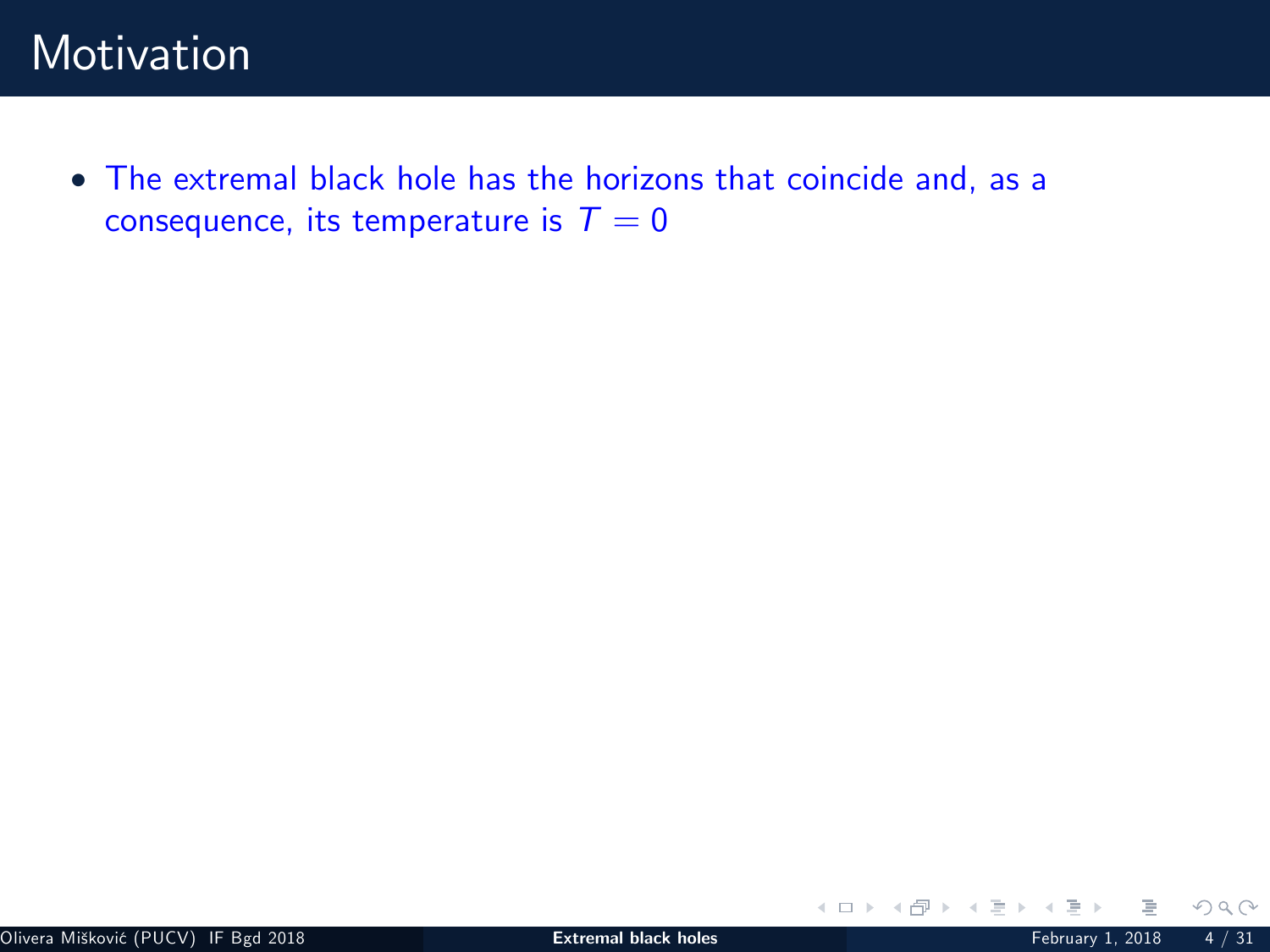- The extremal black hole has the horizons that coincide and, as a consequence, its temperature is  $T = 0$
- **Entropy** of extremal black hole arises due to a degenerate quantum ground state; it is a suitable quantity for studying its equilibria.
- Quantum phase transition arises due to quantum fluctuations, which produce instabilities of the system around a critical point. This phenomenon is known in the physics of condensed matter (spin glasses).
- Magnetized black hole close to extremality can exhibit the Meissner effect typical for phase transitions [Astorino 2015].
- Previous examples show that extremal black holes can have phase transitions, too.
- Macroscopic entropy of the extremal black hole can be calculated using the entropy function formalism [Sen 2005].

 $OQ$ 

イロト イ部ト イミトイ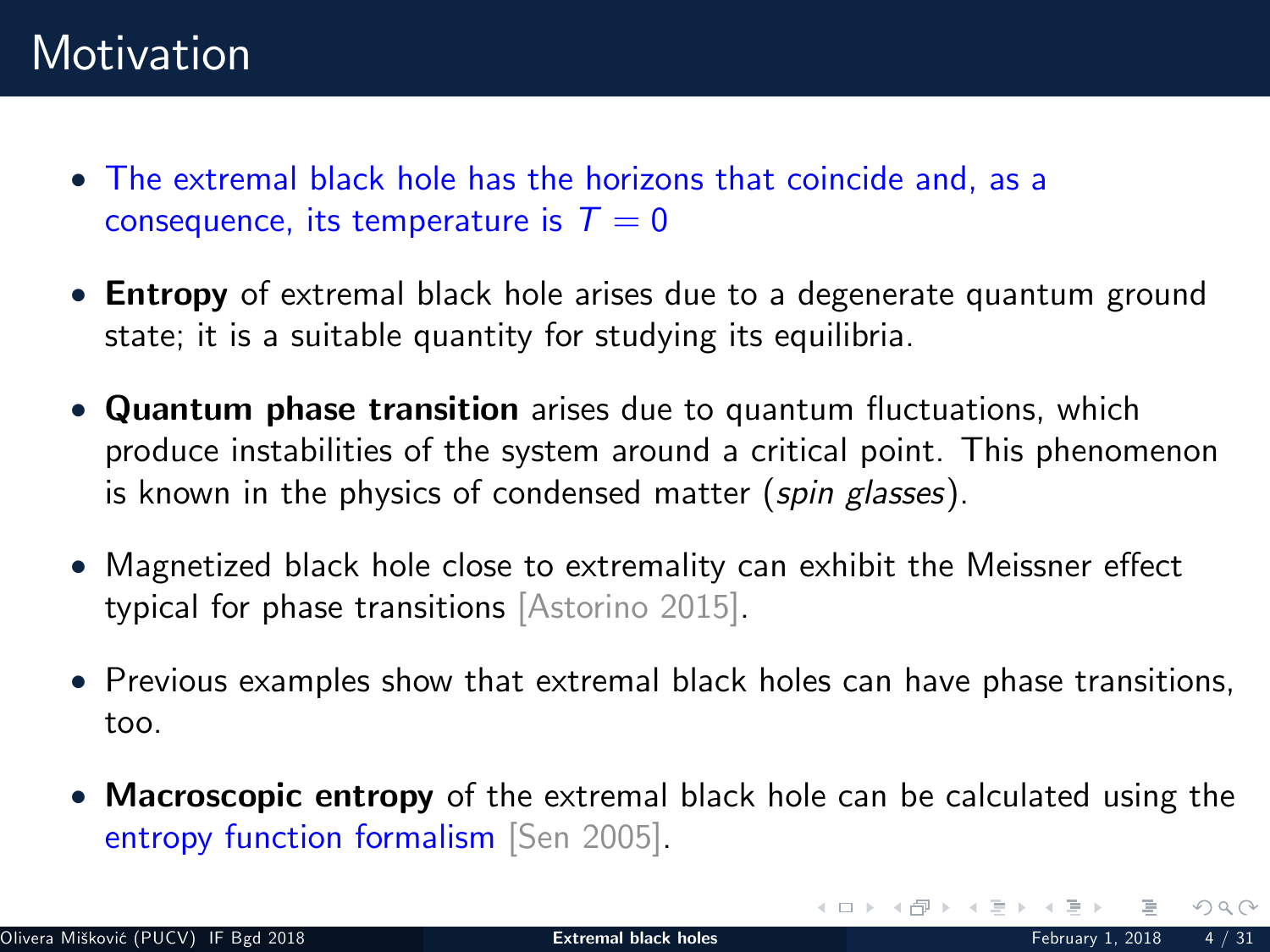- $\bullet$  Isometries of a near-horizon geometry of an extremal BH in 4D:
- spherically symmetric  $(AdS_2 \otimes S^2$  geometry) $\rightarrow SO(2,1) \otimes SO(3)$ ;
- rotating  $(AdS_2 \otimes S^1$  geometry)  $\rightarrow SO(2, 1) \otimes U(1);$
- topological  $(AdS_2 \otimes S^2, AdS_2 \otimes H^2, AdS_2 \otimes R^2$  geometries)

 $\rightarrow SO(2, 1) \otimes SO(3), SO(2, 1) \otimes SO(2, 1), SO(2, 1) \otimes \mathbb{R}^2;$ 

- Can be generalized to other extremal geometries, such as warped ones [Astefanesei, Miskovic, Olea 2012].
- The accelerating Kerr-Newman geometry can be included, too, by allowing warping and twisting of the above geometies [Astorino 2015, 2016].
- $\bullet$  The black hole horizon always has AdS<sub>2</sub> geometry.

イロト イ御 トイミトス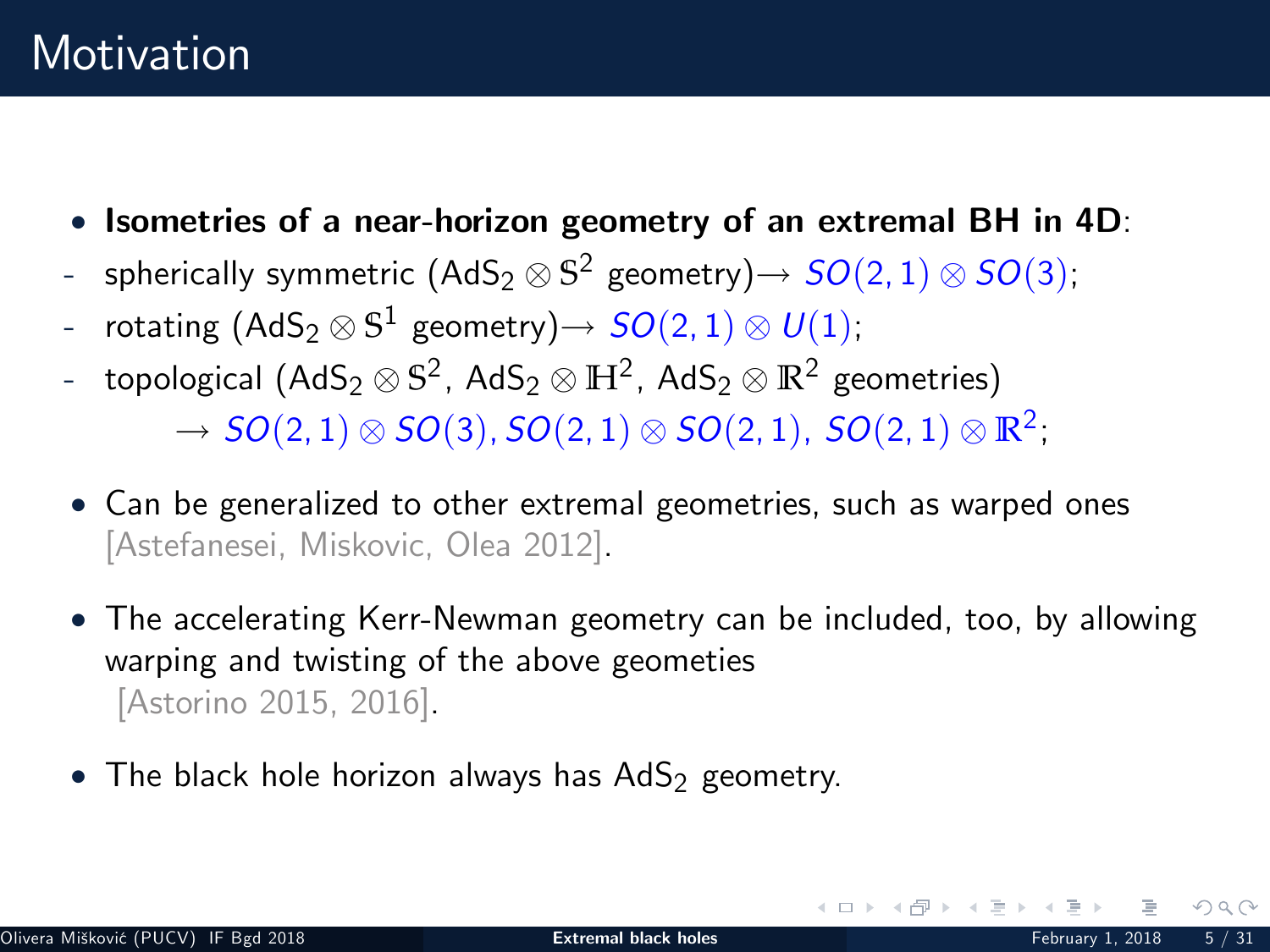- $\bullet$  Our interest gravity with the cosmological constant
- $\,$  Horizon geometry of an extremal BH is  $\mathsf{AdS}_2 \otimes \Sigma_k$
- $\,$  2D transversal section  $\Sigma_{k}$  can be a  $\sqrt{2}$  $\left| \right|$  $\mathbf{I}$ 2-sphere  $(\mathbb{S}^2)$   $k=1$  $2\mathsf{D}$  plane  $(\mathbb{R}^2)$   $k=0$ 2-hyperboloid  $(\mathbb{H}^2)$   $k=-1$

イロト イ母 ト イヨト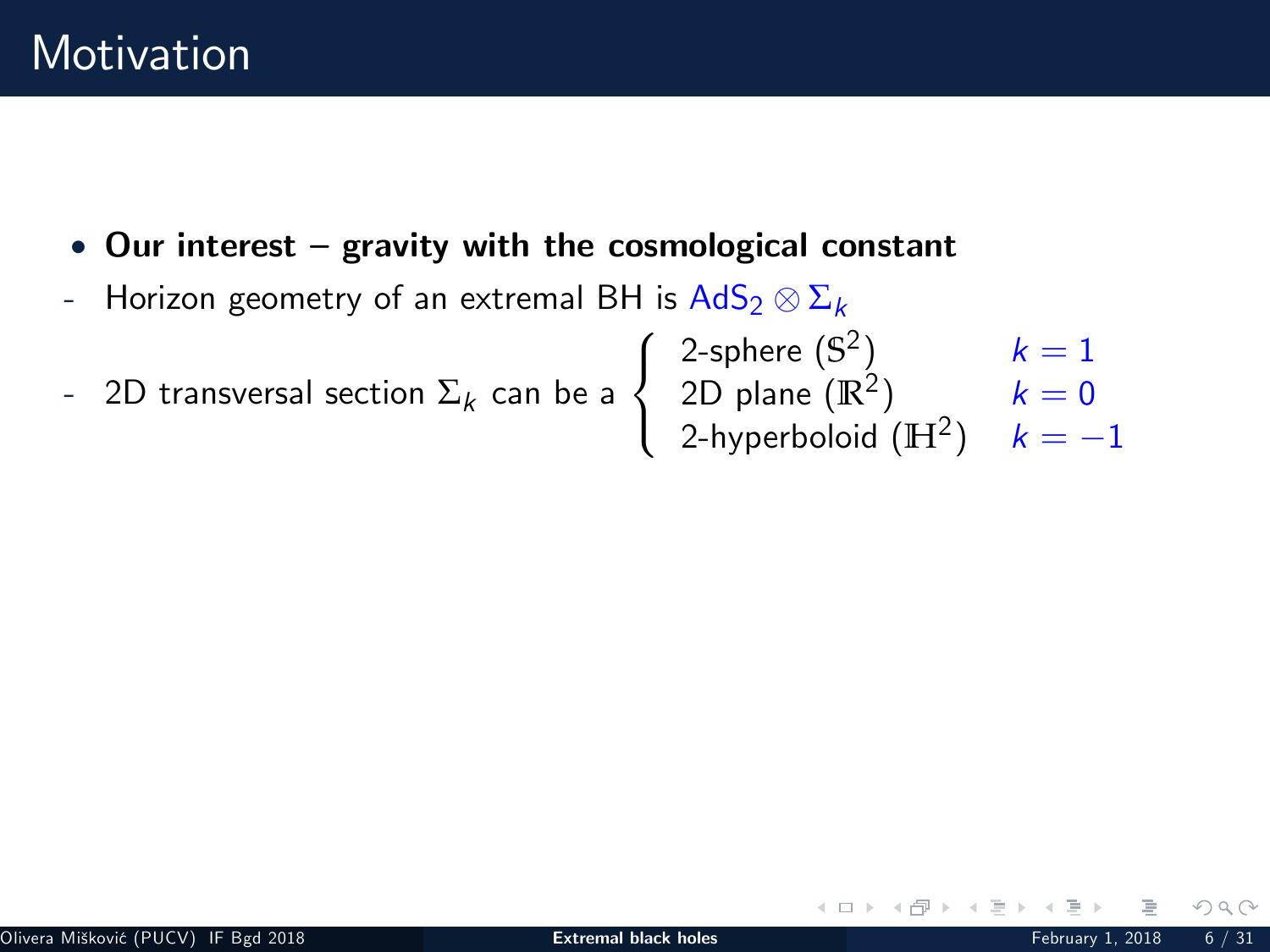- $\bullet$  Our interest gravity with the cosmological constant
- $\,$  Horizon geometry of an extremal BH is  $\mathsf{AdS}_2 \otimes \Sigma_k$
- $\,$  2D transversal section  $\Sigma_{k}$  can be a  $\sqrt{2}$  $\left| \right|$  $\mathbf{I}$ 2-sphere  $(\mathbb{S}^2)$   $k=1$  $2\mathsf{D}$  plane  $(\mathbb{R}^2)$   $k=0$ 2-hyperboloid  $(\mathbb{H}^2)$   $k=-1$
- **Entropy function formalism** deals with near-horizon parameters only, seeing the action as a function of the charges, scalar fields and the parameters of the near-horizon geometry.
- It is based on a **variational principle** applied to a generic class of actions.
- **Extremization of the entropy function determines all the near-horizon** parameters without knowledge of a particular solution.

イロト イ部ト イミトス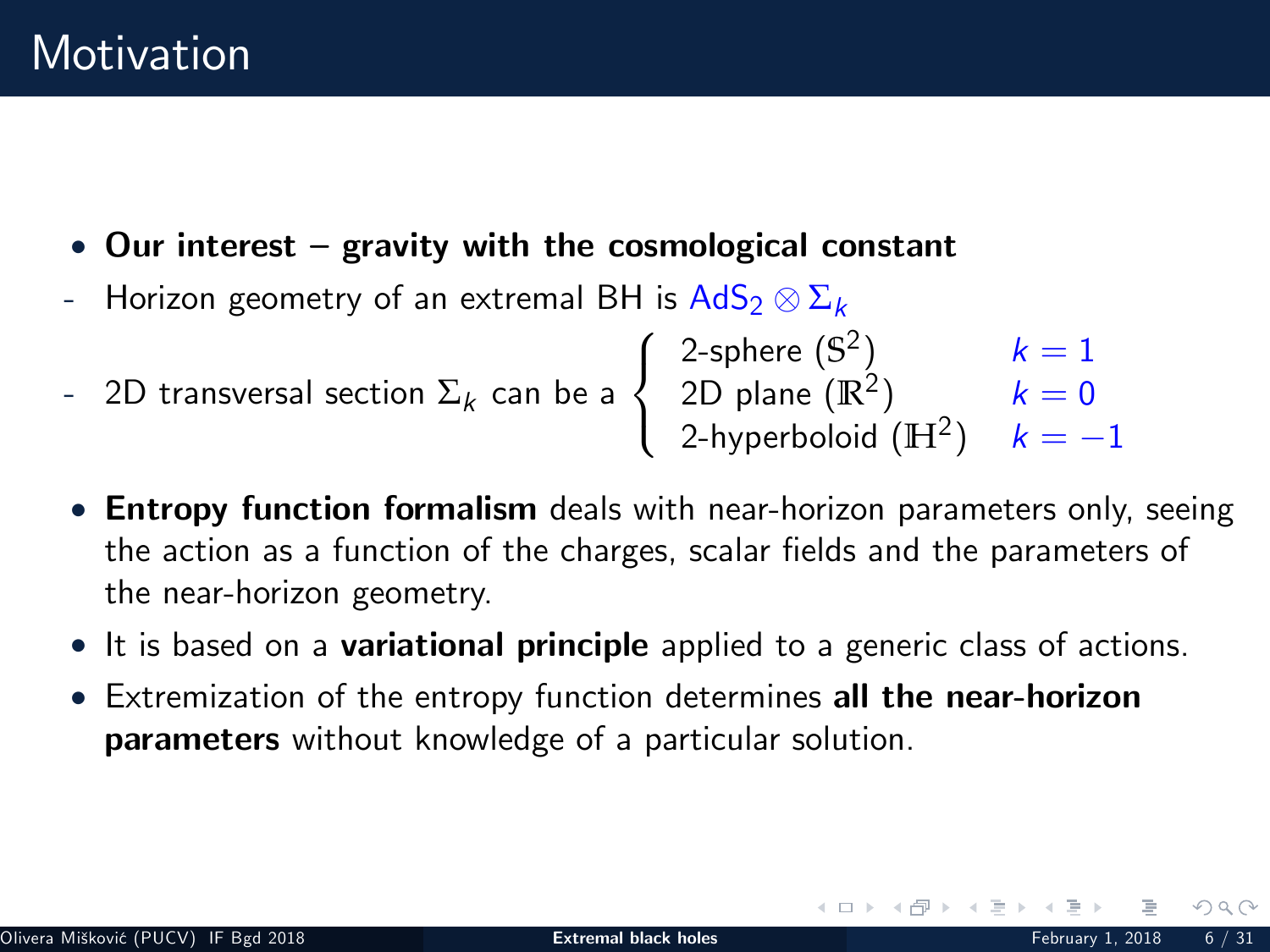- Some results about the horizon instabilities:
- A massless scalar field produces an instability at the horizon of an extreme RN BH (because the energy density degenerates on the horizon when studying the dispersion of the wave equation on the BH spacetime) [Aretakis 2013]
- The axisymmetric extremal horizons are unstable under linear scalar perturbations [Aretakis 2015], [Lucietti, Murata, Reall 2013]
- Also Kerr horizons are unstable in presence of a scalar  $\lceil\frac{Z}{2}\rceil$  mmerman 2016  $\lceil$

イロト イ母 ト イヨト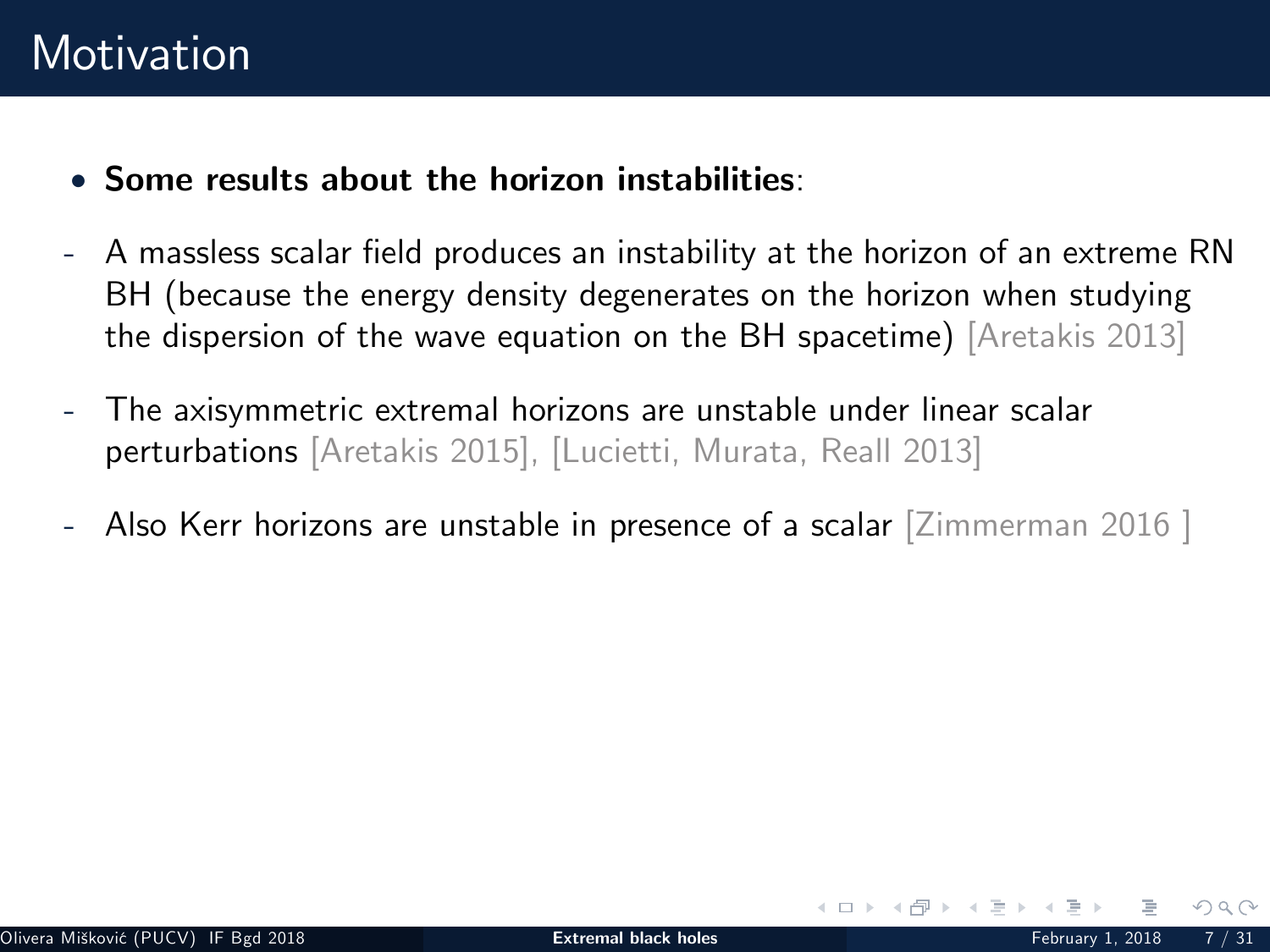- Some results about the horizon instabilities:
- A massless scalar field produces an instability at the horizon of an extreme RN BH (because the energy density degenerates on the horizon when studying the dispersion of the wave equation on the BH spacetime) [Aretakis 2013]
- The axisymmetric extremal horizons are unstable under linear scalar perturbations [Aretakis 2015], [Lucietti, Murata, Reall 2013]
- Also Kerr horizons are unstable in presence of a scalar [Zimmerman 2016 ]
- Non-extremal BH: Stückelberg scalar has been known to describe both first and second order thermal phase transitions. A question is whether a similar change would also occur at  $T = 0$ . [Hartnoll, Herzog Horowitz 2008], [Franco, García-García, Rodríguez-Gómez 2009

 $\Omega$ 

イロト イ部ト イミトス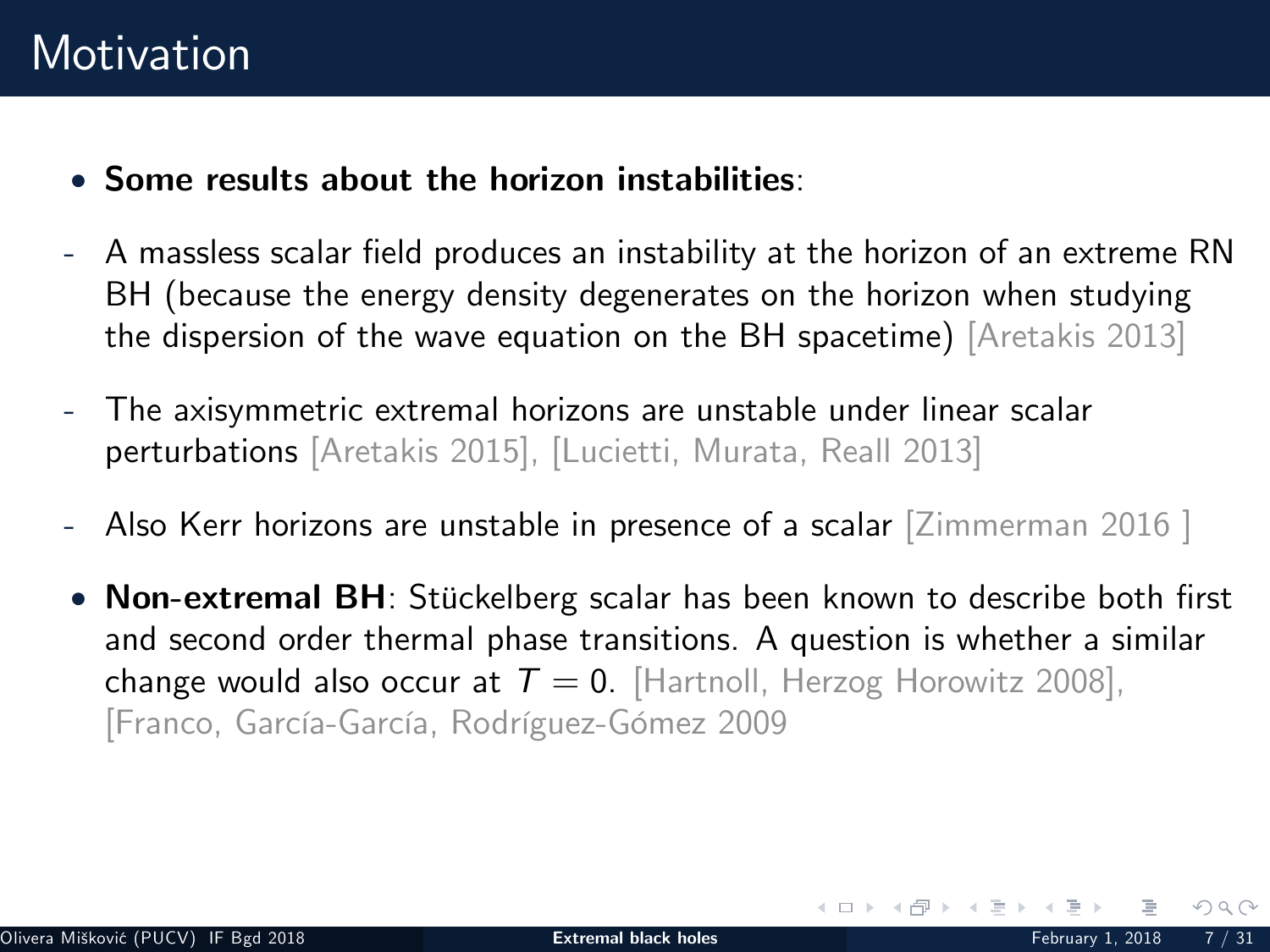- Some results about the horizon instabilities:
- A massless scalar field produces an instability at the horizon of an extreme RN BH (because the energy density degenerates on the horizon when studying the dispersion of the wave equation on the BH spacetime) [Aretakis 2013]
- The axisymmetric extremal horizons are unstable under linear scalar perturbations [Aretakis 2015], [Lucietti, Murata, Reall 2013]
- Also Kerr horizons are unstable in presence of a scalar [Zimmerman 2016 ]
- Non-extremal BH: Stückelberg scalar has been known to describe both first and second order thermal phase transitions. A question is whether a similar change would also occur at  $T = 0$ . [Hartnoll, Herzog Horowitz 2008], [Franco, García-García, Rodríguez-Gómez 2009
- We study phase transitions of a 4D extremal charged black hole in General Relativity, when it is coupled to a Stückelberg scalar field.

 $OQ$ 

イロト イ部ト イミトイ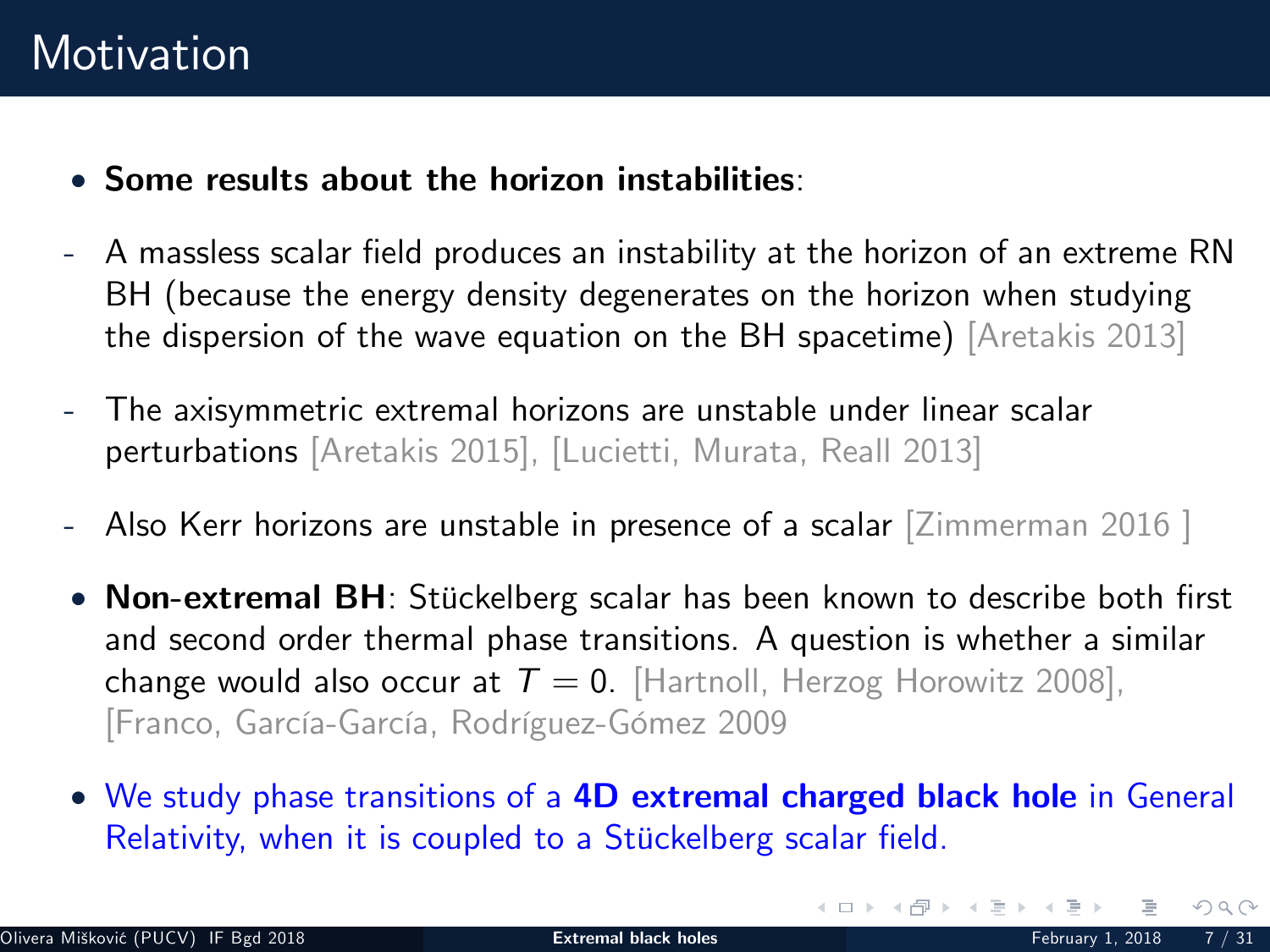### SUMMARY OF THE FORMALISM

• Near-horizon geometry of the extremal black hole in 4D with  $\Lambda$ has topology  $\mathsf{AdS}_2 \otimes \Sigma_k$ 

$$
ds^{2} = g_{\mu\nu}(x) dx^{\mu} dx^{\nu} = v_{1} \left( -r^{2} dt^{2} + \frac{dr^{2}}{r^{2}} \right) + v_{2} d\Omega_{(k)}^{2}
$$

$$
r = \text{radial distance from the horizon}
$$
\n
$$
v_1 = \text{radius of 2D anti-de Sitter space AdS}_2
$$
\n
$$
v_2 = \text{radius of the transversal section } \Sigma_k \text{ with the metric } \gamma_{nm}(y)
$$
\n
$$
\left(\frac{d\theta^2 + \sin^2 \theta \, d\phi^2}{\theta^2}, \dots, \frac{d\theta^m}{\theta^m} = (\theta, \phi), \quad k = 1
$$

$$
d\Omega_{(k)}^2 = \begin{cases} d\theta^2 + \sin^2 \theta \, d\varphi^2, & y^m = (\theta, \varphi), & k = 1 \\ dx^2 + dy^2, & y^m = (x, y), & k = 0 \\ d\chi^2 + \sinh^2 \chi \, d\varphi^2, & y^m = (\chi, \varphi), & k = -1 \end{cases}
$$

**Note:**  $k = 0, -1$  is possible only when  $\Lambda < 0$ 

 $\Omega$ 

イロト イ母 ト イヨト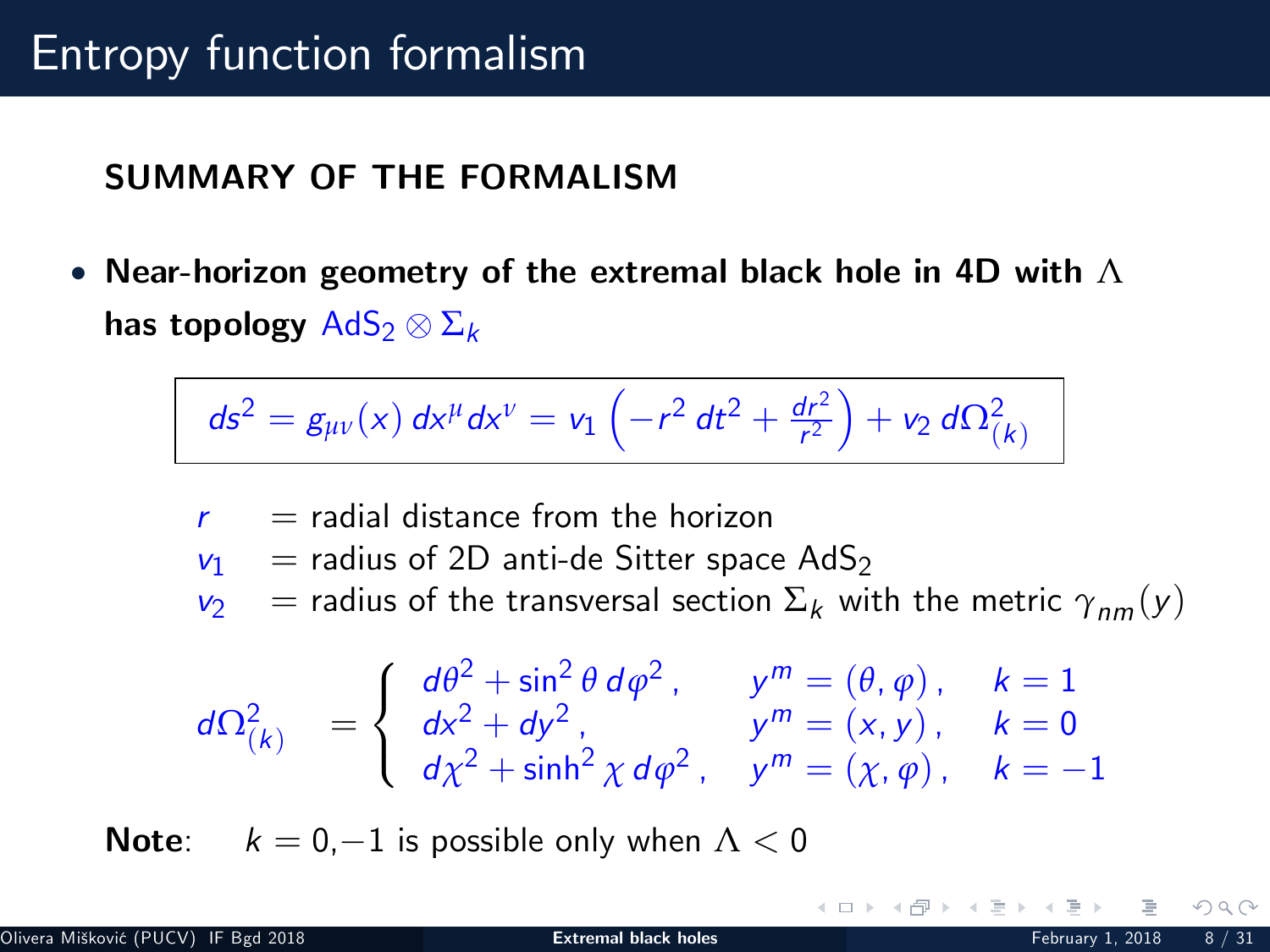• Action for gravity coupled to the EM and scalar fields

 $I = \int d^4x \sqrt{-g} L(g, A, \phi)$ 

 $2Q$ 

**K ロト K 倒 ト K ミト K**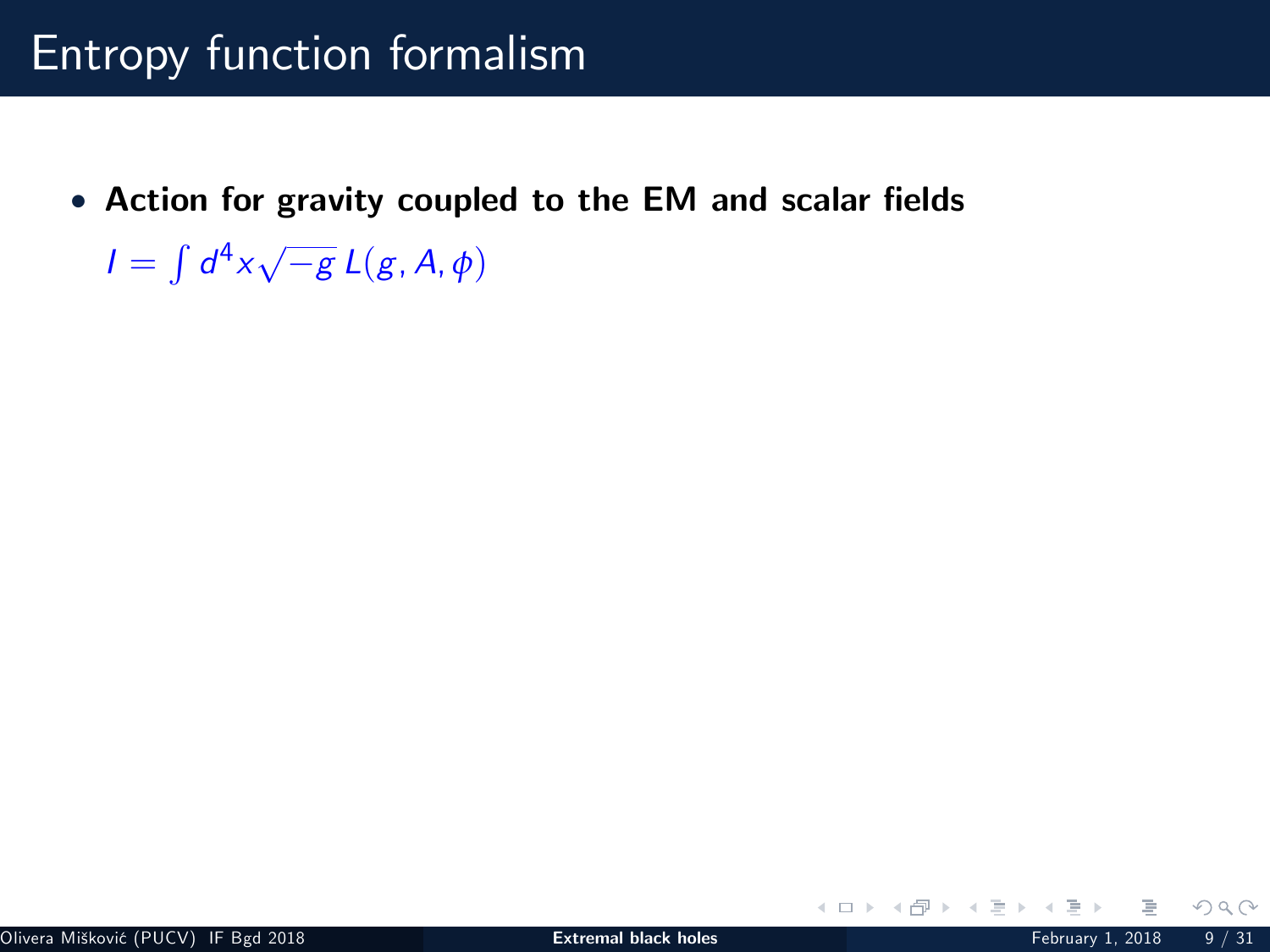• Action for gravity coupled to the EM and scalar fields

 $I = \int d^4x \sqrt{-g} L(g, A, \phi)$ 

Extremal BH near the horizon

 $H: \quad g_{uv} \rightarrow (v_1, v_2), \quad A_u \rightarrow (e, p), \quad \phi \rightarrow u$ 

The scalar field, due to the attractor mechanism, depends only on it value on the horizon, u.

The electromagnetic field on the horizon (based on isometries only) is  $F_{rt} = e$ ,  $F_{\theta\varphi} = \sqrt{\gamma} \frac{\rho}{4\pi}$ 4*π*

メロト メタト メミトメ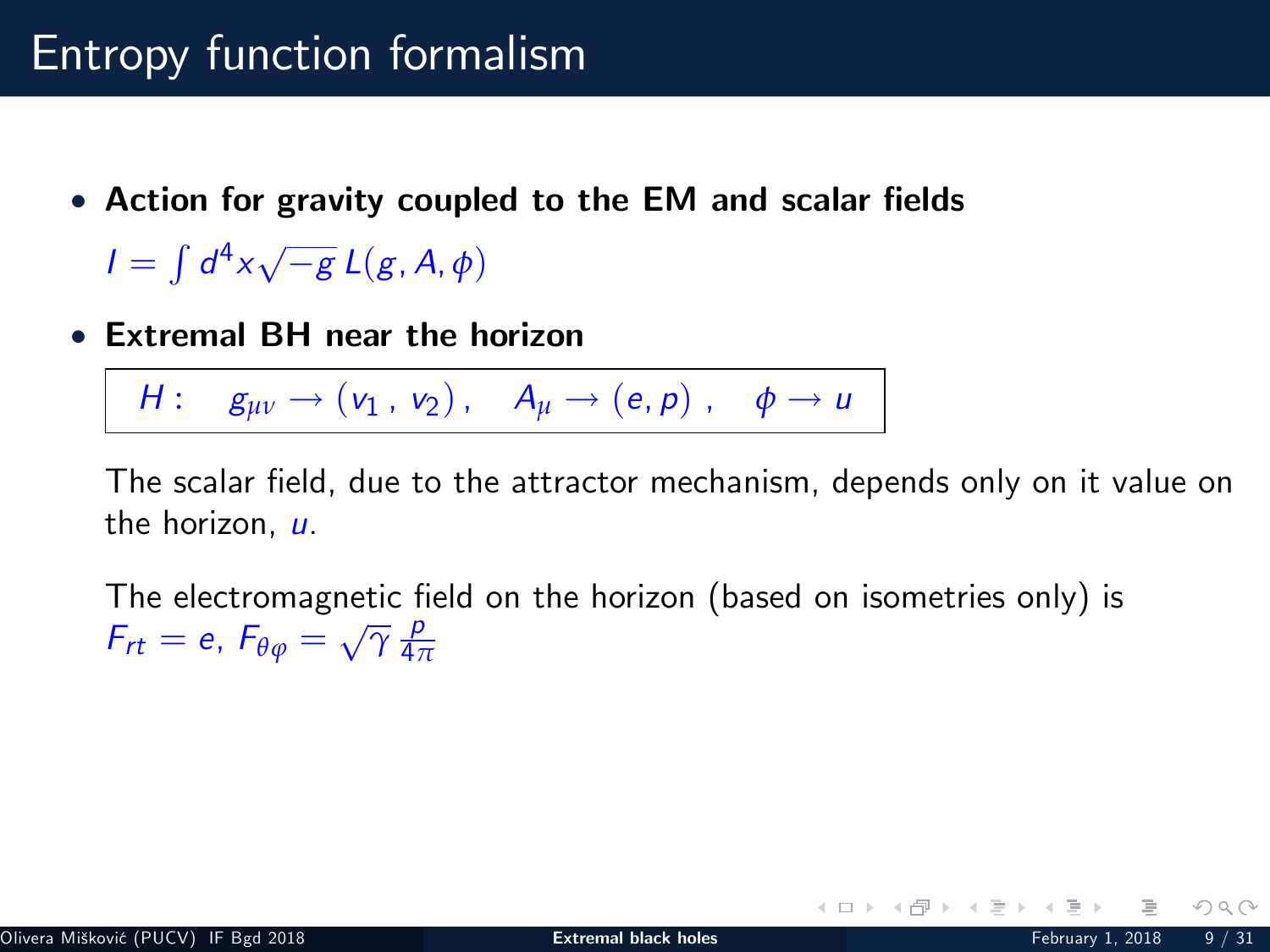• Action for gravity coupled to the EM and scalar fields

 $I = \int d^4x \sqrt{-g} L(g, A, \phi)$ 

Extremal BH near the horizon

 $H: \quad g_{uv} \rightarrow (v_1, v_2), \quad A_u \rightarrow (e, p), \quad \phi \rightarrow u$ 

The scalar field, due to the attractor mechanism, depends only on it value on the horizon, u.

The electromagnetic field on the horizon (based on isometries only) is  $F_{rt} = e$ ,  $F_{\theta\varphi} = \sqrt{\gamma} \frac{\rho}{4\pi}$ 4*π*

Action evaluated on the horizon

$$
f(v, e, p, u) = \int\limits_H d^2y \sqrt{-g} L(v, e, p, u)
$$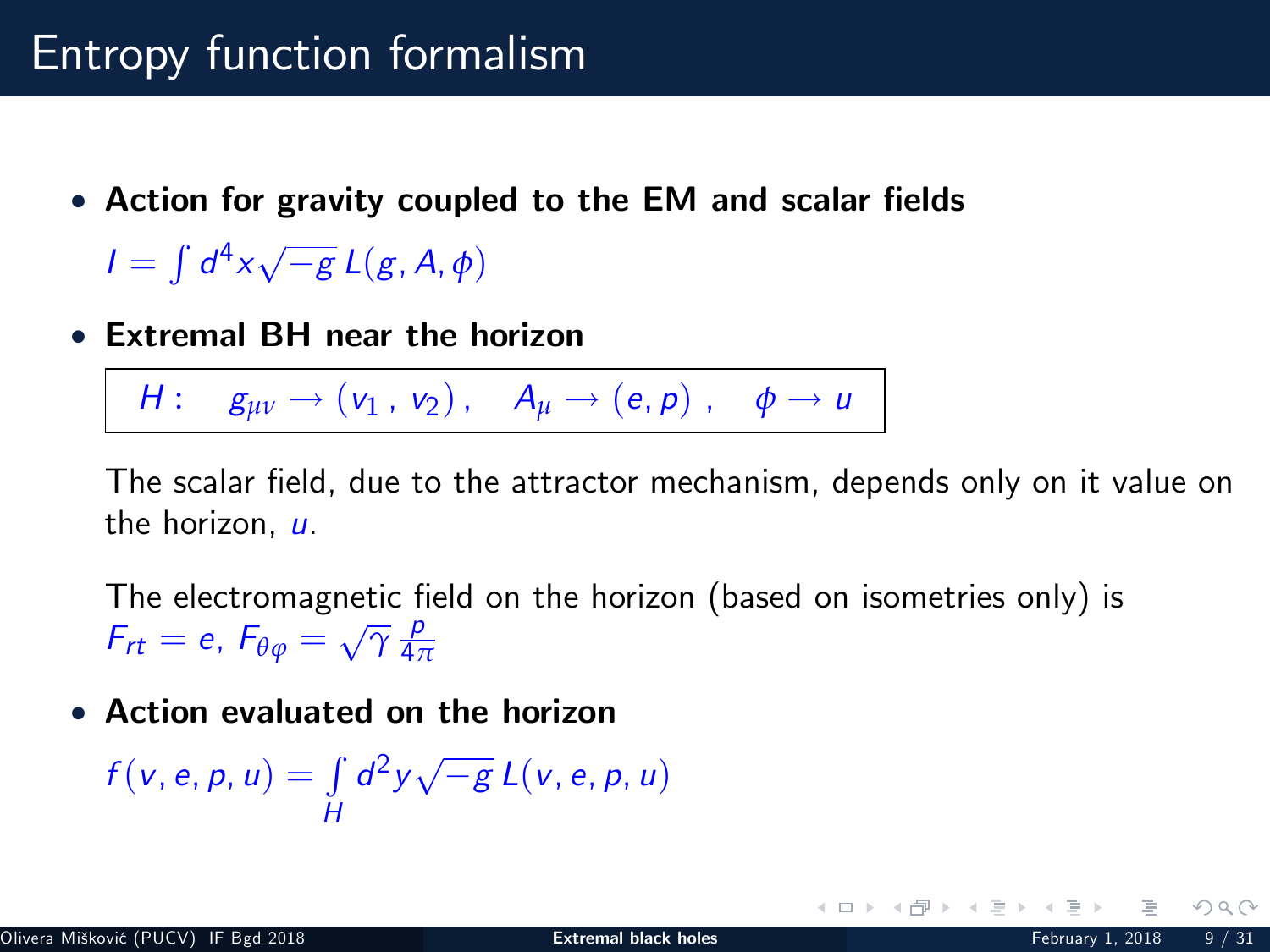- The function  $f(v, e, p, u)$  satisfies the action principle it has an extremum on the equations of motion, for given boundary conditions.
- Boundary conditions: Asymptotic electric charge q and magnetic charge  $p$ are kept fixed.

 $\Omega$ 

**≮ロト ⊀ 伊 ト ⊀ ヨ ト**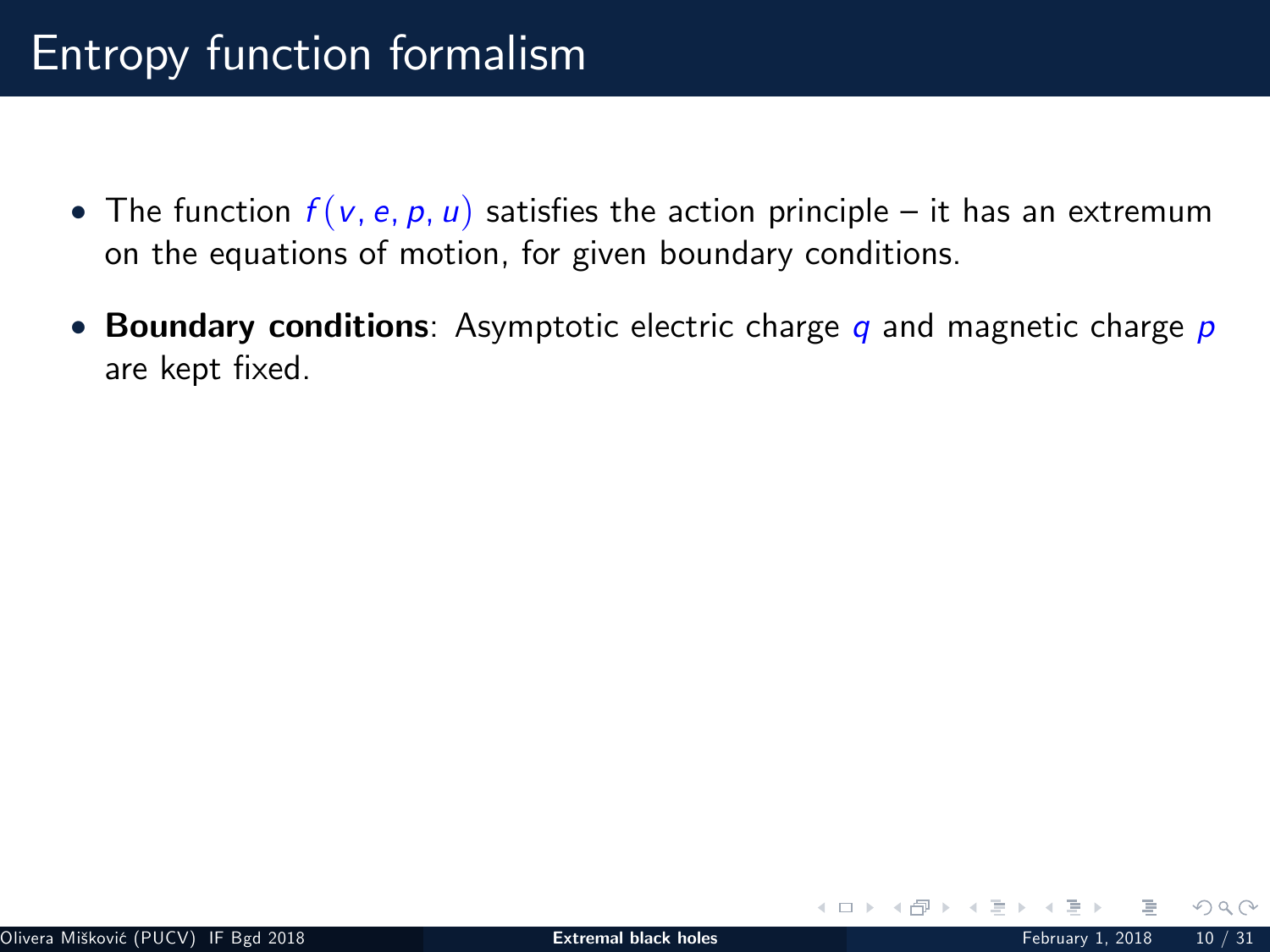- The function  $f(v, e, p, u)$  satisfies the action principle it has an extremum on the equations of motion, for given boundary conditions.
- **Boundary conditions**: Asymptotic electric charge q and magnetic charge  $p$ are kept fixed.

#### Identification of asymptotic charges

- EM field equations and Bianchi identities lead to the first integrals  $\int d^2y \frac{\delta l}{\delta F_{\tau t}} = a = \text{const}, \quad \int d^2y F_{\theta\varphi} = b = \text{const}.$
- $\bullet$  Evaluated on the horizon, these integrals become  $a = \frac{\partial f}{\partial e}$  and  $b = p$
- Evaluated at the asymptotic infinity, these are the integrals of electric and magnetis fluxes, so that  $b = p =$  magnetic charge and  $a = q =$  electric charge

 $\Omega$ 

イロト イ御 トイモト イモ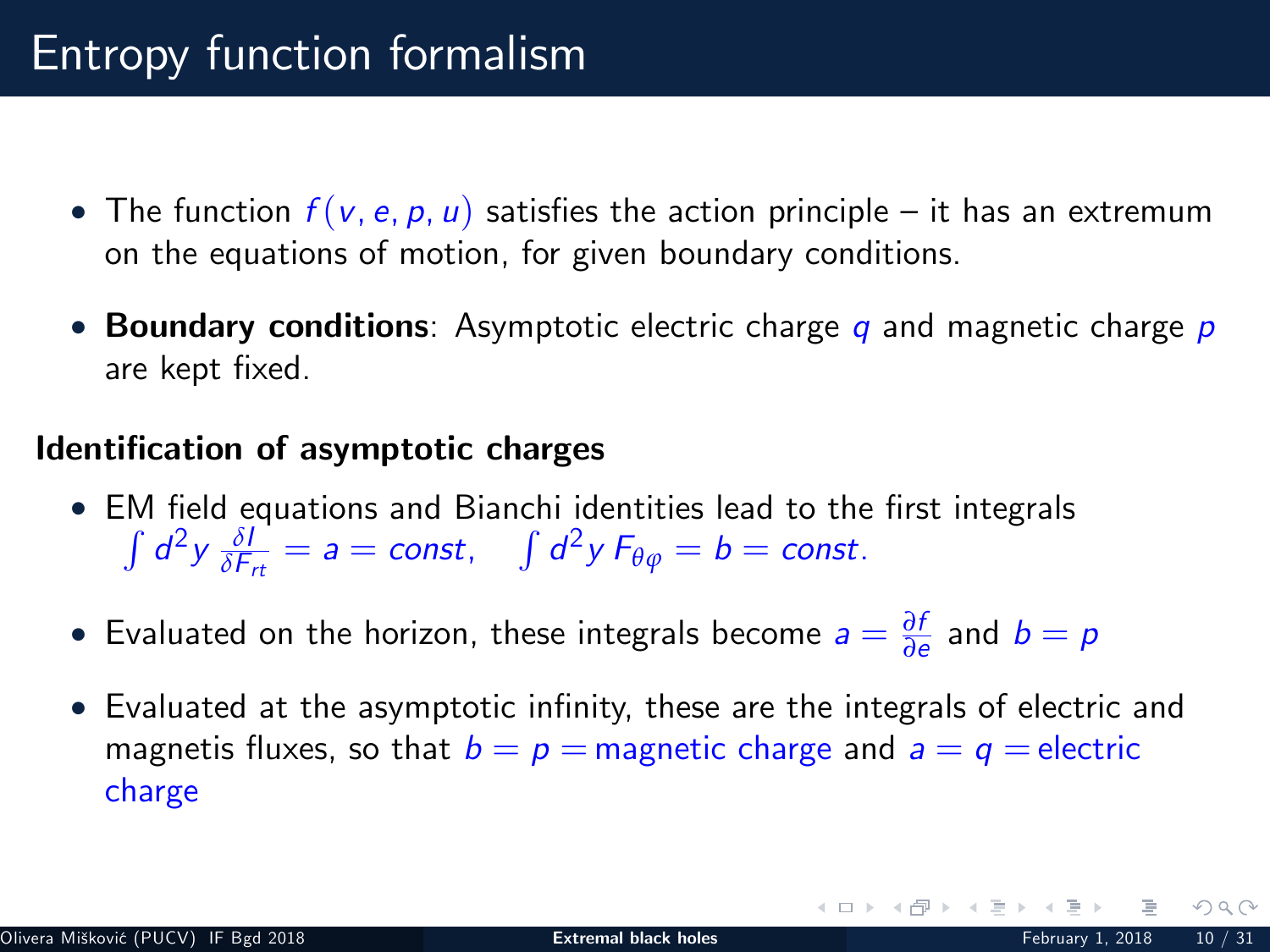- **Entropy function:** Legendre transformation of the function  $f$  with respect to the electric field  $E(v, e, p, u) = 2\pi [eq - f(v, e, p, u)]$
- Parameters near the horizon: calculated as an extremum of the entropy

function [Sen 2005] *<sup>∂</sup>*<sup>E</sup>

*∂*vi  $= 0$ ,  $\frac{\partial E}{\partial x}$ *∂E*<br>*∂u* = 0, *∂e ∂E*<br>*∂e* = 0,  $\frac{\partial E}{\partial p}$  $\frac{\partial \mathbf{L}}{\partial \mathbf{p}} = 0$ 

g., 
$$
\frac{\partial E}{\partial e} = 0
$$
 is equal to  $q = \frac{\partial f}{\partial e}$ 

• Black hole entropy: extremum of the entropy function  $S = E_{\text{extr}}$ 

 $\epsilon$ .

**K ロト K 母 ト K ヨ ト K** 

• Therefore, finding the entropy function  $E(v, e, p, u)$  and its maximum, one can calculate the entropy, electric field and  $\mathsf{AdS}_2$  and  $\Sigma_k$  radii of the extremal black hole, independently on a particular solution considered.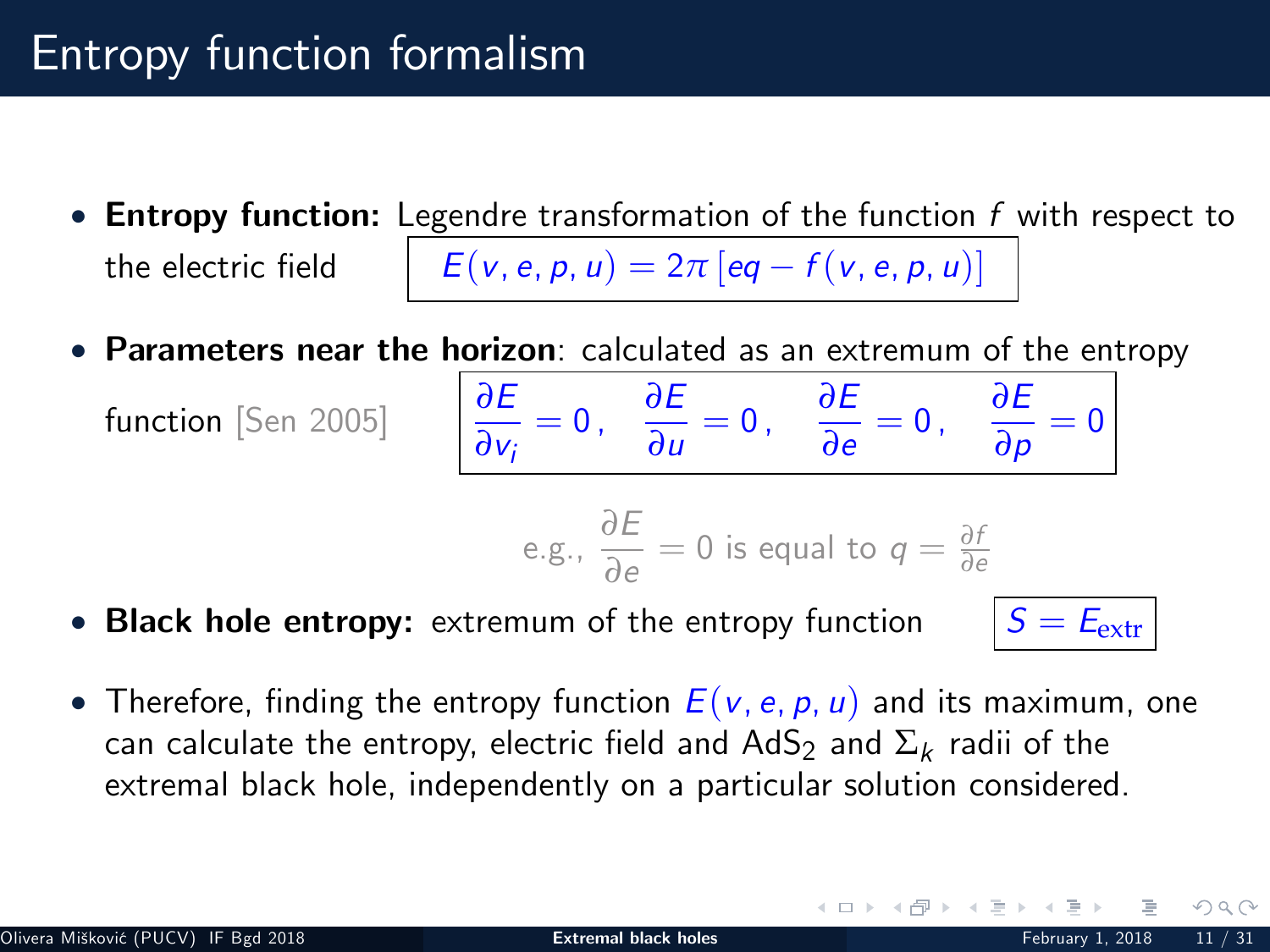### THE ACTION

• General Relativity with  $\Lambda$  + Maxwell field + complex scalar field

$$
I = \int d^4x \sqrt{-g} \left[ \frac{1}{16\pi G} \left( R - 2\Lambda \right) - \frac{1}{4} F^2 + L_S(\hat{\phi}) \right]
$$

 $\bullet$  Complex scalar field  $\hat{\phi} = \phi\, \text{e}^{i\sigma}$ 

 $\Omega$ 

**∢ ロ ▶ ィ 何 ▶ ィ**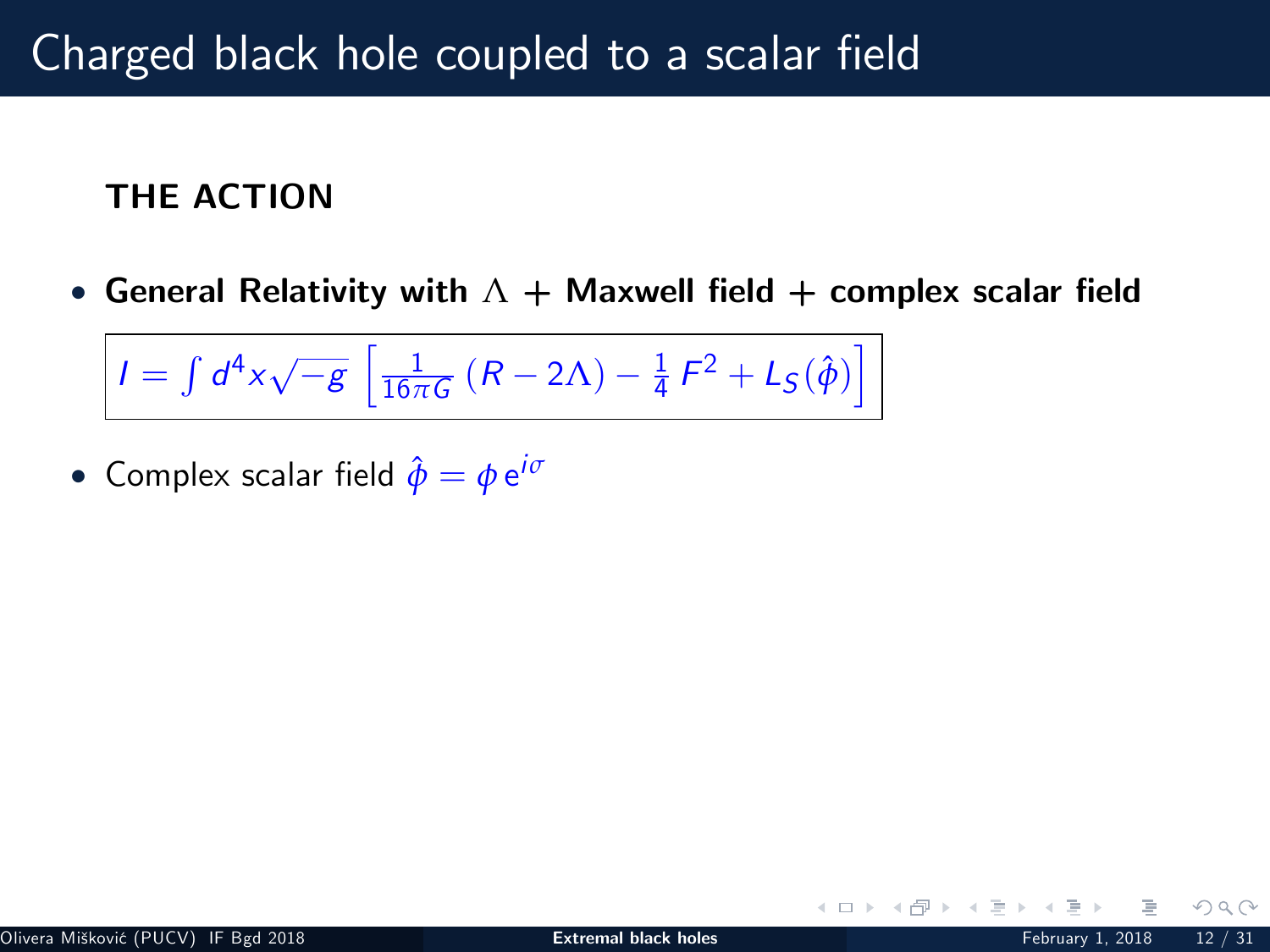### THE ACTION

• General Relativity with  $\Lambda$  + Maxwell field + complex scalar field

$$
I = \int d^4x \sqrt{-g} \left[ \frac{1}{16\pi G} \left( R - 2\Lambda \right) - \frac{1}{4} F^2 + L_S(\hat{\phi}) \right]
$$

- $\bullet$  Complex scalar field  $\hat{\phi} = \phi\, \text{e}^{i\sigma}$
- Minimal coupling

$$
L_S(\hat{\phi}) = -\frac{1}{2} \left[ (\partial - iA) \hat{\phi} \right]^2 = -\frac{1}{2} \left[ (\partial \phi)^2 + \phi^2 (\partial \sigma - A)^2 \right]
$$

• Local  $U(1)$  symmetry:  $\phi \rightarrow \phi$ ,  $\sigma \rightarrow \sigma + \alpha$ ,  $A_{\mu} \rightarrow A_{\mu} + \partial_{\mu} \alpha$ 

 $\Omega$ 

**K ロ ▶ | K 何 ▶ | K 日**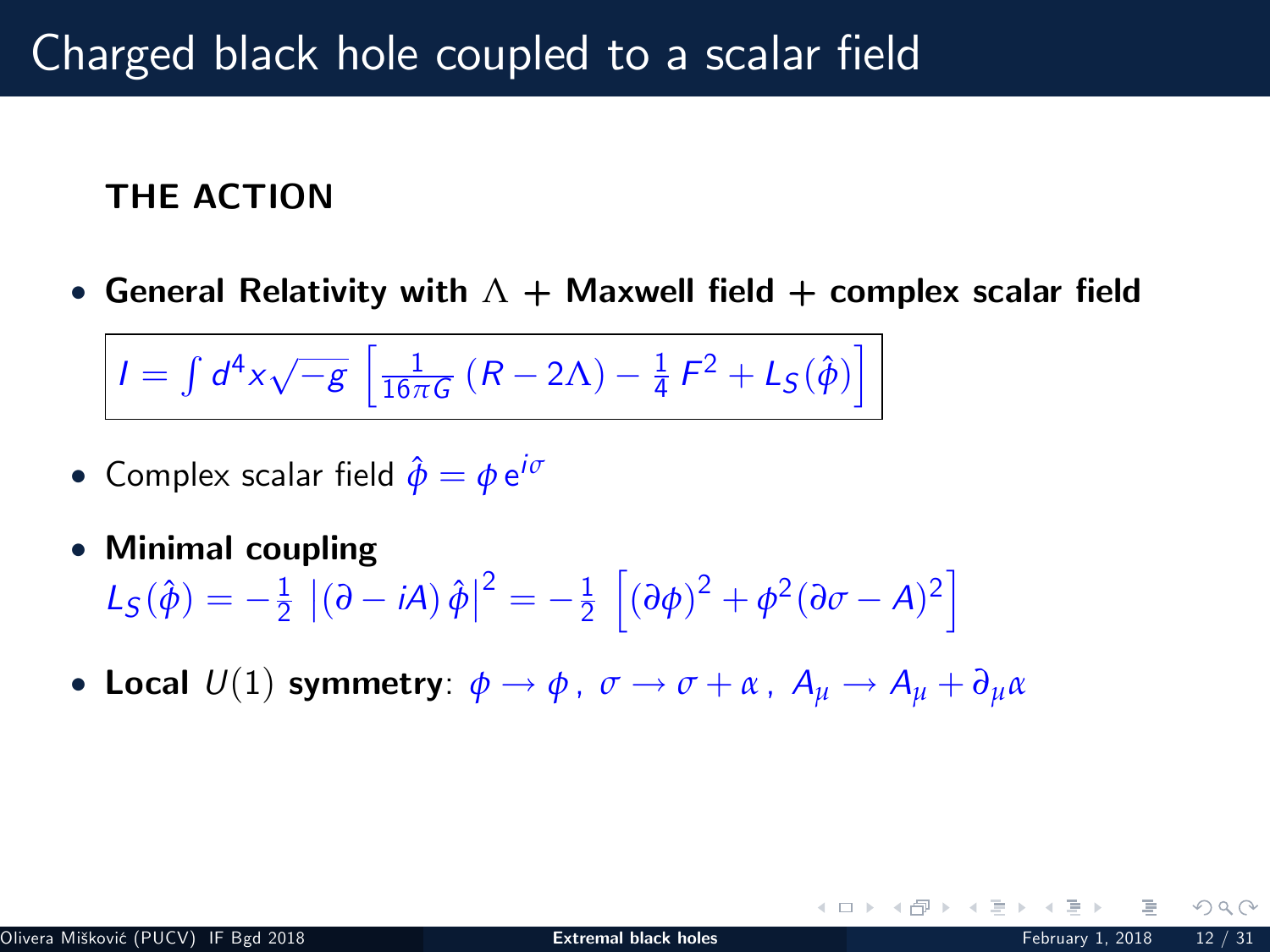### THE ACTION

• General Relativity with  $\Lambda$  + Maxwell field + complex scalar field

$$
I = \int d^4x \sqrt{-g} \left[ \frac{1}{16\pi G} \left( R - 2\Lambda \right) - \frac{1}{4} F^2 + L_S(\hat{\phi}) \right]
$$

- $\bullet$  Complex scalar field  $\hat{\phi} = \phi\, \text{e}^{i\sigma}$
- Minimal coupling

$$
L_S(\hat{\phi}) = -\frac{1}{2} \left[ (\partial - iA) \hat{\phi} \right]^2 = -\frac{1}{2} \left[ (\partial \phi)^2 + \phi^2 (\partial \sigma - A)^2 \right]
$$

- Local  $U(1)$  symmetry:  $\phi \rightarrow \phi$ ,  $\sigma \rightarrow \sigma + \alpha$ ,  $A_u \rightarrow A_u + \partial_u \alpha$
- Non-minimal coupling with  $U(1)$  symmetry: by the replacement  $\phi^2 \to P(\phi) \geq 0$

 $\Omega$ 

**K ロ ▶ | K 何 ▶ | K 日**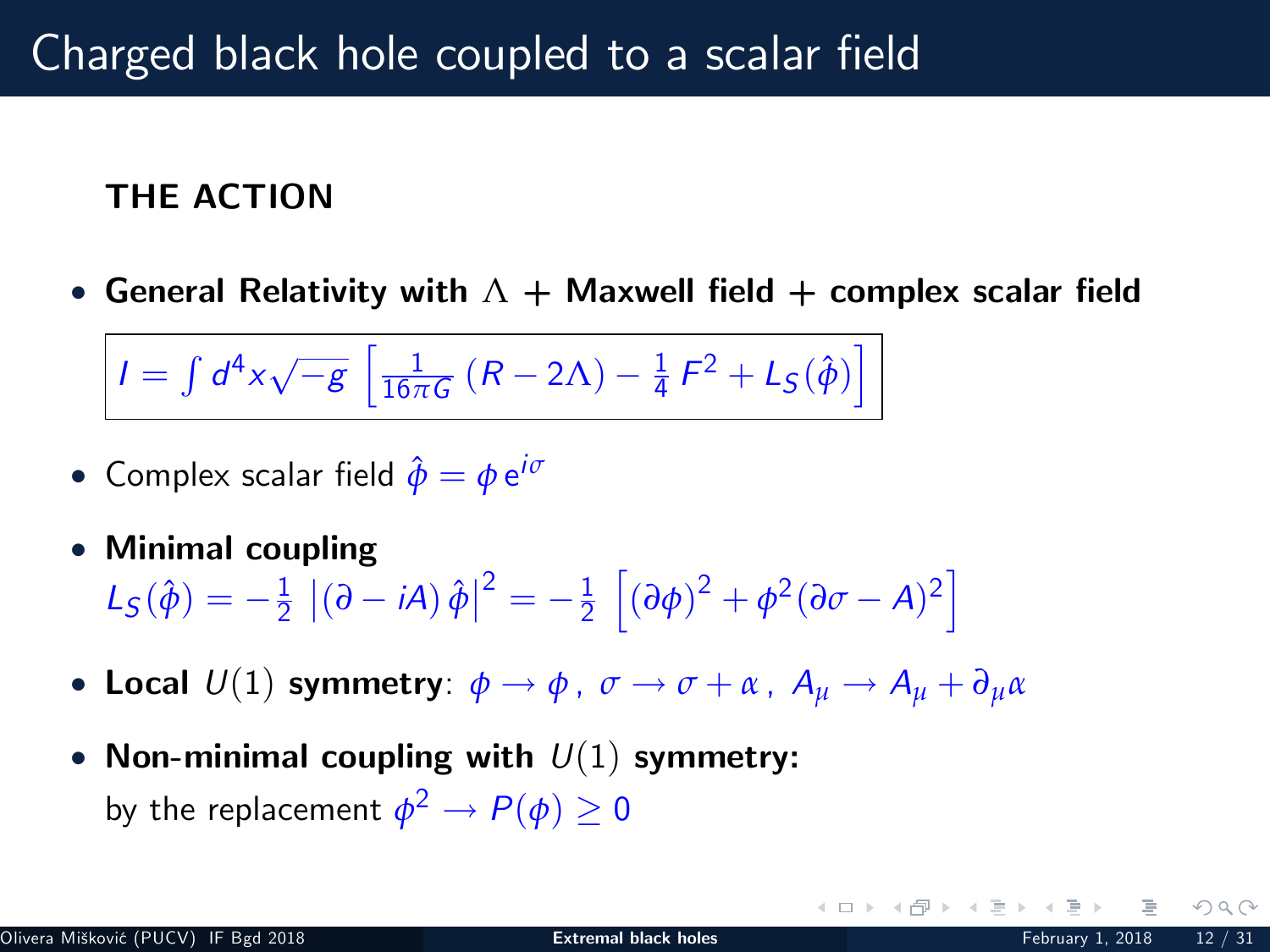$\bullet$  Stückelberg complex scalar

$$
L_S = -\frac{1}{2} \left[ (\partial \phi)^2 + m^2 \phi^2 + P(\phi)(\partial \sigma - A)^2 \right]
$$

Non-linear self-interaction choice

$$
P(\phi)=\phi^2+\tfrac{a}{4}\,\phi^4\geq 0
$$

- $\bullet$  When  $P(\phi) = \phi^2$ , the above action describes minimally coupled scalar field.
- Non-minimal coupling is introduced by the coupling constant  $a \neq 0$ .

- ← ロ ▶ → r型 ▶ → ←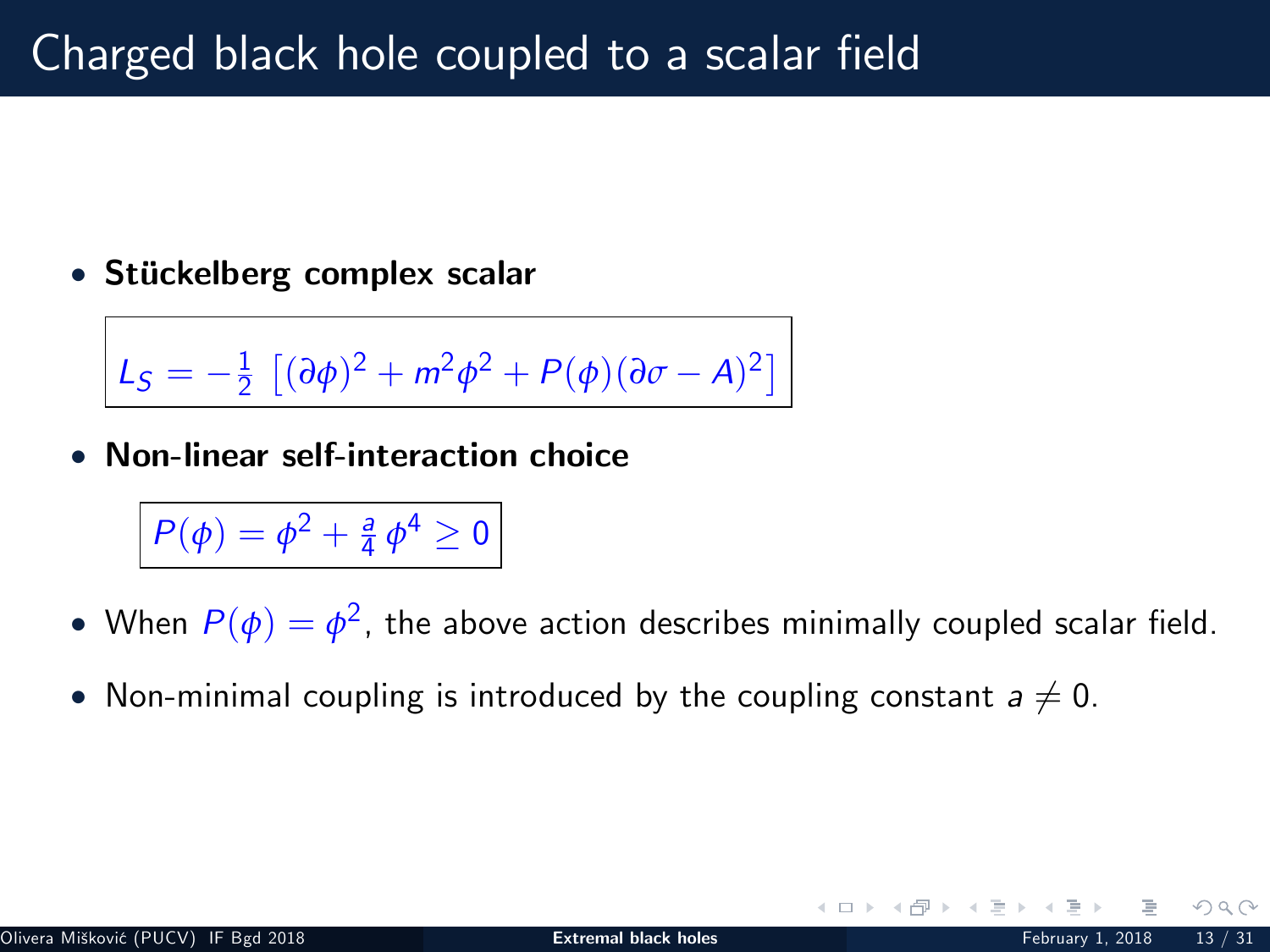### Equations of motion

$$
R_{\mu\nu} - \frac{1}{2} g_{\mu\nu} R + g_{\mu\nu} \Lambda = 8\pi G T_{\mu\nu}
$$
  
\n
$$
\nabla_{\mu} F^{\mu\nu} = P(\phi) (\nabla^{\mu} \sigma - A^{\mu})
$$
  
\n
$$
(\Box - m^2) \phi = \frac{1}{2} P(\phi) (\nabla \sigma - A)^2
$$
  
\n
$$
\nabla_{\mu} [P(\phi) (\nabla^{\mu} \sigma - A^{\mu})] = 0 \text{ (not independent)}
$$

#### Near-horizon parameters

- Field equation for  $\sigma(x)$  is not independent due to the  $U(1)$  symmetry and it can be gauge-fixed to  $\sigma = 0$ .
- $\Rightarrow$  Extremal BH configurations are replaced by five parameters  $(v_1, v_2, e, p, u)$

 $\Omega$ 

**≮ロト ⊀ 伊 ト ⊀ 手**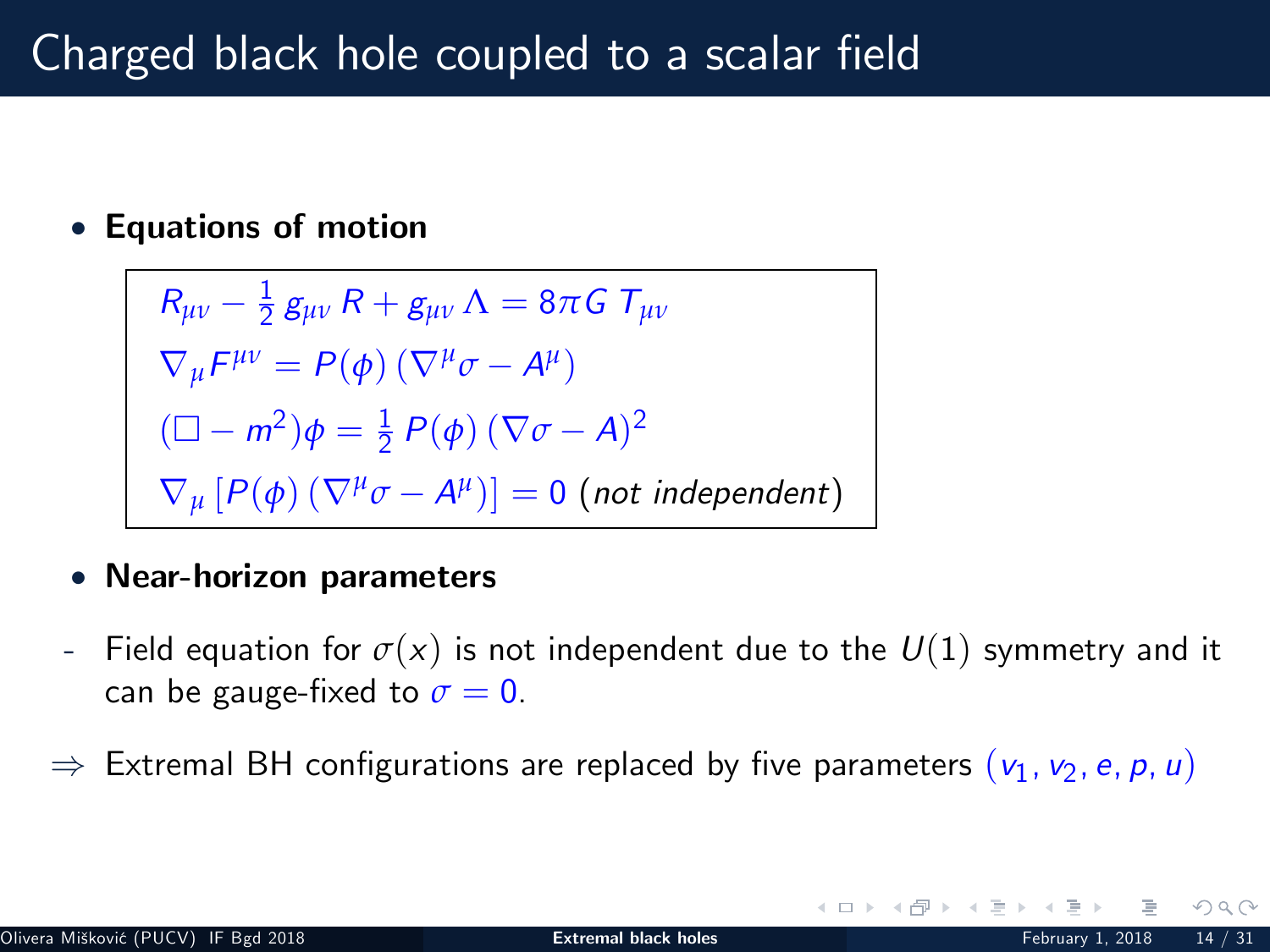Lagrangian evaluated on the horizon

$$
L = \frac{1}{8\pi G} \left( \frac{k}{v_2} - \frac{1}{v_1} - \Lambda \right) + \frac{e^2}{2v_1^2} - \frac{p^2}{32\pi^2 v_2^2} - \frac{1}{2} m^2 u^2 + \frac{1}{2} P(u) \left( \frac{e^2}{v_1} - \frac{p^2 z_k(y)}{16\pi^2 v_2} \right)
$$

- The function  $z_k(y)$  depends on the horizon geometry and is given by  $z_1 = \cot^2 \theta$ ,  $z_0 = x^2$  and  $z_{-1} = \coth^2 \chi$ .
- Transversal section volume element

 $\mathsf{Vol}(\Sigma_k) = \int d^2y \, \sqrt{\gamma}$ 

Auxiliary function

 $f = \int d^2y \, \sqrt{\gamma} \, v_1v_2 \, L$ 

イロト イ母 ト イヨト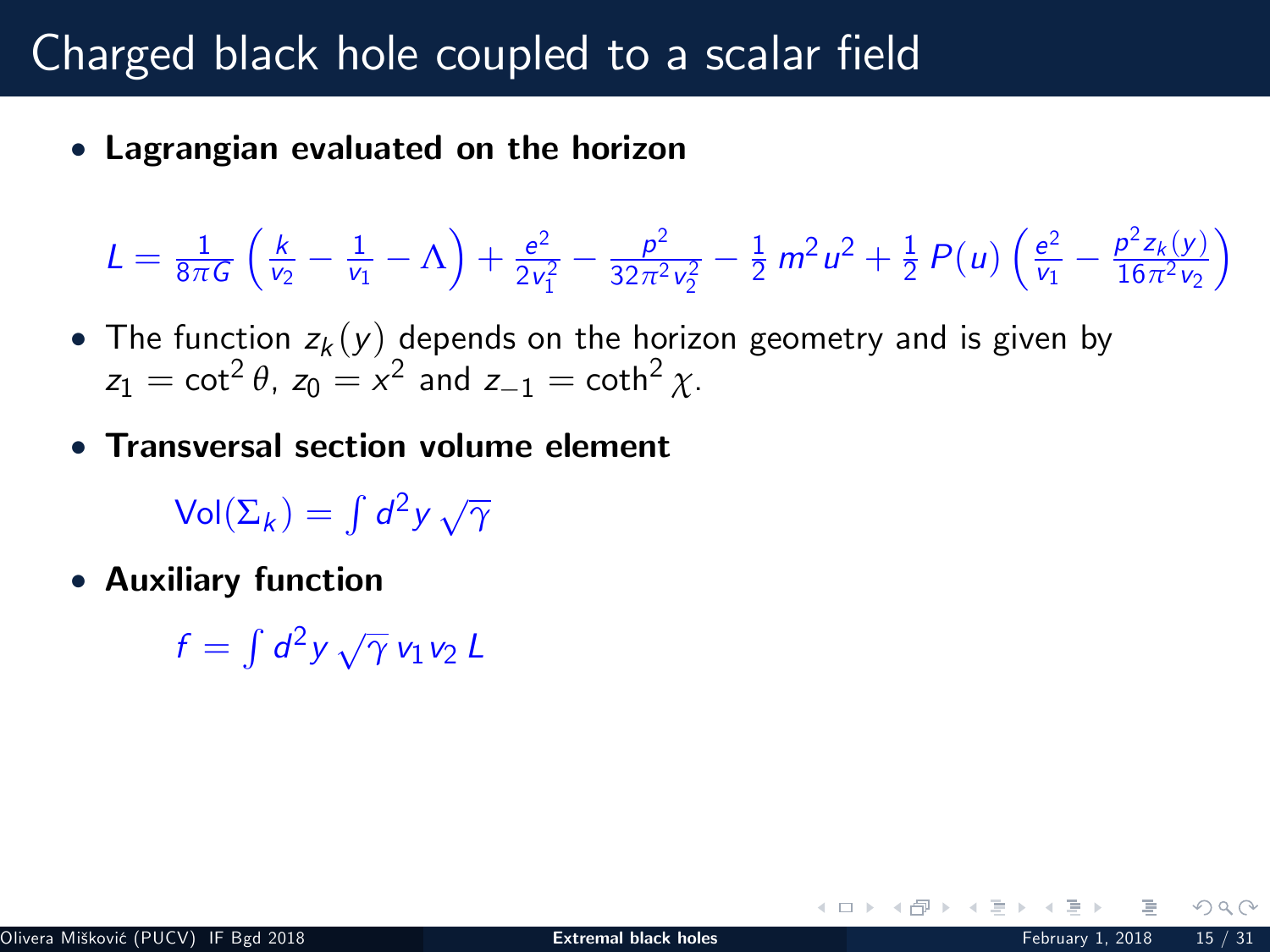Lagrangian evaluated on the horizon

$$
L = \frac{1}{8\pi G} \left( \frac{k}{v_2} - \frac{1}{v_1} - \Lambda \right) + \frac{e^2}{2v_1^2} - \frac{p^2}{32\pi^2 v_2^2} - \frac{1}{2} m^2 u^2 + \frac{1}{2} P(u) \left( \frac{e^2}{v_1} - \frac{p^2 z_k(y)}{16\pi^2 v_2} \right)
$$

- The function  $z_k(y)$  depends on the horizon geometry and is given by  $z_1 = \cot^2 \theta$ ,  $z_0 = x^2$  and  $z_{-1} = \coth^2 \chi$ .
- Transversal section volume element

 $\mathsf{Vol}(\Sigma_k) = \int d^2y \, \sqrt{\gamma}$ 

Auxiliary function

 $f = \int d^2y \, \sqrt{\gamma} \, v_1v_2 \, L$ 

- Explicit dependence on  $y^m$  in the function  $z_k(y)$  makes  $f$  divergent, unless the magnetic charge vanishes,  $p = 0$ .
- Magnetic field  $F_{mn} \neq 0$  breaks a spherical symmetry of the black hole solution in presence of the Stückelberg scalar.

 $OQ$ 

 $4\ \Box\ \rightarrow\ \ 4\ \Box\ \rightarrow\ \ 4\ \ \Xi\ \rightarrow\ \ 4$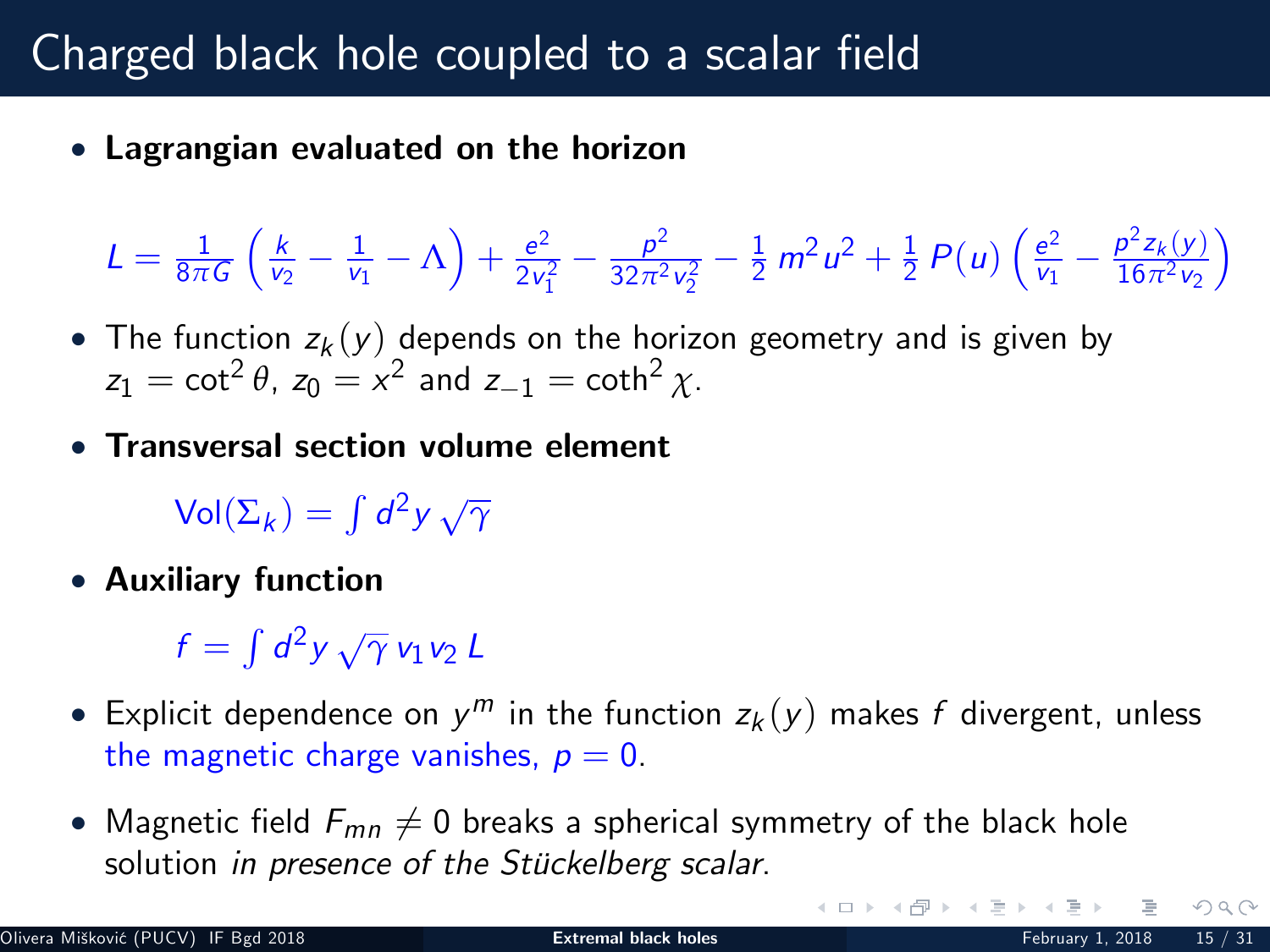- Charge density  $Q = q/\text{Vol}(\Sigma_k)$
- Entropy function

 $E = 2\pi$ Vol(Σ<sub>k</sub>)  $\left[$ eQ –  $\frac{kv_1 - v_2 - \Lambda v_1v_2}{8\pi G} - \frac{e^2v_2}{2v_1} + \frac{v_1v_2}{2} \right]$  $\left(m^2 u^2 - \frac{e^2}{v_1}\right)$  $\frac{e^2}{v_1} P$ 

• Equations of motion (extremum of  $E$ )

$$
0 = \frac{\partial E}{\partial v_1} \Rightarrow k - \Lambda v_2 = v_2 \left(\frac{e^2}{v_1^2} + m^2 u^2\right)
$$
  
\n
$$
0 = \frac{\partial E}{\partial v_2} \Rightarrow 1 + \Lambda v_1 = \frac{e^2}{v_1} - v_1 m^2 u^2 + e^2 P
$$
  
\n
$$
0 = \frac{\partial E}{\partial e} \Rightarrow Q = v_2 e \left(\frac{1}{v_1} + P\right)
$$
  
\n
$$
0 = \frac{\partial E}{\partial u} \Rightarrow 0 = 2v_1 m^2 u - e^2 P'(u)
$$

**Convention**  $4\pi G = 1$ ; Choice e,  $Q > 0$  (no loss of generality)

イロト イ母 ト イヨト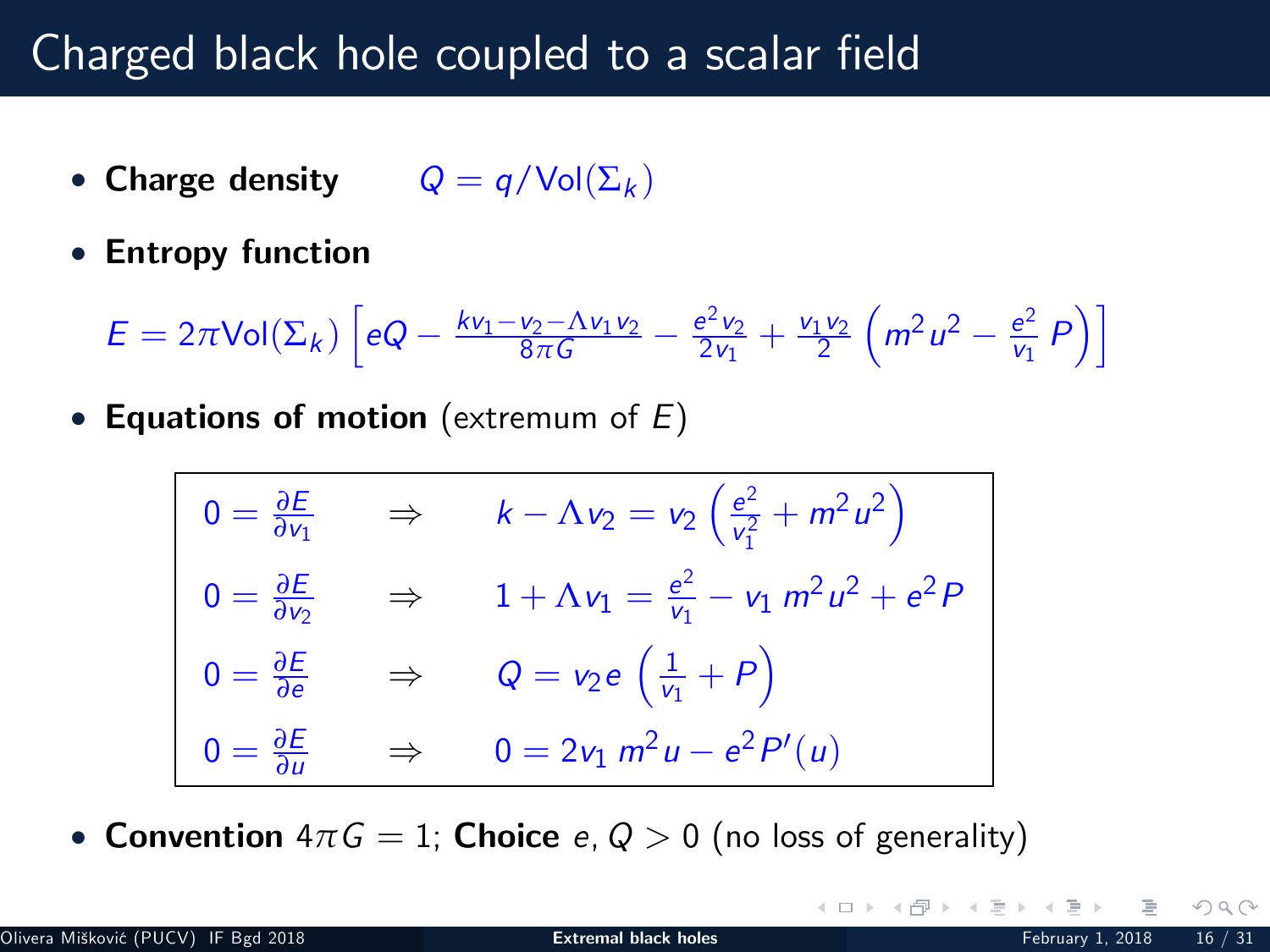### NORMAL PHASE

Reissner-Nordström (flat, dS, AdS) black hole

 $u = 0$  it is always a particular solution of the scalar equation

### • General solution for fixed  $Q$

 $k \neq 0$  (black holes with spherical and hyperbolic horizons)  $v_1^{(k)}$  $\chi_1^{(k)}(Q) = \frac{2 Q^2}{1 - 4 \Lambda Q^2 + k \sqrt{1 - 4 \Lambda Q^2}}$  ,  $v_2^{(k)}$  $\chi_2^{(k)}(Q) = \frac{2Q^2k}{1+k\sqrt{1-4\Lambda Q^2}}$  $e^{(k)}(Q) = Q \frac{1 + k\sqrt{1 - 4\Lambda Q^2}}{1 - 4\Lambda Q^2 + k\sqrt{1 - 4\Lambda Q^2}}$  $\frac{1-4\Lambda Q^2 + k\sqrt{1-4\Lambda Q^2}}{1-4\Lambda Q^2}$  $k = 0$  (planar black holes or black branes)  $v_1^{(0)}$  $\gamma_1^{(0)}(Q)=-\frac{1}{2\Lambda}$  ,  $v_2^{(0)}$  $\chi^{(0)}_2(Q)=\frac{Q}{\sqrt{-\frac{Q}{2}}}$  $-\Lambda$  $e^{(0)}(Q) = \frac{1}{2\sqrt{-\Lambda}}$ **K ロト K 母 ト K ヨ ト K**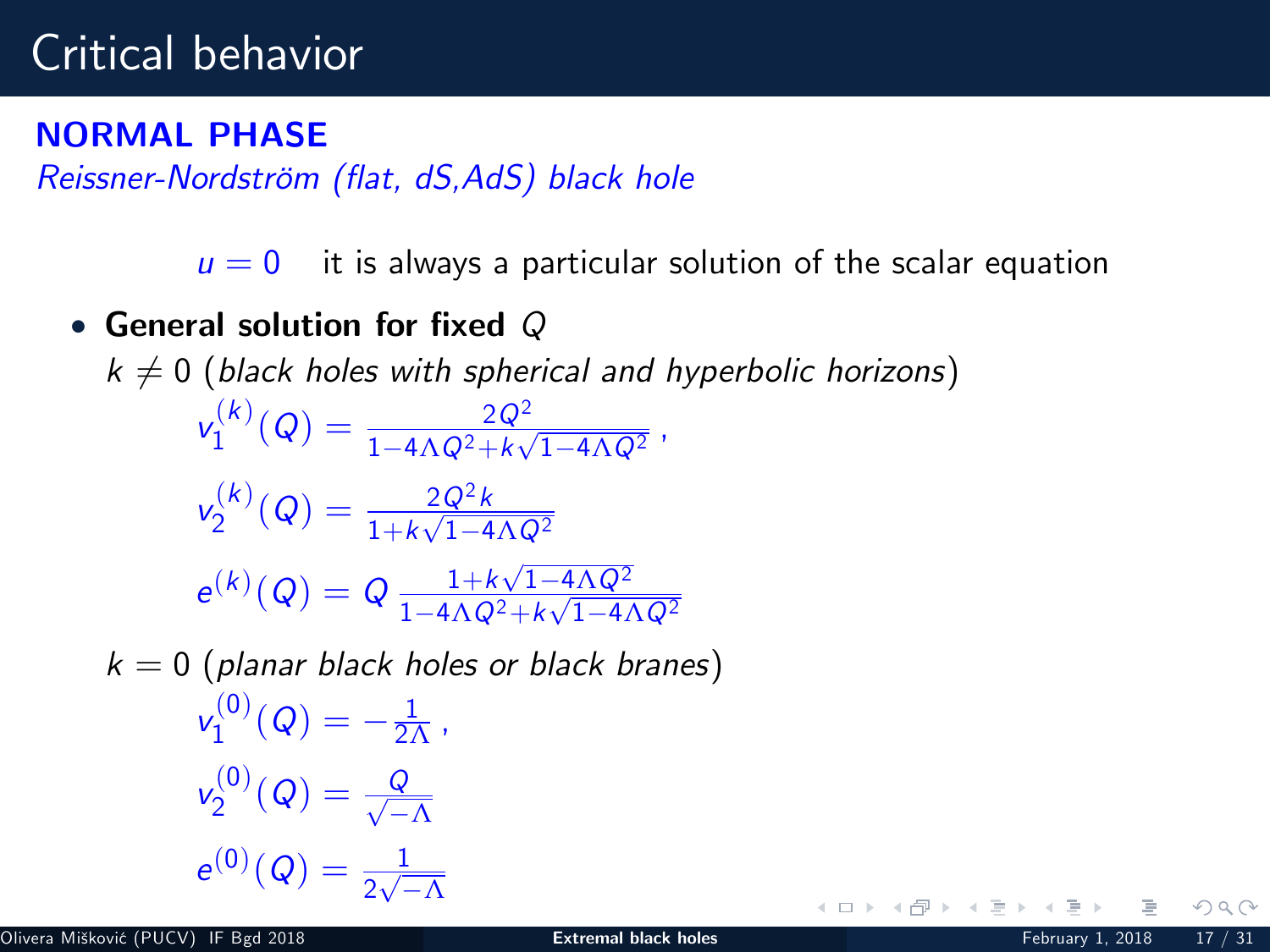- Existence of the solution
	- $\Lambda < 0$  There are 2 solutions with  $k = \pm 1$  $0 < \Lambda < \frac{1}{4Q^2}$ There is 1 solution with  $k = +1$  $\Lambda = 0$  Can be reproduced from the limit  $\Lambda \to 0$  of the branch '+'  $\Lambda = \frac{1}{4Q^2}$ There is no finite solution for  $v_1$

 $OQ$ 

K ロ ▶ (K @ ) ( ( ミ ) .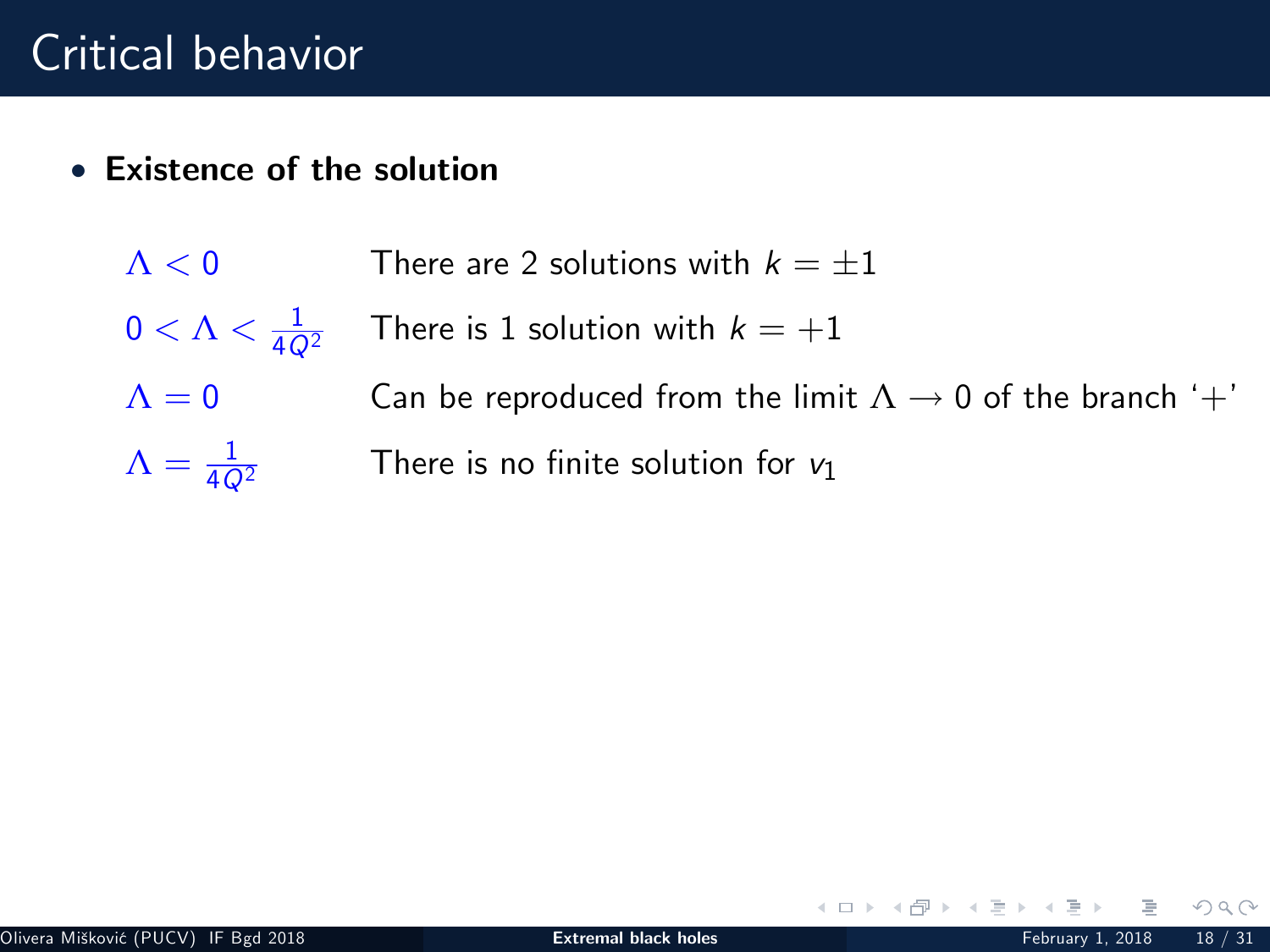- Existence of the solution
	- $\Lambda < 0$  There are 2 solutions with  $k = \pm 1$
	- $0 < \Lambda < \frac{1}{4\Omega^2}$ There is 1 solution with  $k = +1$
	- $\Lambda = 0$  Can be reproduced from the limit  $\Lambda \to 0$  of the branch '+'  $\Lambda = \frac{1}{4\Omega^2}$ 
		- There is no finite solution for  $v_1$
- Extremum of the entropy function

$$
S_k(Q) = Vol(\Sigma_k) \frac{2\pi Q^2}{\sqrt{\Delta} + k}
$$
  

$$
S_0(Q) = Vol(\Sigma_k) \frac{\pi Q}{\sqrt{-\Lambda}}, \qquad \Lambda < 0
$$

 $\bullet\,$  When  $\Lambda=0$ , one gets the known result  $S=q^2/4$  for the extremal Reissner-Nördstrom black hole.

 $\Omega$ 

 $4$  ロ }  $4$   $\overline{m}$  }  $4$   $\overline{m}$  }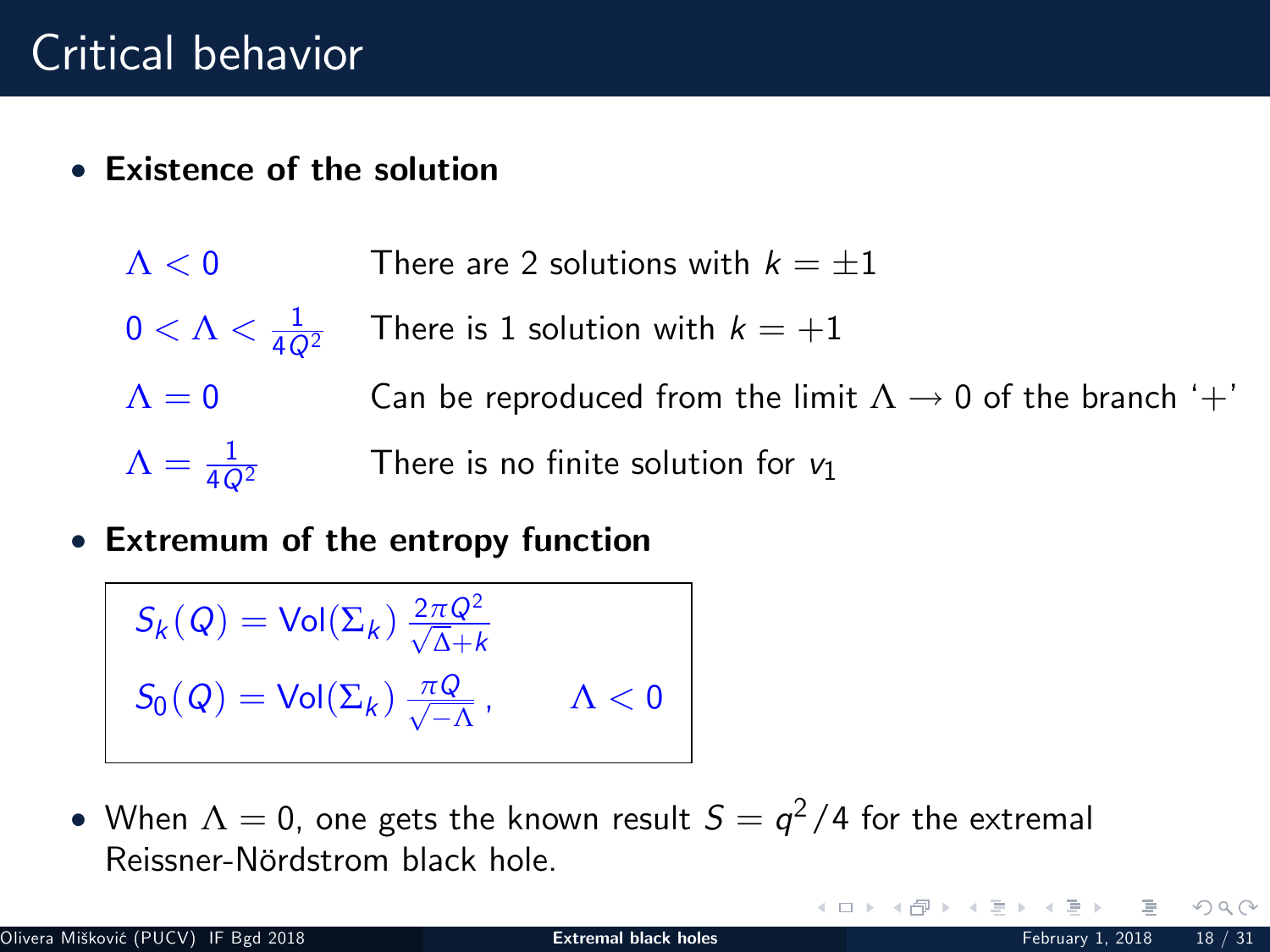#### HAIRY PHASE

Hairy Reissner-Nordström (flat, dS,AdS) black hole

- $\bullet\,$  Solution with the scalar hair exists only if  $a\neq 0$  (nonlinear interaction), for the scalar masses  $m \neq 0, 1, \frac{1}{2}$  and the cosmological constant  $\Lambda \neq 0$
- Three solutions for the scalar field  $u = 0$  ,  $u = \pm$  $\sqrt{\frac{2}{a}}$  $\left(\frac{v_1 m^2}{e^2}-1\right)$
- When  $u \neq 0$ , the equations are invariant under the replacement  $u \rightarrow -u$ , so we can chose  $u > 0$ .
	- $\Rightarrow$  this is known as the **basins of attraction**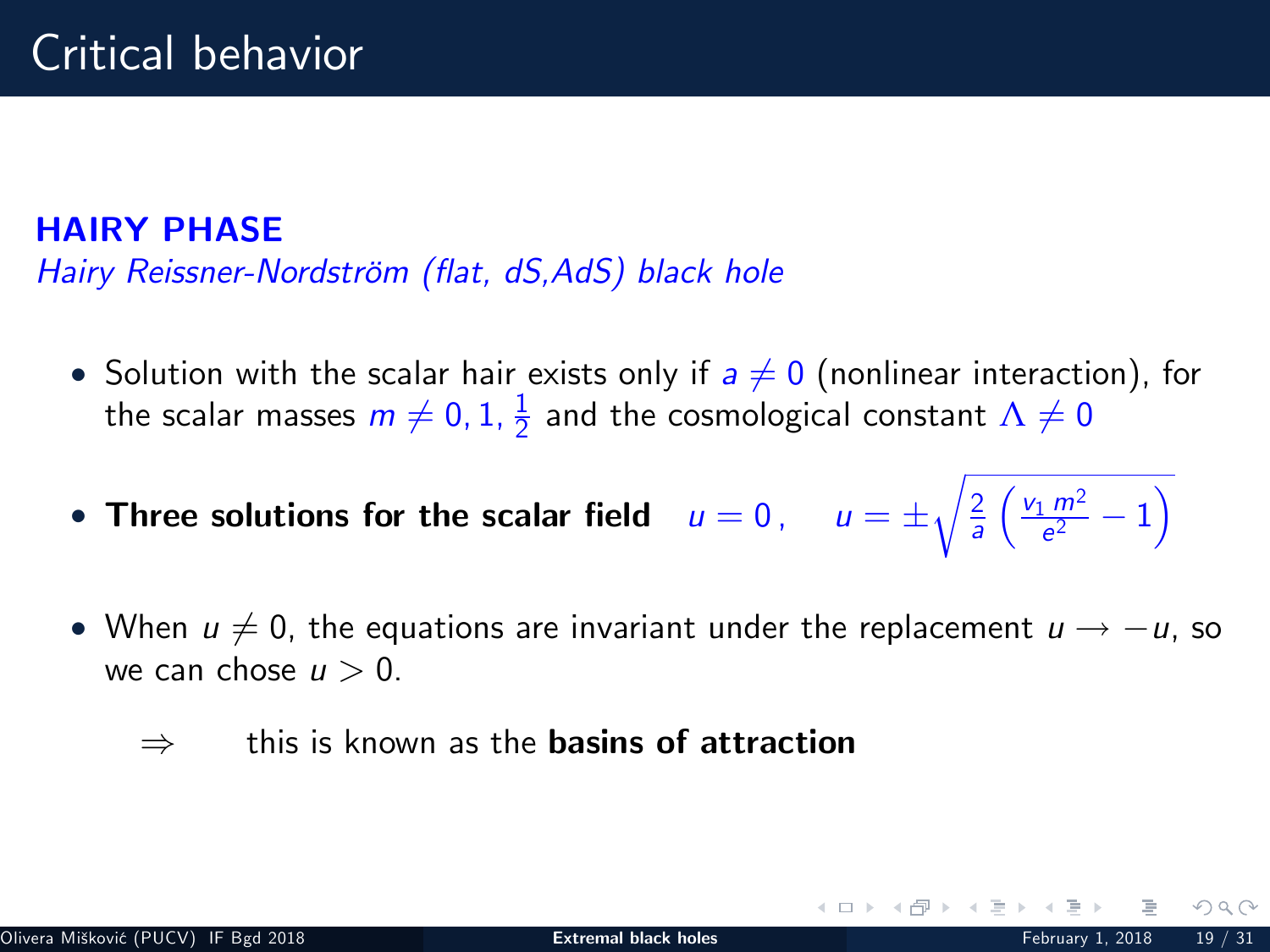#### Basins of attraction

- There is a coexistence of different well-defined solutions to the attractor equations stabilising the scalar field at the black hole horizon
- This suggests possible **phase transitions** by selecting different basins of attraction in the near-horizon dynamics of the scalar field
- Chosing  $P(u)$  to be a polynomial of higher order, or even non polynomial, might lead to even larger basins of attraction  $-$  increase the number and complicate the structure
- Very little is known about basins of attraction in the literature, all of that in the SUGRA context, most of them associated to non-homogenous scalar manifolds, and none of the examples have  $\Lambda\neq 0$

 $\Omega \Omega$ 

 $\leftarrow$   $\leftarrow$   $\leftarrow$   $\leftarrow$   $\leftarrow$   $\leftarrow$   $\leftarrow$   $\leftarrow$   $\leftarrow$   $\leftarrow$   $\leftarrow$   $\leftarrow$   $\leftarrow$   $\leftarrow$   $\leftarrow$   $\leftarrow$   $\leftarrow$   $\leftarrow$   $\leftarrow$   $\leftarrow$   $\leftarrow$   $\leftarrow$   $\leftarrow$   $\leftarrow$   $\leftarrow$   $\leftarrow$   $\leftarrow$   $\leftarrow$   $\leftarrow$   $\leftarrow$   $\leftarrow$   $\leftarrow$   $\leftarrow$   $\leftarrow$   $\leftarrow$   $\leftarrow$   $\leftarrow$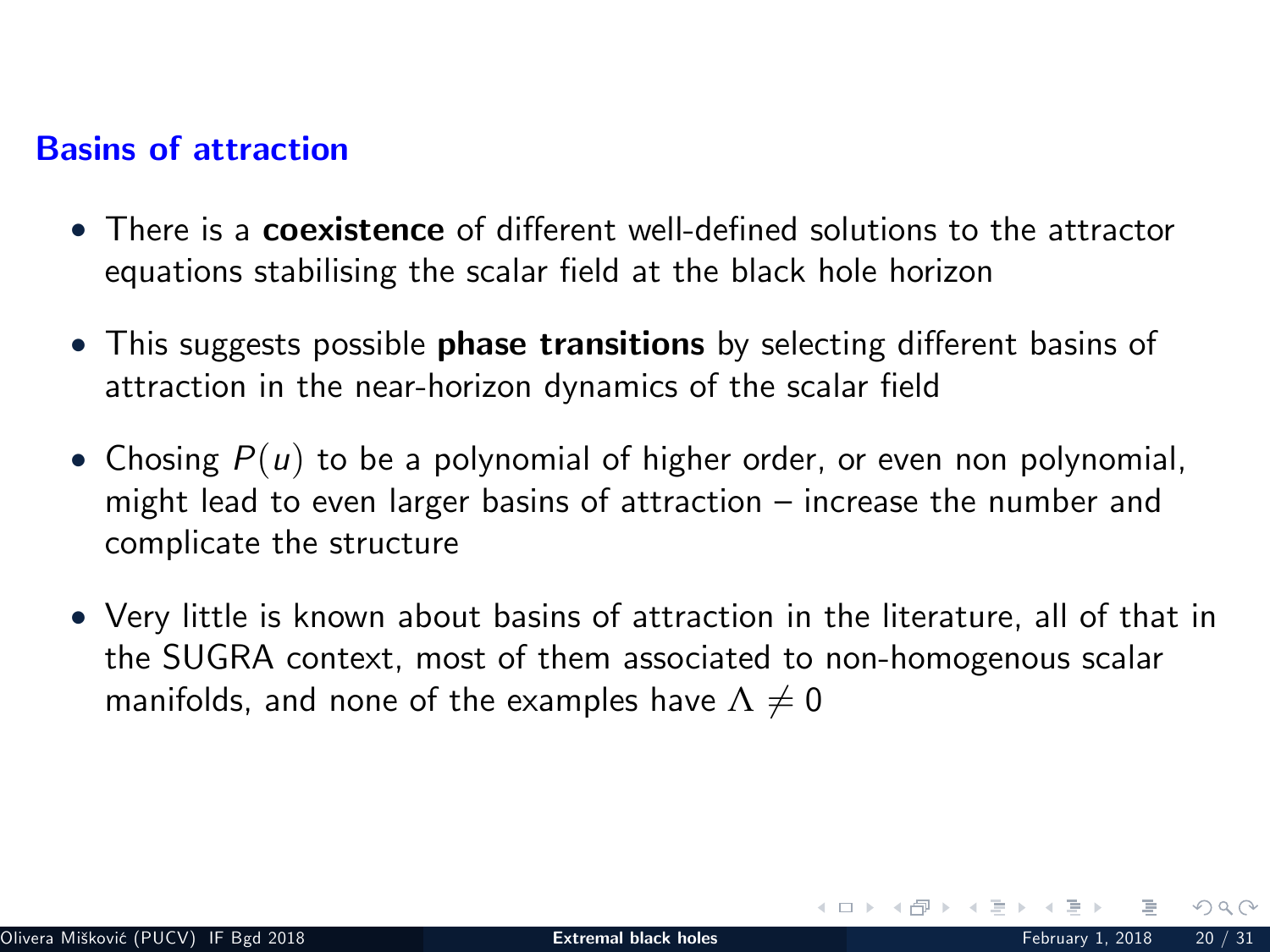### Critical point

• Coexistence curve - when two solutions  $u = 0$  and  $u \ge 0$  co-exist, there can happen a phase transition from one configuration to another

K ロ ▶ K (伊 ▶ K ) 등

 $2Q$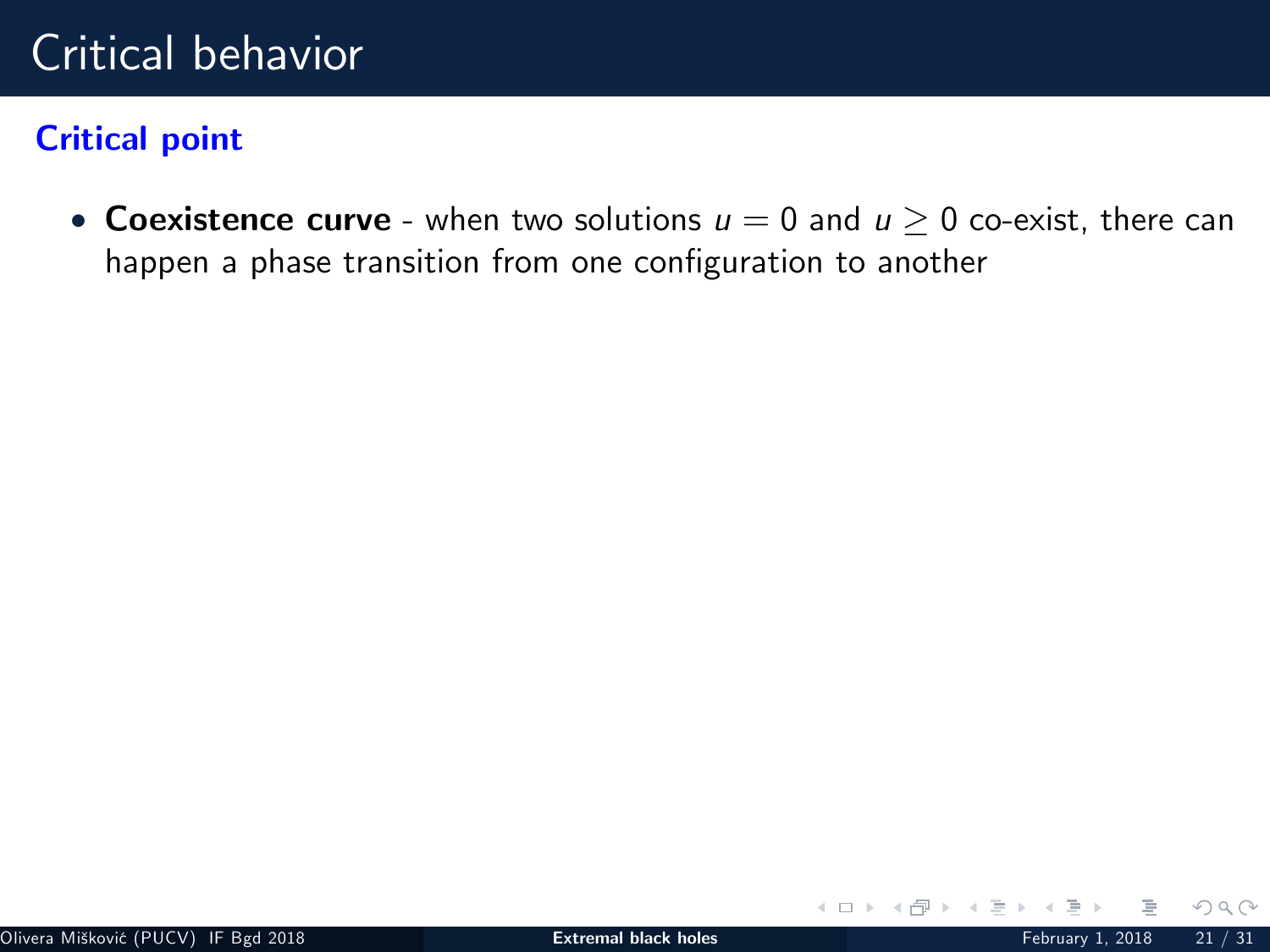### Critical point

- Coexistence curve when two solutions  $u = 0$  and  $u > 0$  co-exist, there can happen a phase transition from one configuration to another
- Critical point is obtained from the limit  $u \rightarrow 0$  of the hairy phase

$$
v_{1c} = \frac{m^2 - 1}{\Lambda},
$$
  $Q_c = \frac{k}{2m^2 - 1} \sqrt{\frac{m^2(m^2 - 1)}{\Lambda}}$   
 $v_{2c} = \frac{k(m^2 - 1)}{\Lambda(2m^2 - 1)},$   $e_c = \sqrt{\frac{m^2(m^2 - 1)}{\Lambda}}$ 

 $\Omega$ 

**K ロ ▶ | K 何 ▶ | K 日**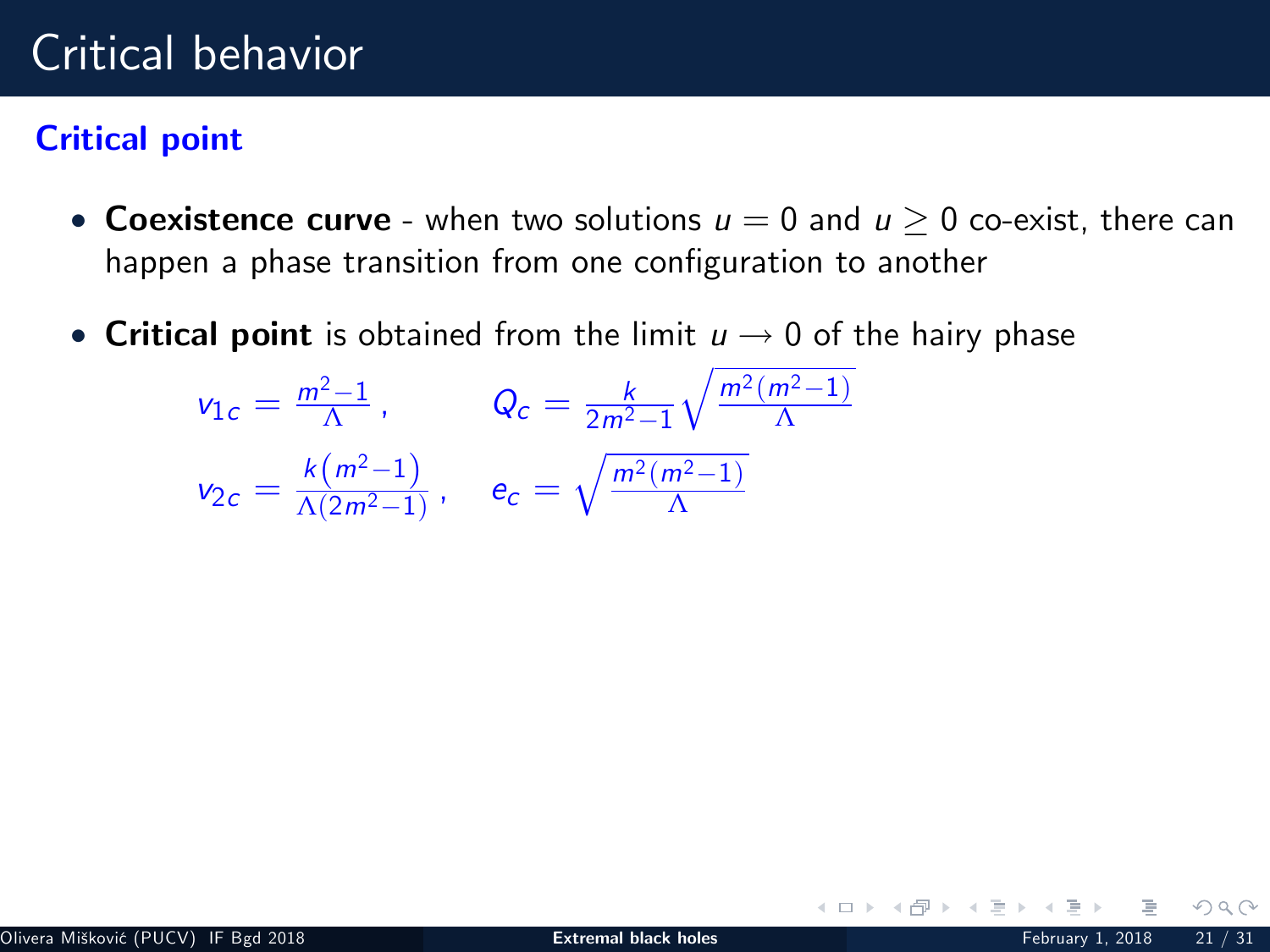### Critical point

- Coexistence curve when two solutions  $u = 0$  and  $u > 0$  co-exist, there can happen a phase transition from one configuration to another
- Critical point is obtained from the limit  $u \rightarrow 0$  of the hairy phase

$$
v_{1c} = \frac{m^2 - 1}{\Lambda}, \qquad Q_c = \frac{k}{2m^2 - 1} \sqrt{\frac{m^2(m^2 - 1)}{\Lambda}}
$$

$$
v_{2c} = \frac{k(m^2 - 1)}{\Lambda(2m^2 - 1)}, \qquad e_c = \sqrt{\frac{m^2(m^2 - 1)}{\Lambda}}
$$

• The following inequalities must be fulfilled:

$$
m^2 > 0
$$
,  $k(2m^2 - 1) > 0$ ,  $\frac{m^2 - 1}{\Lambda} > 0$ 

- Critical parameters are continuous for  $k = \pm 1$  $v_i^{(k)}$  $v_i^{(k)}(Q_c) = v_{ic}$ ,  $e^{(k)}(Q_c) = e_c$
- Critical entropy is continuous for  $k = \pm 1$

$$
S_c=S_k(Q_c)
$$

 $\leftarrow$   $\exists$   $\rightarrow$   $\rightarrow$   $\exists$   $\rightarrow$   $\rightarrow$ 

 $\Omega$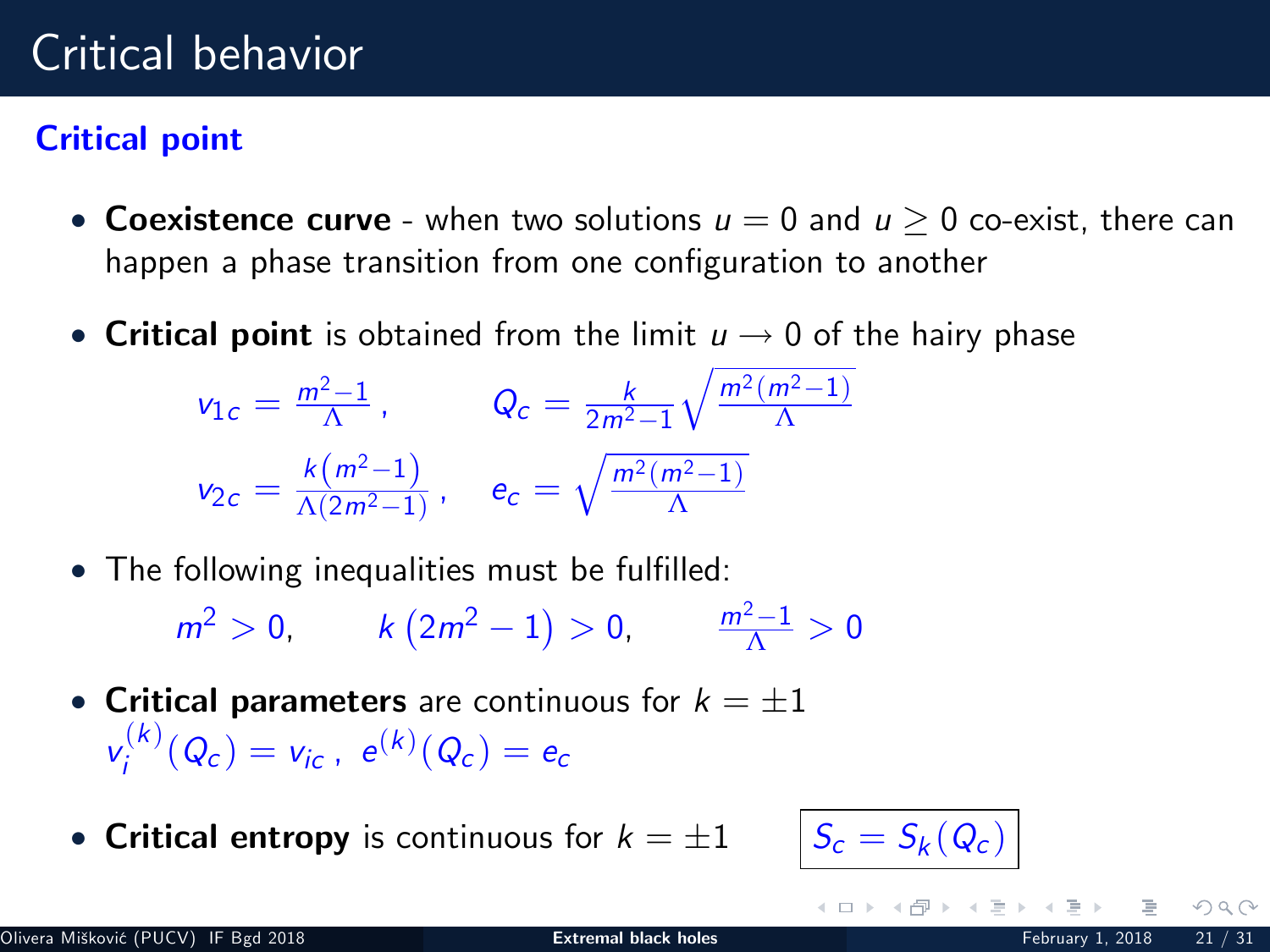- Planar horizons give consistent eqs only for the particular scalar mass  $m=\frac{1}{2}$ , while the charge  $Q$  remains arbitrary.
- The critical value  $Q_c$  does not exist.
- Variations in the external parameter  $Q$  would not be able to induce an instability of the system and trigger a phase transition.
- We will not consider the black holes without  $Q_c$ .

 $\Omega$ 

イロト イ母 ト イヨト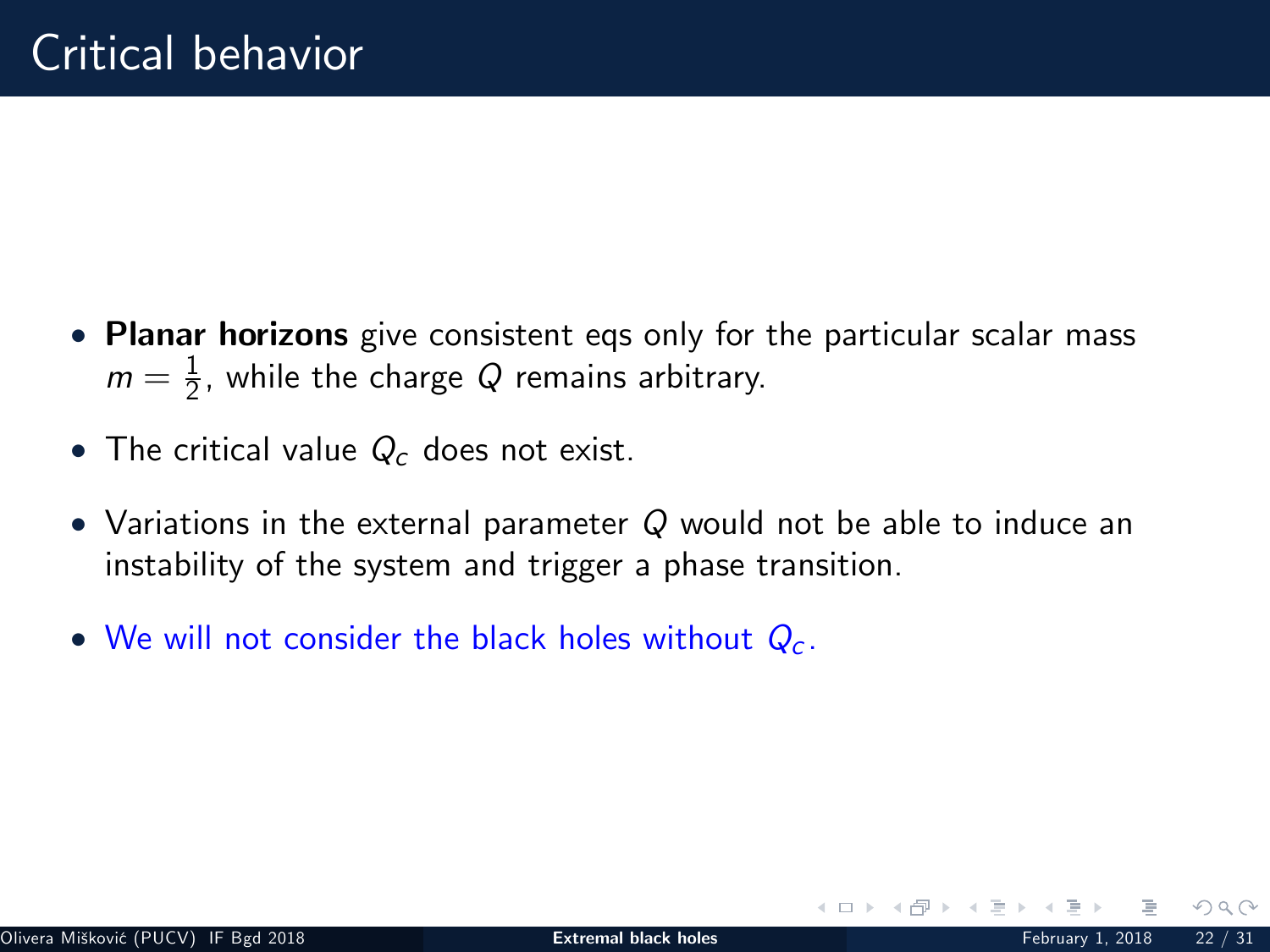#### Classification of critical behavior

Standard classifications used in thermal field theories

**Ehrenfest classification** is based on the Gibbs free energy G and it classifies transitions according to the order of the lowest derivative of  $G(T)$  that shows a discontinuity upon crossing the coexistence curve. If there are divergences in discontinuities, Ehrenfest classification is not valid.

 $\Omega$ 

イロト イ母ト イヨト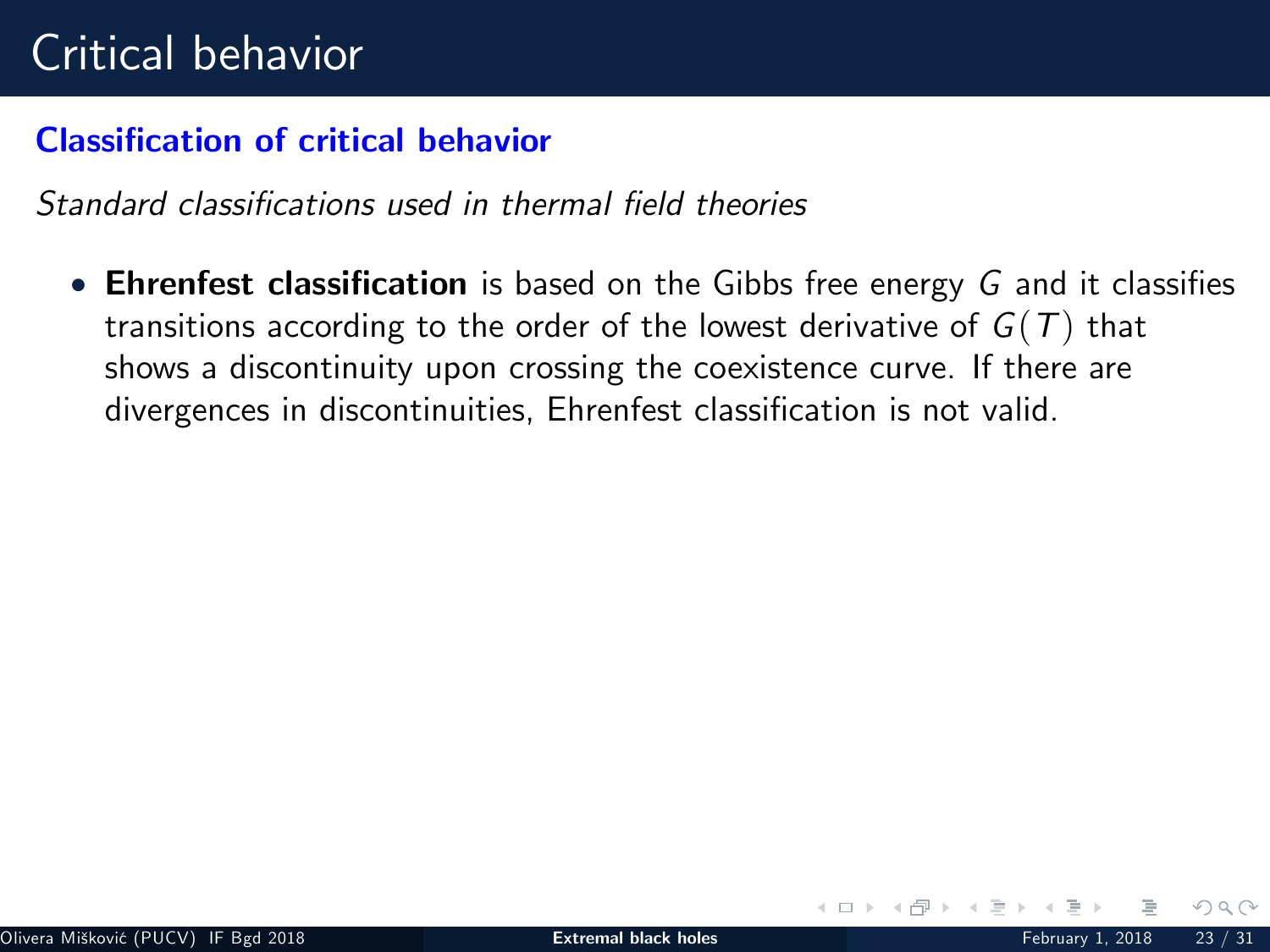#### Classification of critical behavior

Standard classifications used in thermal field theories

- **Ehrenfest classification** is based on the Gibbs free energy G and it classifies transitions according to the order of the lowest derivative of  $G(T)$  that shows a discontinuity upon crossing the coexistence curve. If there are divergences in discontinuities, Ehrenfest classification is not valid.
- When  $T \rightarrow 0$ , it is more suitable to look at the classification based on the entropy  $S(T)$ .
- Discontinued phase transitions are the ones where S has a jump at the critical point. This is not our case.
- Continued phase transitions have  $S$  continuous. There exists the critical point where the response functions (i.e., heat capacity, compressibility, susceptibility, ...) possess discontinuities.

 $OQ$ 

イロト イ御 トイモト イ毛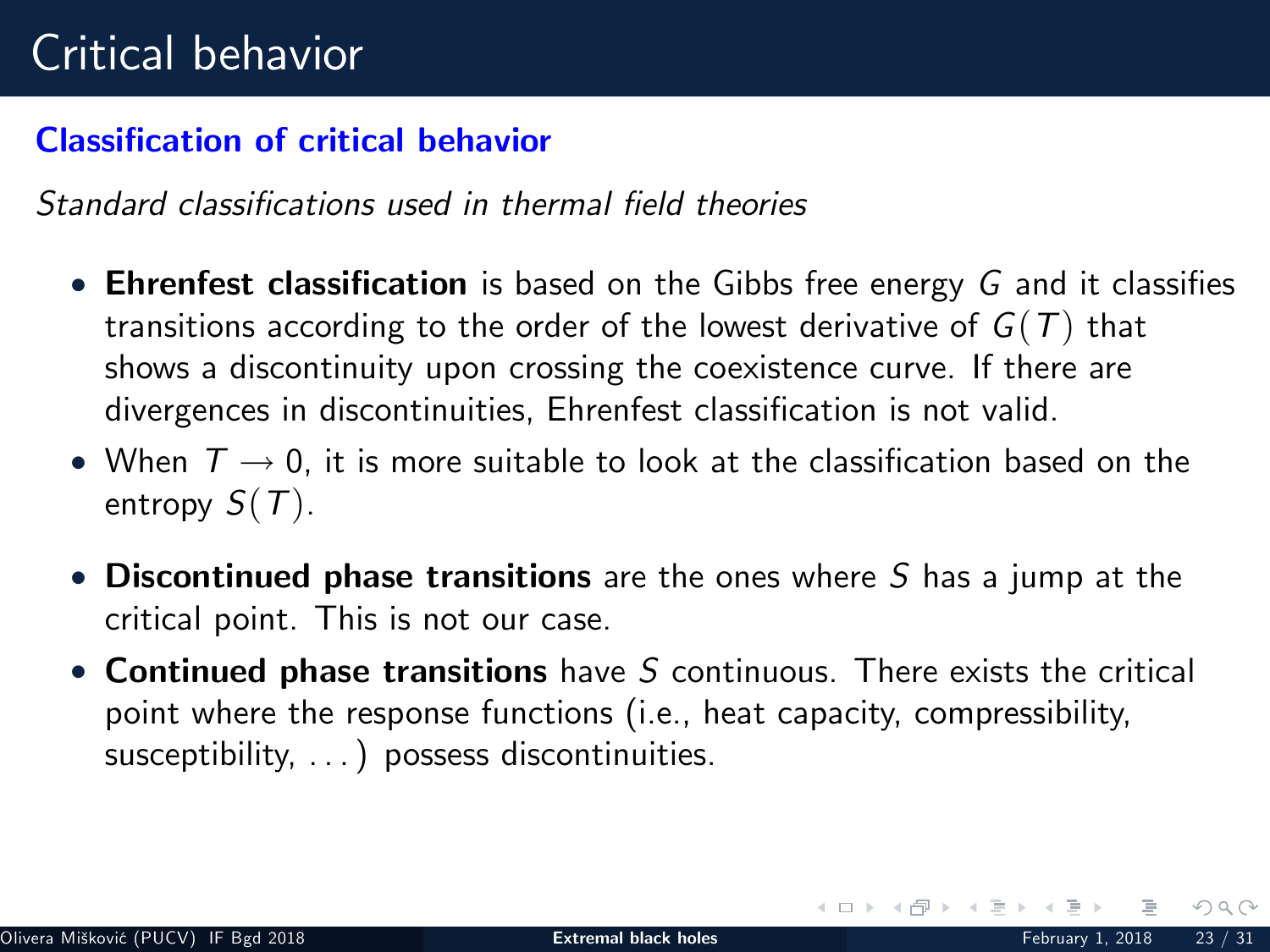#### Classification of critical behavior

Standard classifications used in thermal field theories

- **Ehrenfest classification** is based on the Gibbs free energy G and it classifies transitions according to the order of the lowest derivative of  $G(T)$  that shows a discontinuity upon crossing the coexistence curve. If there are divergences in discontinuities, Ehrenfest classification is not valid.
- When  $T \rightarrow 0$ , it is more suitable to look at the classification based on the entropy  $S(T)$ .
- Discontinued phase transitions are the ones where S has a jump at the critical point. This is not our case.
- Continued phase transitions have S continuous. There exists the critical point where the response functions (i.e., heat capacity, compressibility, susceptibility, ...) possess discontinuities.
- In our case, we have to look at the entropy as a function of charge,  $S(Q)$ , and the response functions are its derivatives.

 $OQ$ 

K ロ > R (部 > R 등 > R 등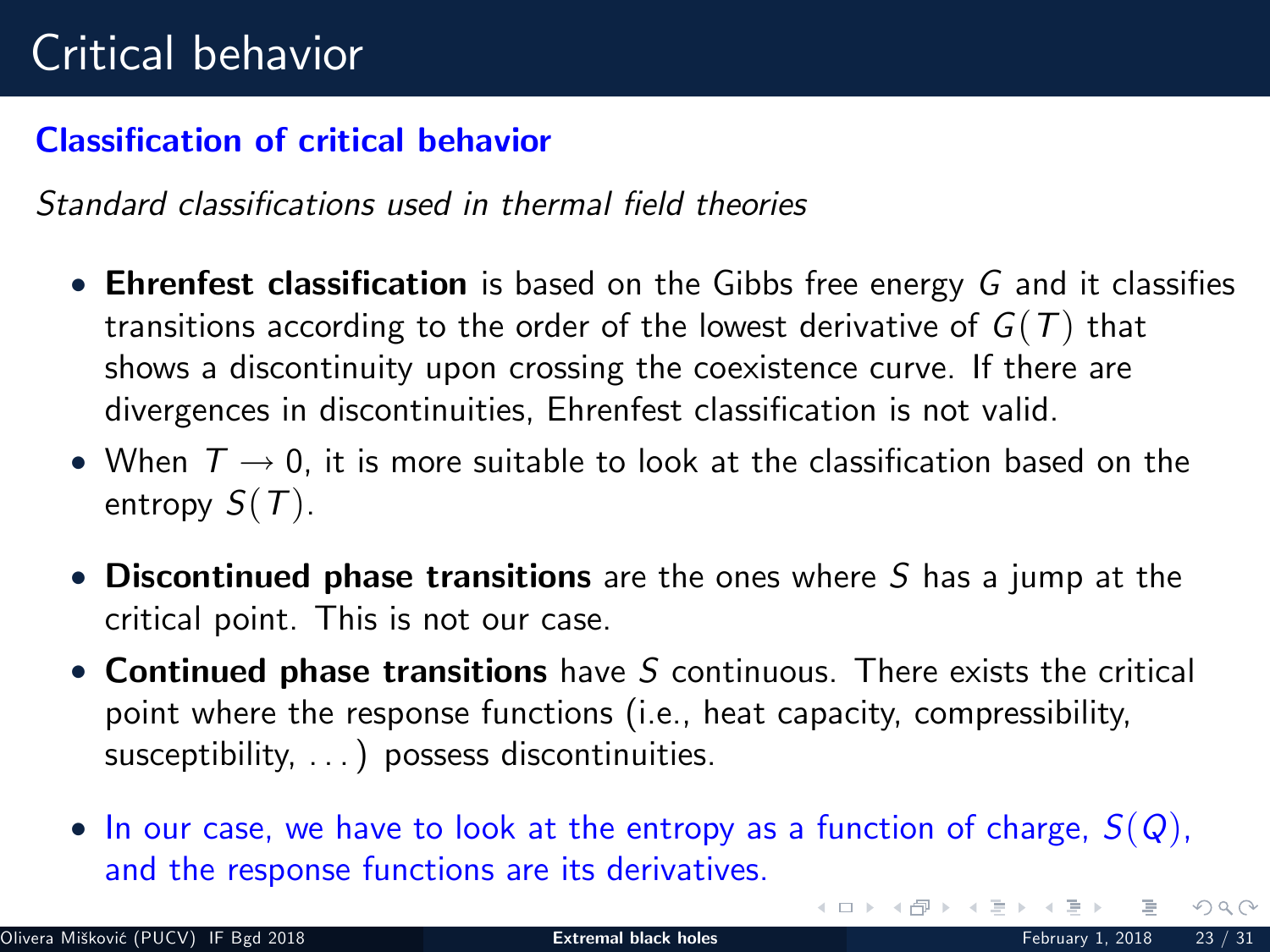#### Near-critical behaviour of the entropy

- We focus on  $\Lambda \neq 0$  with the spherical and hyperbolic horizons,  $k \neq 0$ , and we know that  $S(Q)$  is a continuous function of the charge at  $Q_c$
- **Small parameter**  $\epsilon = Q Q_c$ , which can be positive or negative

 $\Omega$ 

イロト イ母 ト イヨト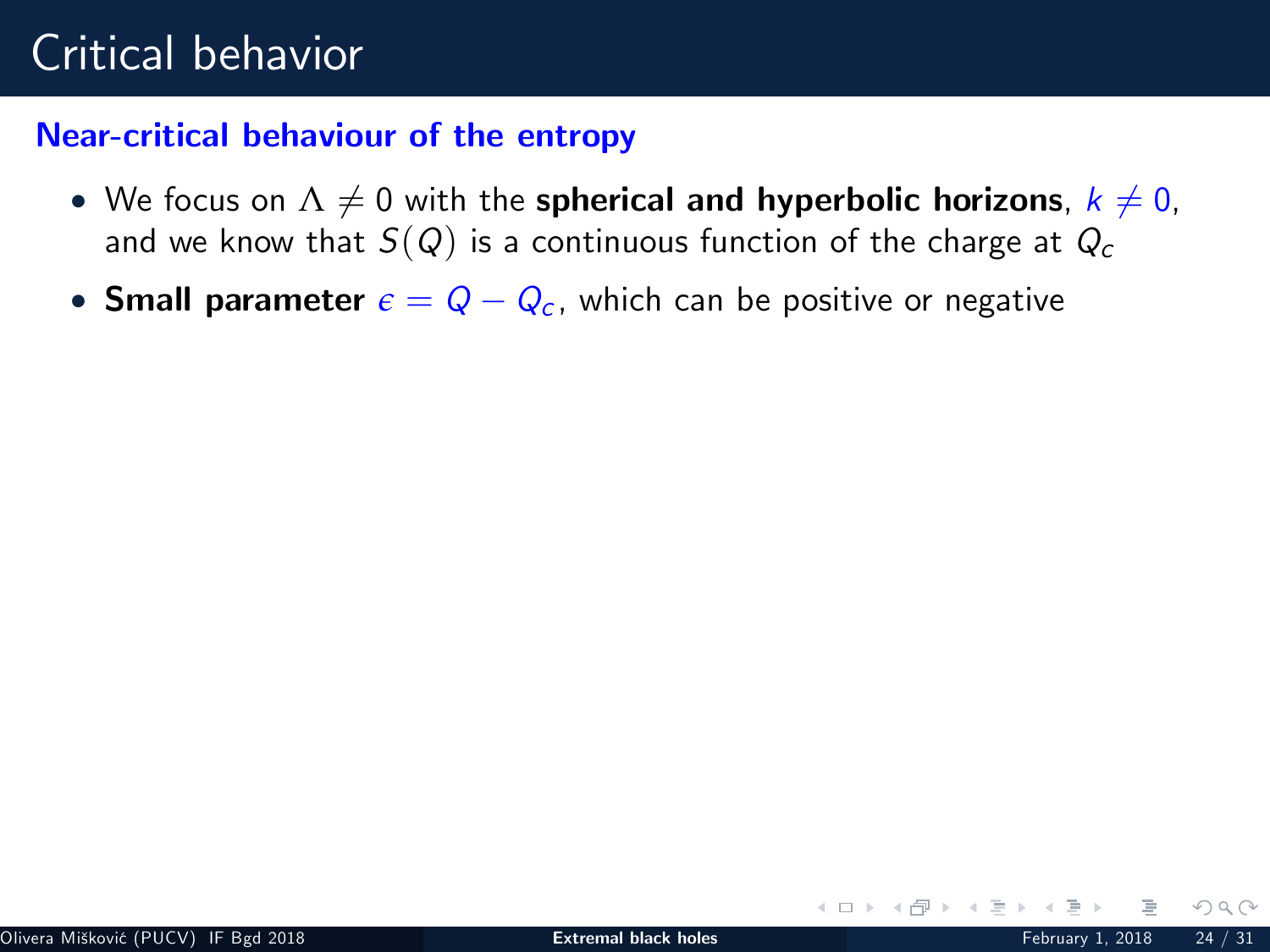#### Near-critical behaviour of the entropy

- We focus on  $\Lambda \neq 0$  with the spherical and hyperbolic horizons,  $k \neq 0$ , and we know that  $S(Q)$  is a continuous function of the charge at  $Q_c$
- **Small parameter**  $\epsilon = Q Q_c$ , which can be positive or negative
- Critical exponents *β*, *δ*, *α*, *γ* use the power-law to describe how the parameters tend to the critical values:

$$
u2 = A\epsilonβ + \cdots
$$
  
\ne = e<sub>c</sub> + B\epsilon<sup>δ</sup> + \cdots  
\nv<sub>1</sub> = v<sub>1c</sub> + V\epsilon<sup>α</sup> + \cdots  
\nv<sub>2</sub> = v<sub>2c</sub> + C\epsilon<sup>γ</sup> + \cdots

- Solving the equations of motion in the leading order near  $Q_c$  gives rise to the universal critical exponents for any  $k \neq 0$   $\alpha = \beta = \gamma = \delta = 1$
- This means that the scalar field behaves at the critical black hole horizon as  $u = \sqrt{A(Q - Q_c) + \cdots}$
- The sign of A detrmines for which Q (above or below  $Q_c$ ) the parameter u is real イロト イ部ト イミトイ  $OQ$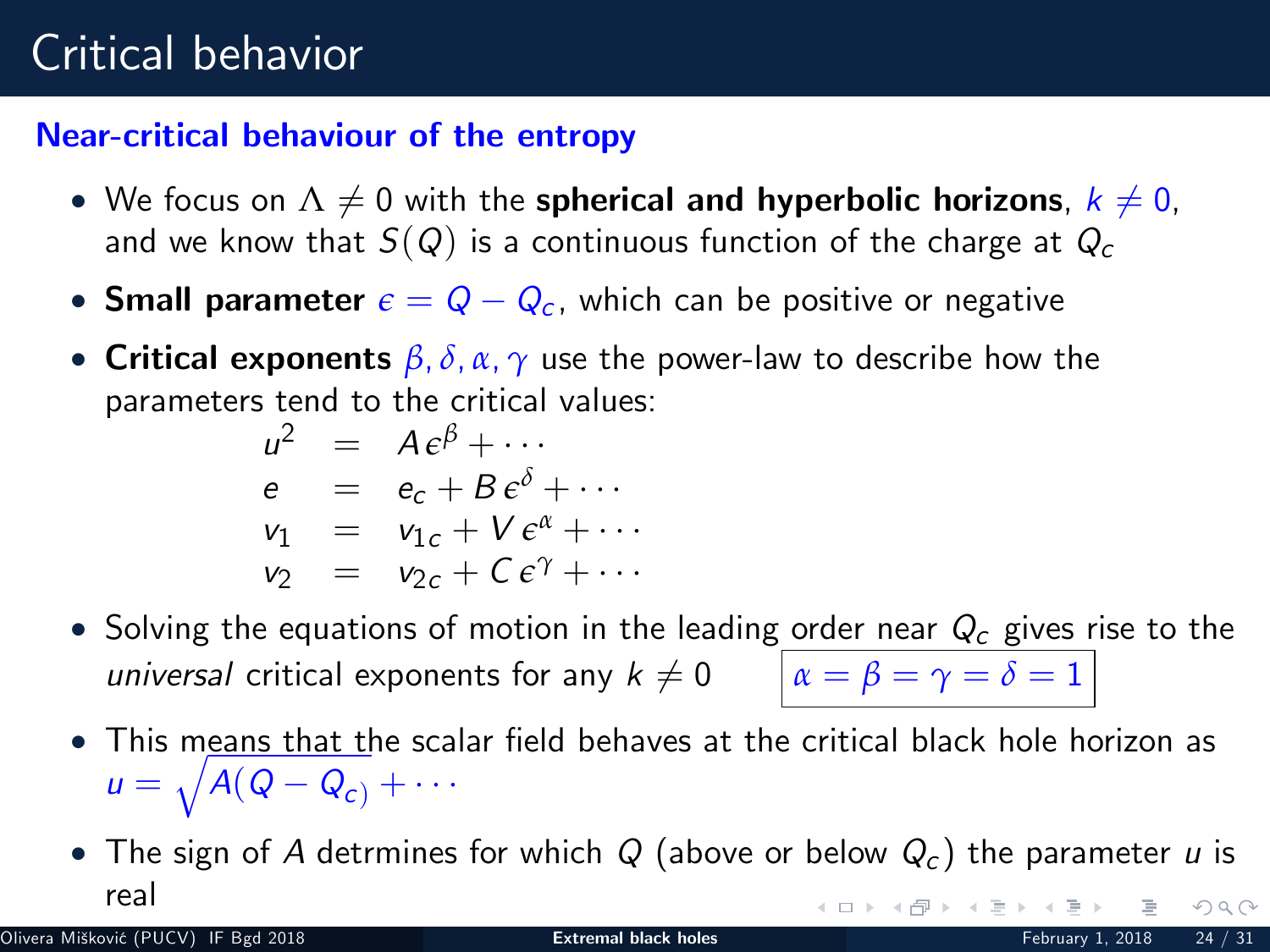### Solution of the fields equations when  $Q = Q_c + \epsilon$

• Behavior of the fields on the horizon

 $u = \sqrt{A\epsilon} + \sqrt{\tilde{A}\epsilon}^3 + \cdots$  $v_1 = v_{1c} + B\epsilon + \tilde{B}\epsilon^2 + \cdots$  $v_2 = v_{2c} + C \epsilon + \tilde{C} \epsilon^2 + \cdots$  $e = e_c + D \epsilon + \tilde{D} \epsilon^2 + \cdots$ 

• Coefficients (unique)

. .

$$
A = -\sqrt{\frac{m^2 - 1}{\Lambda m^2}} \frac{4k\Lambda^2 (2m^2 - 1)^2}{\Lambda a - 4(m^2 - 1)^3}
$$
  
\n
$$
B = \frac{k\Lambda a (2m^2 - 1)^3}{\Lambda a - 4(m^2 - 1)^3}
$$
  
\n
$$
C = \sqrt{\frac{m^2 (m^2 - 1)}{\Lambda}} \frac{2\Lambda a + 4(m^2 - 1)^2}{\Lambda a - 4(m^2 - 1)^3}
$$
  
\n
$$
D = \sqrt{\frac{m^2 (m^2 - 1)}{\Lambda}} \frac{2k\Lambda a (2m^2 - 1)^2}{\Lambda a - 4(m^2 - 1)^3}
$$

**K ロ ▶ | K 何 ▶ | K 日**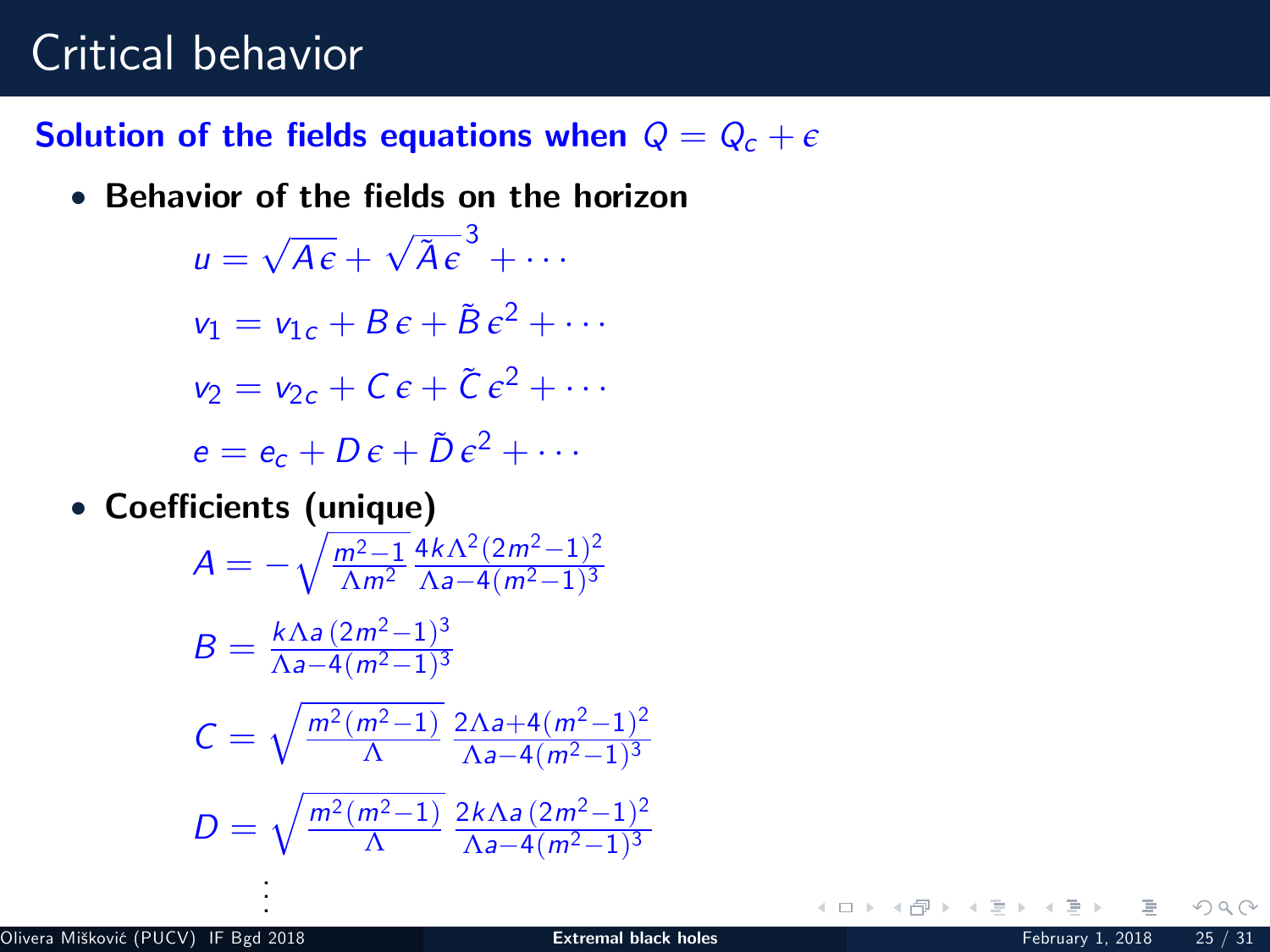- Two different solutions that extremize the entropy:
- $u = 0$  for any Q
- $u = \sqrt{A(Q Q_c)} + \cdots$  when  $sgn(A)(Q Q_c) \ge 0$

 $OQ$ 

イロト イ御 トイミト イ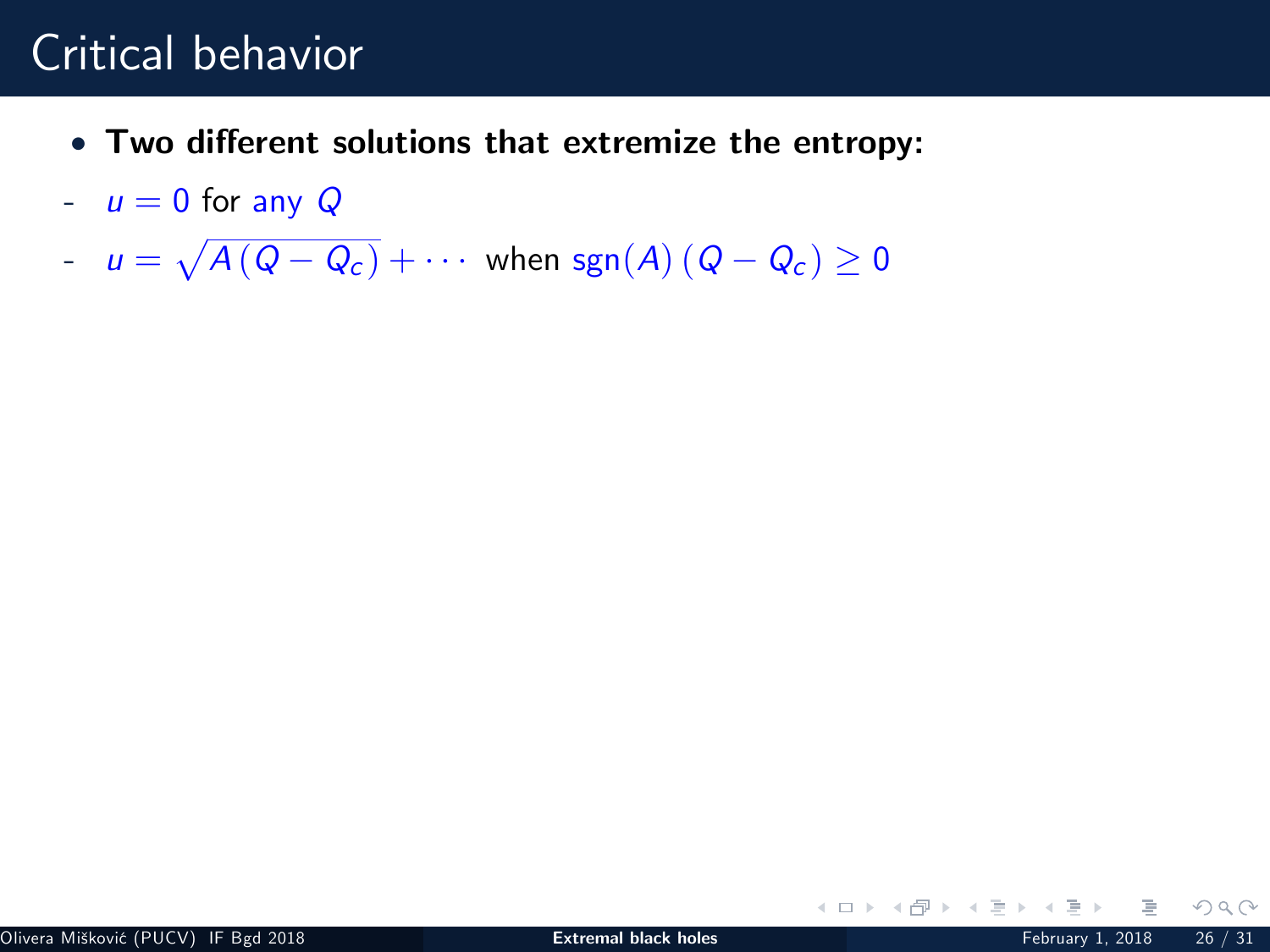- Two different solutions that extremize the entropy:
- $u = 0$  for any  $Q$
- $u = \sqrt{A(Q Q_c)} + \cdots$  when  $sgn(A)(Q Q_c) \ge 0$
- Calculation of the entropy near the critical point
- When sgn(A)( $Q Q_c$ )  $> 0$ , non-linear equations can be solved approximatively in *e*.
- When  $\text{sgn}(A)$   $(Q Q_c) < 0$ , then  $u = 0$  and thus  $S_k(Q)$  is known exactly. This result can be compared to the previous one using the Teylor expansion in  $\epsilon$  for  $Q = Q_c + \epsilon$ .

 $\Omega$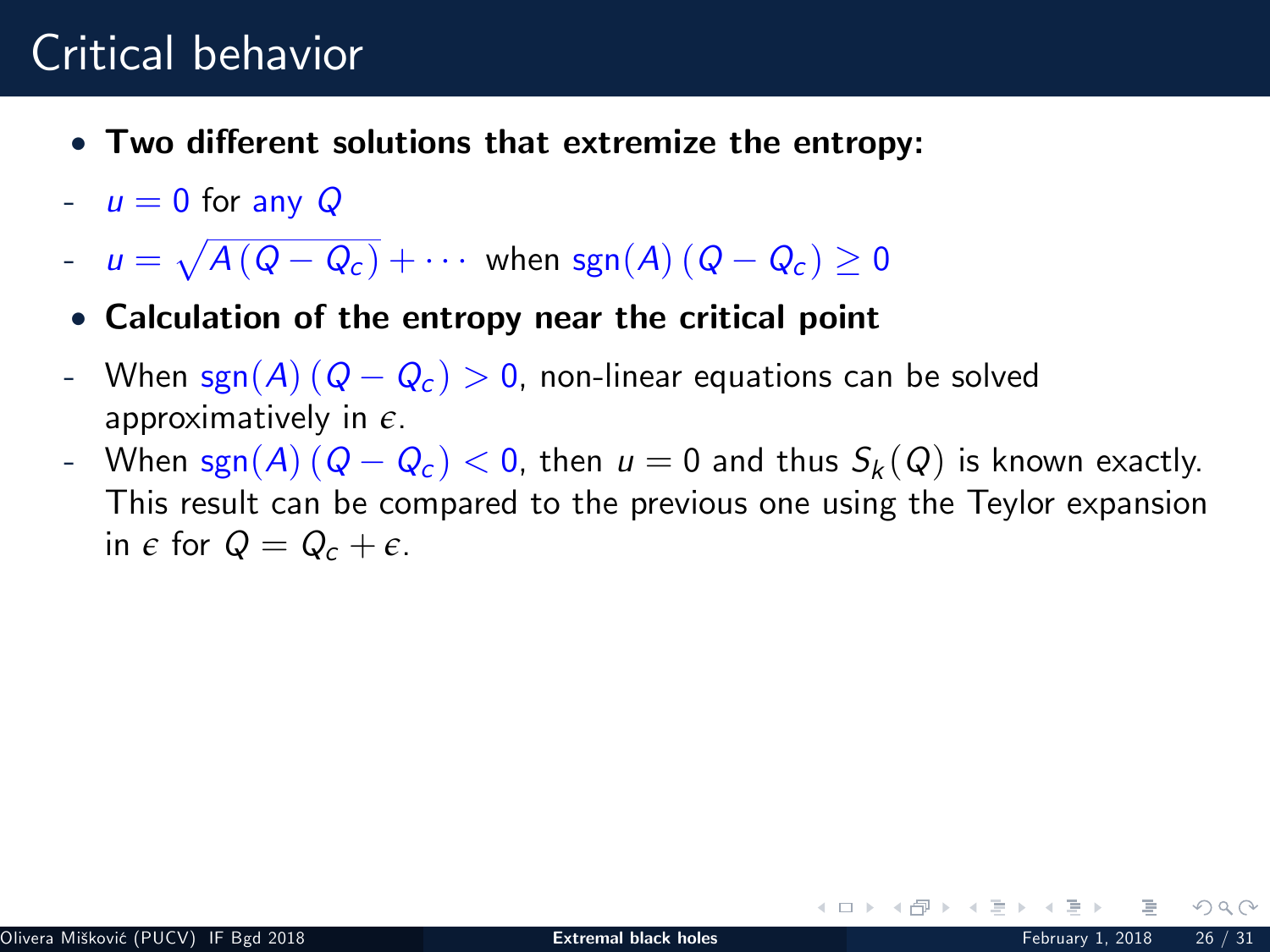- Two different solutions that extremize the entropy:
- $u = 0$  for any  $Q$
- $u = \sqrt{A(Q Q_c)} + \cdots$  when  $sgn(A)(Q Q_c) \ge 0$
- Calculation of the entropy near the critical point
- When sgn(A)( $Q Q_c$ ) > 0, non-linear equations can be solved approximatively in *e*.
- When  $\text{sgn}(A)$   $(Q Q_c) < 0$ , then  $u = 0$  and thus  $S_k(Q)$  is known exactly. This result can be compared to the previous one using the Teylor expansion in  $\epsilon$  for  $Q = Q_c + \epsilon$ .
- Entropy

 $S|_{u\neq0} = S_c + 2π^2$ Vol(Σ<sub>k</sub>)e<sub>c</sub>∈ + kπVol(Σ<sub>k</sub>)(2m<sup>2</sup> - 1)<sup>3</sup> *ω* ε<sup>2</sup> + O(ε<sup>3</sup>)  $S|_{u=0} = S_c + S_c + 2\pi^2 \text{Vol}(\Sigma_k) e_c \epsilon + k\pi \text{Vol}(\Sigma_k) (2m^2 - 1)^3 \epsilon^2 + \mathcal{O}(\epsilon^3)$ where  $\omega = \frac{\Lambda a}{\Lambda a - 4(m^2 - 1)^3}$ 

• The solution  $u = 0$ , that always exists, will change to the solution with  $u \neq 0$ only if it has higher entropy, *i.e.*,  $\omega > 1$ **K ロ ト K 個 ト K 差 ト K 差 ト**  $OQ$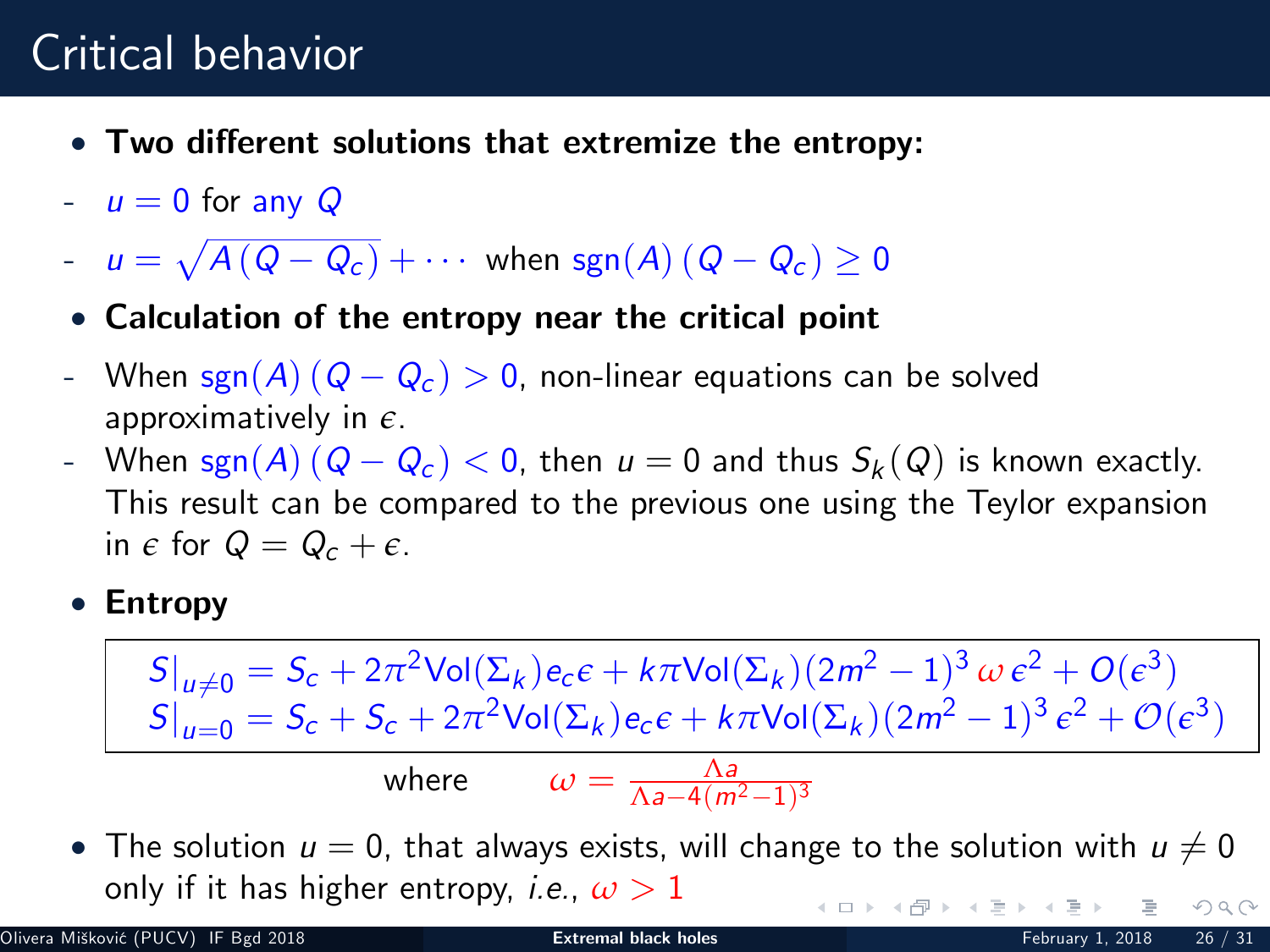• Second Law of Thermodynamics

 $\Delta S = S|_{u\neq0} - S|_{u=0} > 0$ 

It gives that a phase transition will happen if the hairy phase has larger entropy, that is,  $\omega > 1$ 

- Shown behavior is very similar to the one described by the Landau-Ginzburg **phase transition theory**, only the free energy is replaced by the extremal black entropy and the temperature is replaced by the electric charge..
- Discontinuity of the response function  $S^{\prime\prime}$  typical for phase transitions:

 $S''_{\leq}(Q_c) \neq S''_{>}(Q_c)$ 

<span id="page-44-0"></span>イロト イ御 トイモト イ毛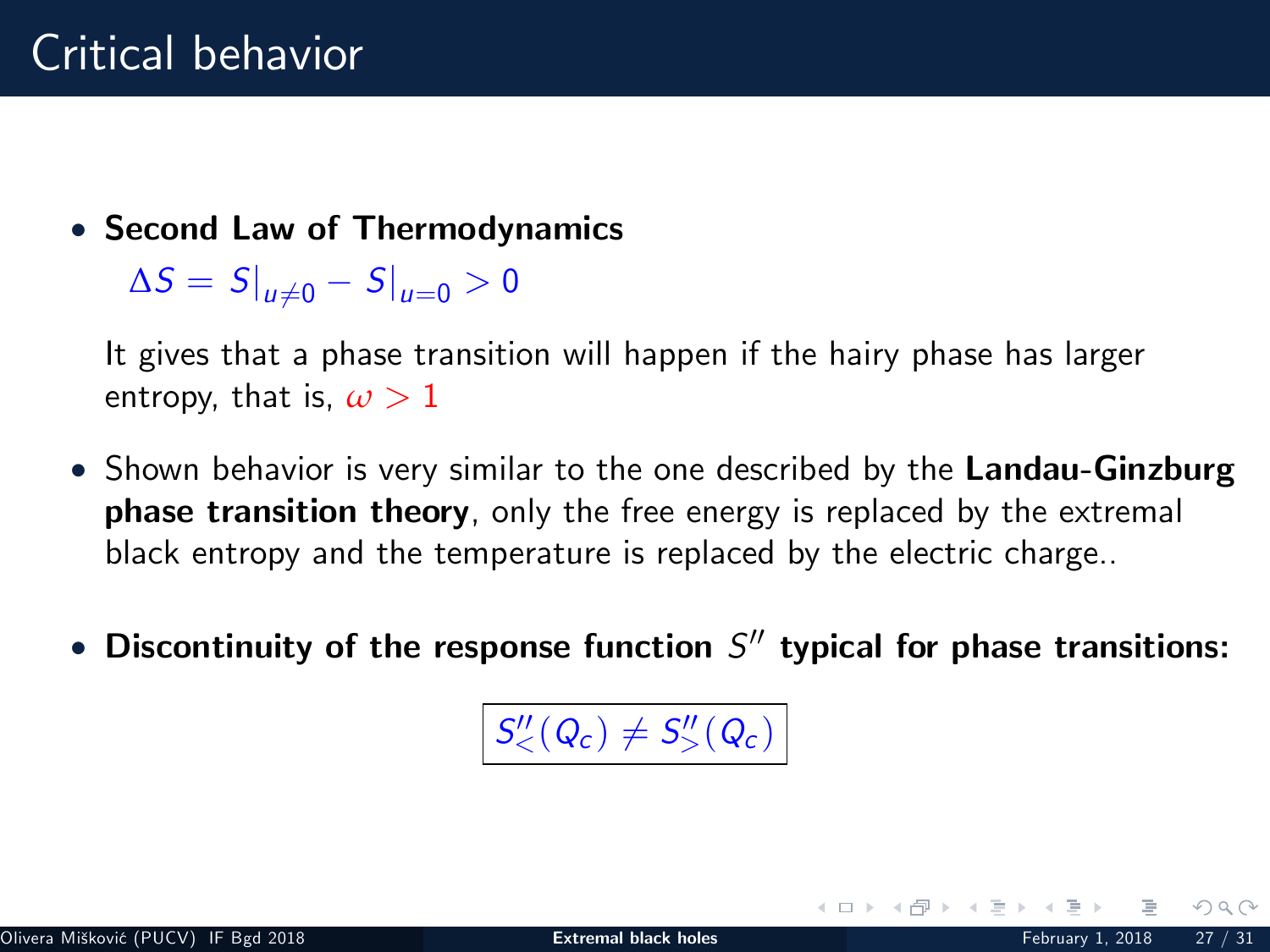#### When this transition happens?

- An interval of allowed scalar masses, for given  $\Lambda$  and k:
	- (a)  $\Lambda > 0$   $k = 1$   $m^2 > 1$ (b)  $\Lambda < 0$   $k = 1$   $\frac{1}{2} < m^2 < 1$ (c)  $\Lambda < 0$   $k = -1$   $\bar{0} < m^2 < \frac{1}{2}$
- Second Law of Thermodynamics of black holes:  $\Lambda\left[\Lambda\text{a}-4(m^2-1)^3\right]>0$
- Existence of the hairy solution:  $sgn(A)(Q Q_c) > 0$  $[\Lambda a - 4(m^2 - 1)^3] (Q - Q_c) < 0$
- The bounds determine the coupling a

<span id="page-45-0"></span>
$$
a>\frac{4\left|m^{2}-1\right|^{3}}{\left|\Lambda\right|}>0
$$

Small or negative interactions do not favor the [sca](#page-44-0)l[ar](#page-46-0) [h](#page-44-0)[air](#page-45-0)[.](#page-46-0)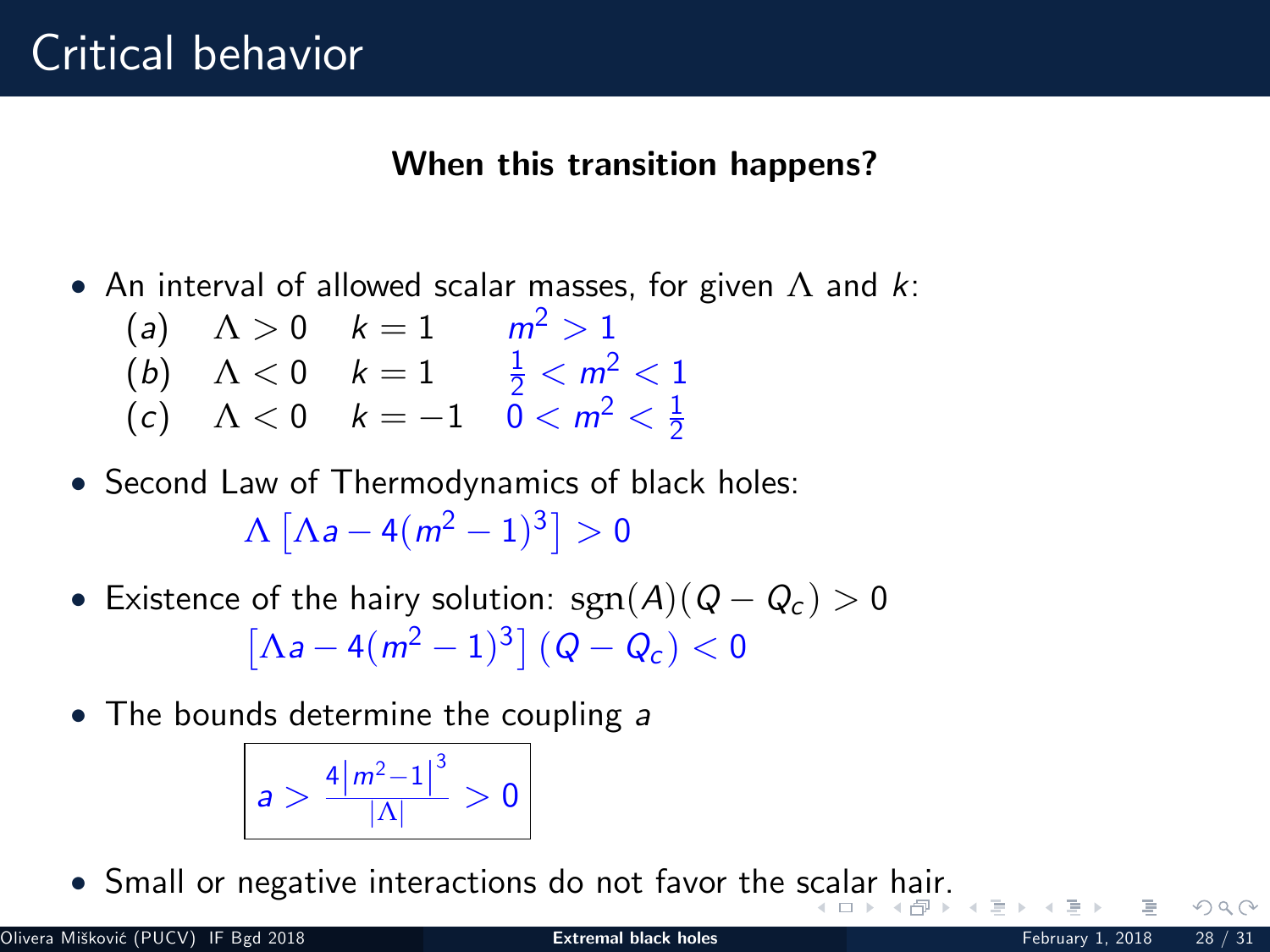#### How the story goes?

- (a,c) or  $\Delta k > 0$ : The RN (A)dS black hole exists for large charges. As the charge decreases and passes through the critical point, for  $Q \leq Q_c$ , the hairy solution appears, which has larger entropy.
- $(6)$  or  $\Lambda k > 0$ : The RN AdS black hole is favored for small charges. As the charge increases, the hair grows when the charge crosses the critical point,  $Q > Q_c$ , also increasing the entropy of the configuration.

In all cases, there are phase transitions for either sign of  $\Lambda$  and any geometry of the horizon, provided the scalar coupling is strong enough.

<span id="page-46-0"></span>イロト イ部ト イミトス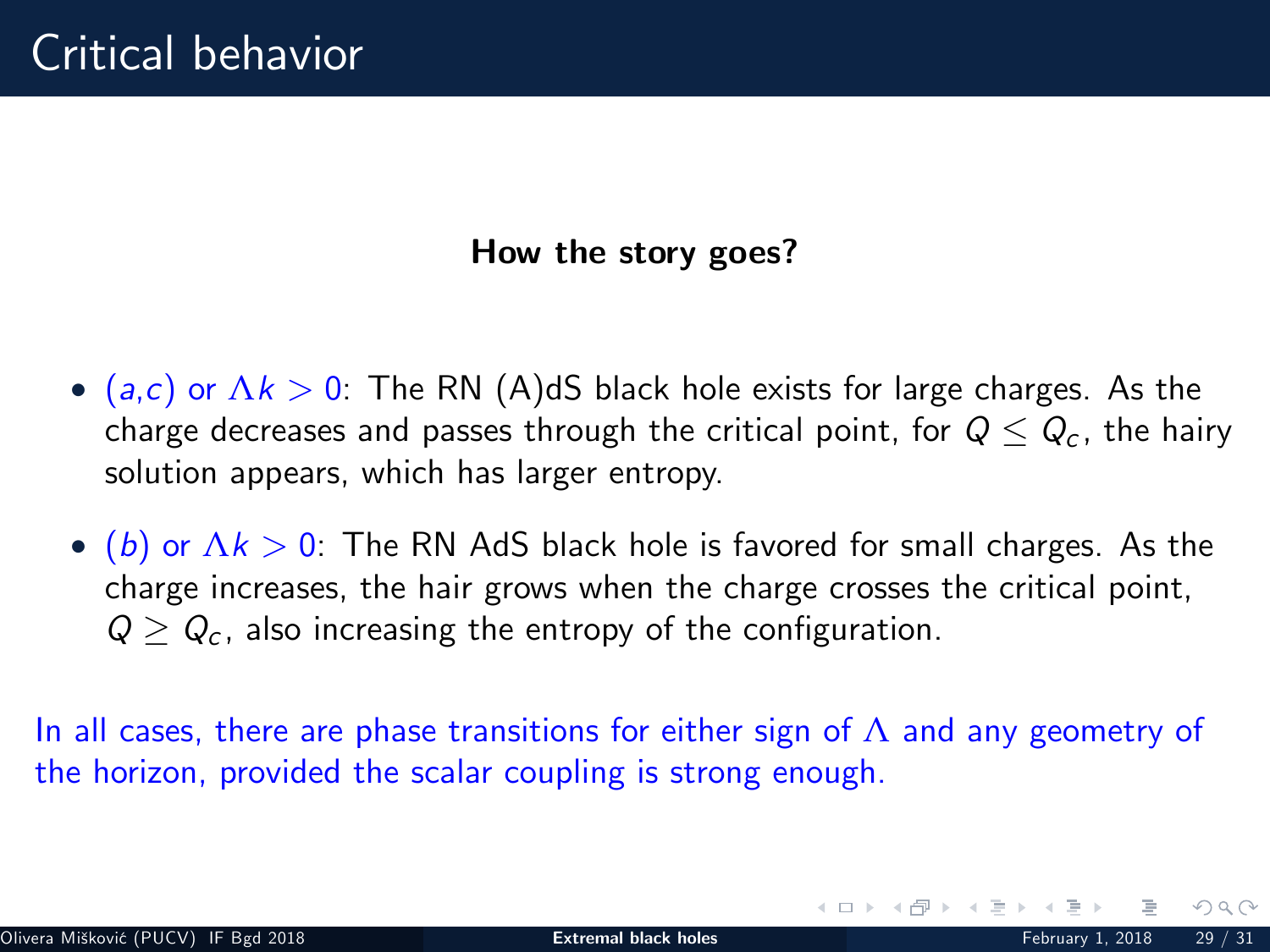### EXAMPI<sub>ES</sub>

- Let us choose  $m^2 = \frac{3}{4}$ ,  $a = \frac{1}{12}$ ,  $\Lambda = -\frac{3}{\ell^2}$ ,  $\ell = 1$
- This choice fullfils  $P(u) = u^2 + \frac{1}{12} u^4 > 0$
- Critical values of the parameters are  $e_c = \frac{1}{4}$   $Q_c = \frac{1}{2}$ <br>  $v_{1c} = \frac{1}{12}$   $v_{2c} = \frac{1}{6}$
- Near-critical solution for the scalar field,  $u=4\sqrt{Q-Q_c}+\frac{8}{3}$  $\sqrt{\frac{(Q-Q_c)^3}{3}} + \mathcal{O}(\epsilon^{5/2})$  exists only if  $Q \geq Q_c$ , and  $u = 0$ exists for any  $Q$
- Near-critical entropy

$$
S(Q) = \begin{cases} \frac{2\pi^2}{3} + 2\pi^2 (Q - Q_c) + \frac{2\pi^2}{3} (Q - Q_c)^2 + \cdots, & Q \geq Q_c, \\ \frac{2\pi^2}{3} + 2\pi^2 (Q - Q_c) + \frac{\pi^2}{2} (Q - Q_c)^2 + \cdots, & Q \leq Q_c. \end{cases}
$$

• It is clear that the extremal black hole, under given conditions, indeed changes its phase at  $Q_c$ 

**K ロト K 母 ト K ヨ ト K**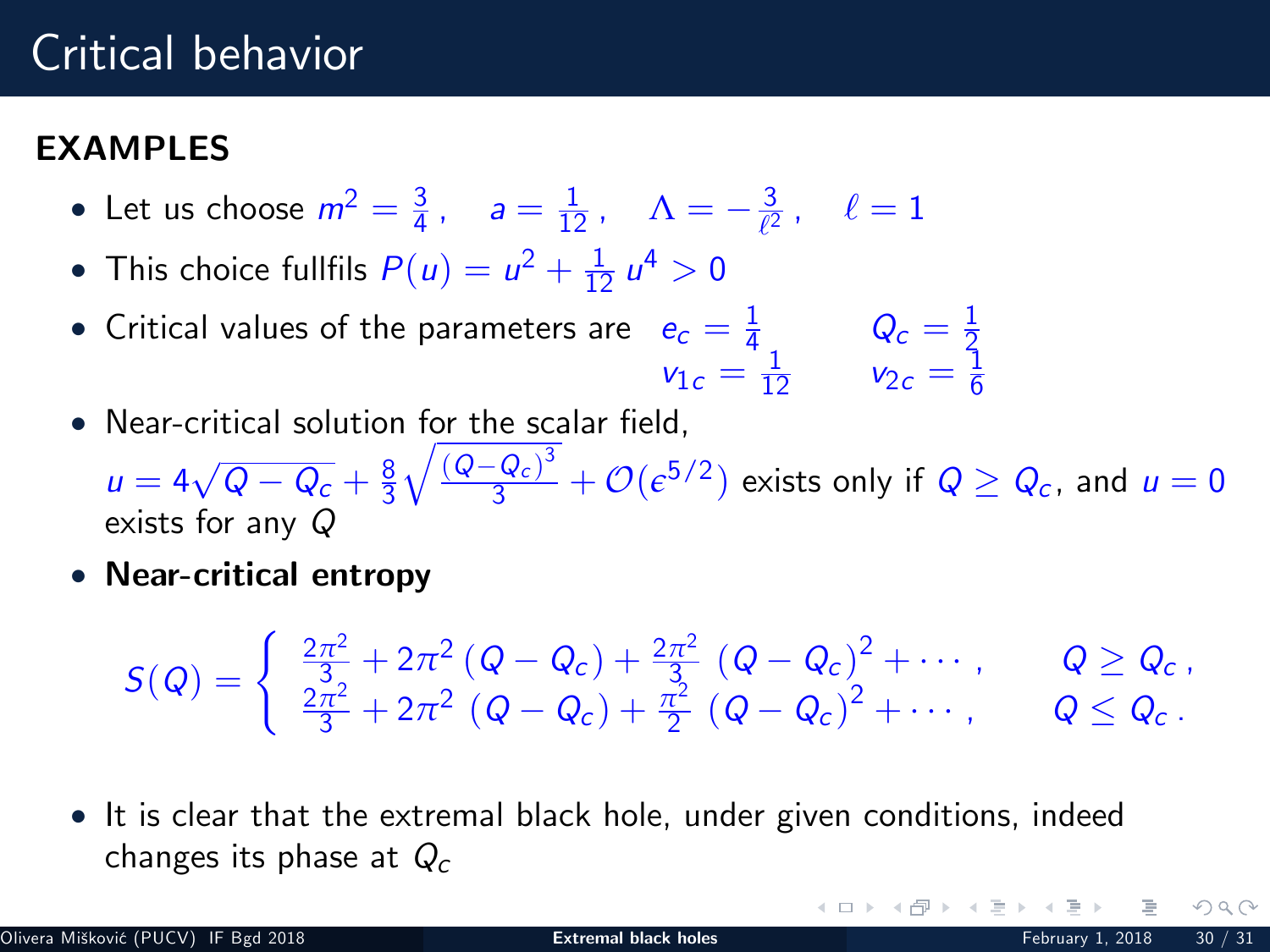## **Conclusions**

- Extremal AdS<sub>4</sub> black holes with spherical and hyperbolic horizons can develop hair above/below some  $Q_c$ , due to variations of electric charge
- The mass of the Stückelberg scalar has to be in a given interval and the Stückelberg interaction non-linear and strong enough
- The phase transition does not occur when  $\Lambda = 0$  or  $k = 0$
- The scalar field plays the role of the order parameter
- Our calculations are done analytically using the entropy function formalism

 $\Omega$ 

イロト イ母 ト イヨト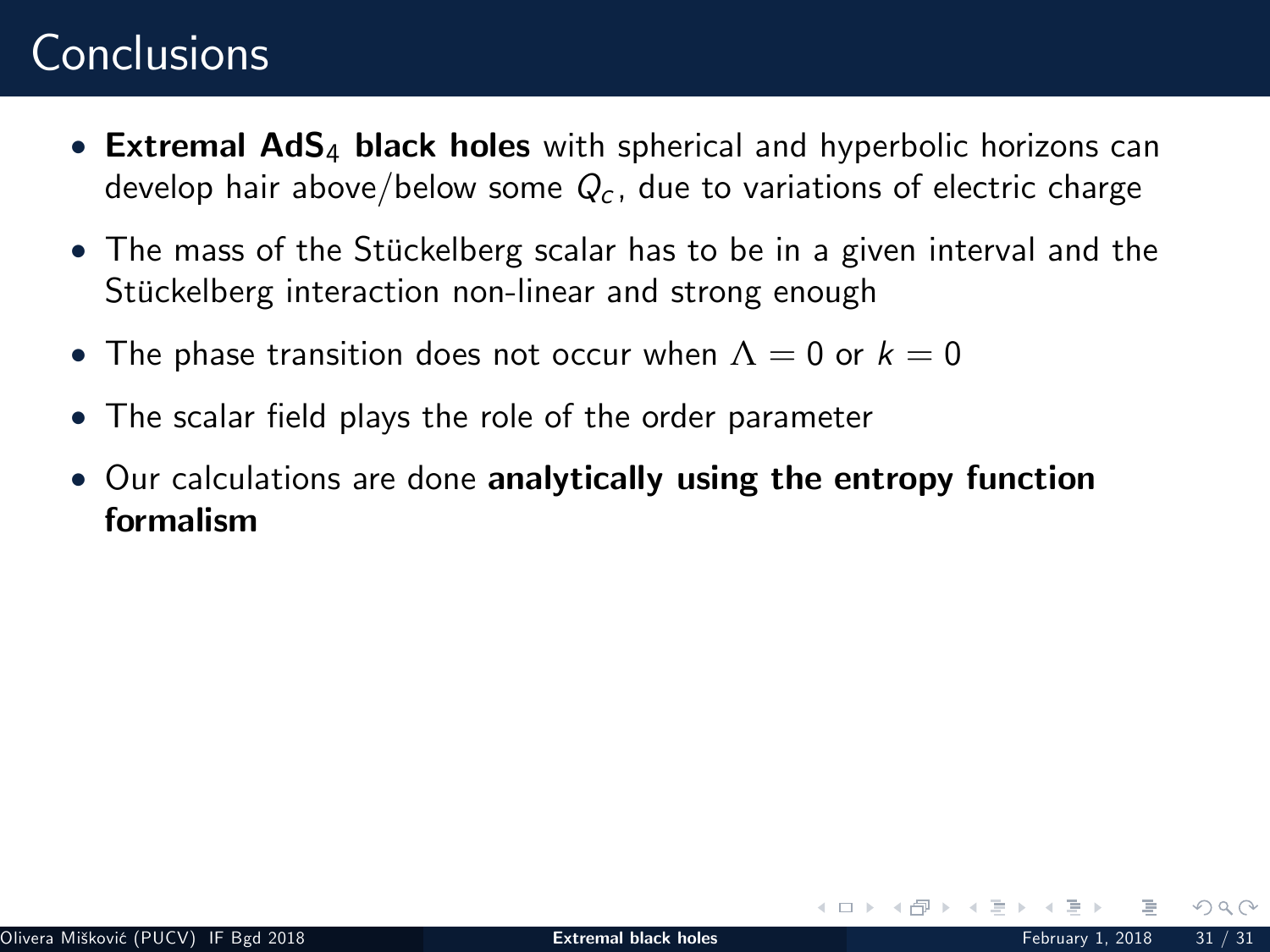## **Conclusions**

- Extremal AdS<sub>4</sub> black holes with spherical and hyperbolic horizons can develop hair above/below some  $Q_c$ , due to variations of electric charge
- $\bullet$  The mass of the Stückelberg scalar has to be in a given interval and the Stückelberg interaction non-linear and strong enough
- The phase transition does not occur when  $\Lambda = 0$  or  $k = 0$
- The scalar field plays the role of the order parameter
- Our calculations are done analytically using the entropy function formalism
- The extreme hairy  $AdS_4$  solution should be studied in the whole spacetime
- More general study and understanding of the **basins of attraction** is needed
- What system describes a quantum phase transition in a dual theory via the AdS/CFT (or AdS/CMT) correspondence?
- How to embed the system in SUGRA?

<span id="page-49-0"></span> $\Omega$ 

イロト イ部 トイモトイ